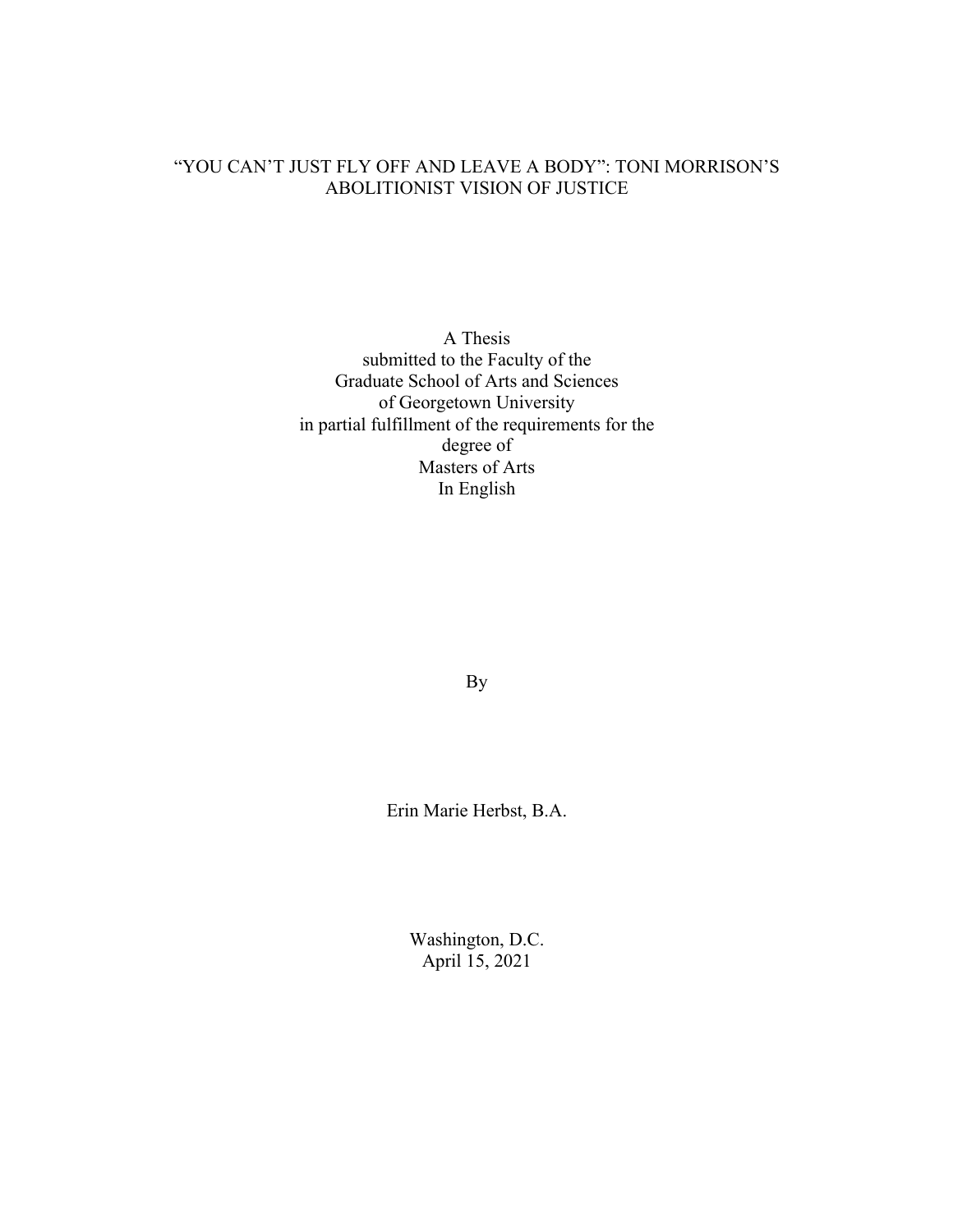Copyright 2021 by Erin Marie Herbst All Rights Reserved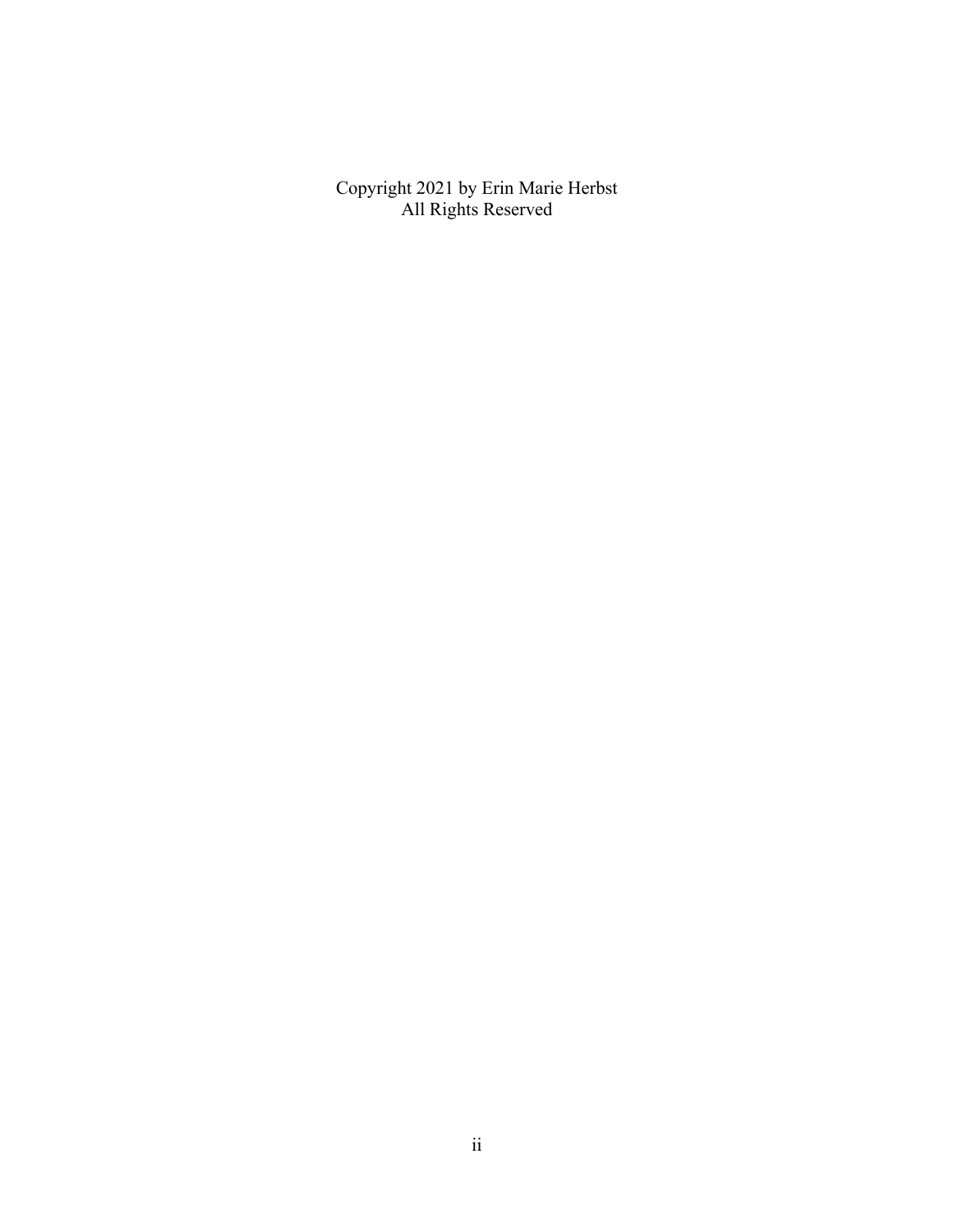## "YOU CAN'T JUST FLY OFF AND LEAVE A BODY": TONI MORRISON'S ABOLITIONIST VISION OF JUSTICE

Erin Marie Herbst, B.A.

Thesis Advisor: Brian Hochman, Ph.D.

### ABSTRACT

This thesis explores two of Toni Morrison's novels — *Song of Solomon* (1977) and *Jazz*  (1992) — alongside a growing body of scholarship and activism surrounding the contemporary prison abolitionist movement. I argue that Morrison can be read not just as a celebrated author, but as a "theorist of justice," whose fiction highlights the white supremacist origins and practices of the current U.S. Criminal Justice system and consequently advocates for justice that is rooted in healing, accountability, and repair. I also argue that Morrison's overall literary project can be interpreted as an attempt for readers to understand that every one of us is capable of harm. Morrison's determination for us to identify with, or at the very least, see the motivations and desires that drive her characters directly combats the "Otherness" that incarcerated people face in their daily lives, both during their time in the prison system and after their release. Throughout the thesis, I connect the literary community of Morrison scholars to people whose work challenges the structures of the U.S. Criminal Justice system and ultimately calls for their destruction while simultaneously envisioning what true justice might look like and how we can best meet the needs of our fellow people.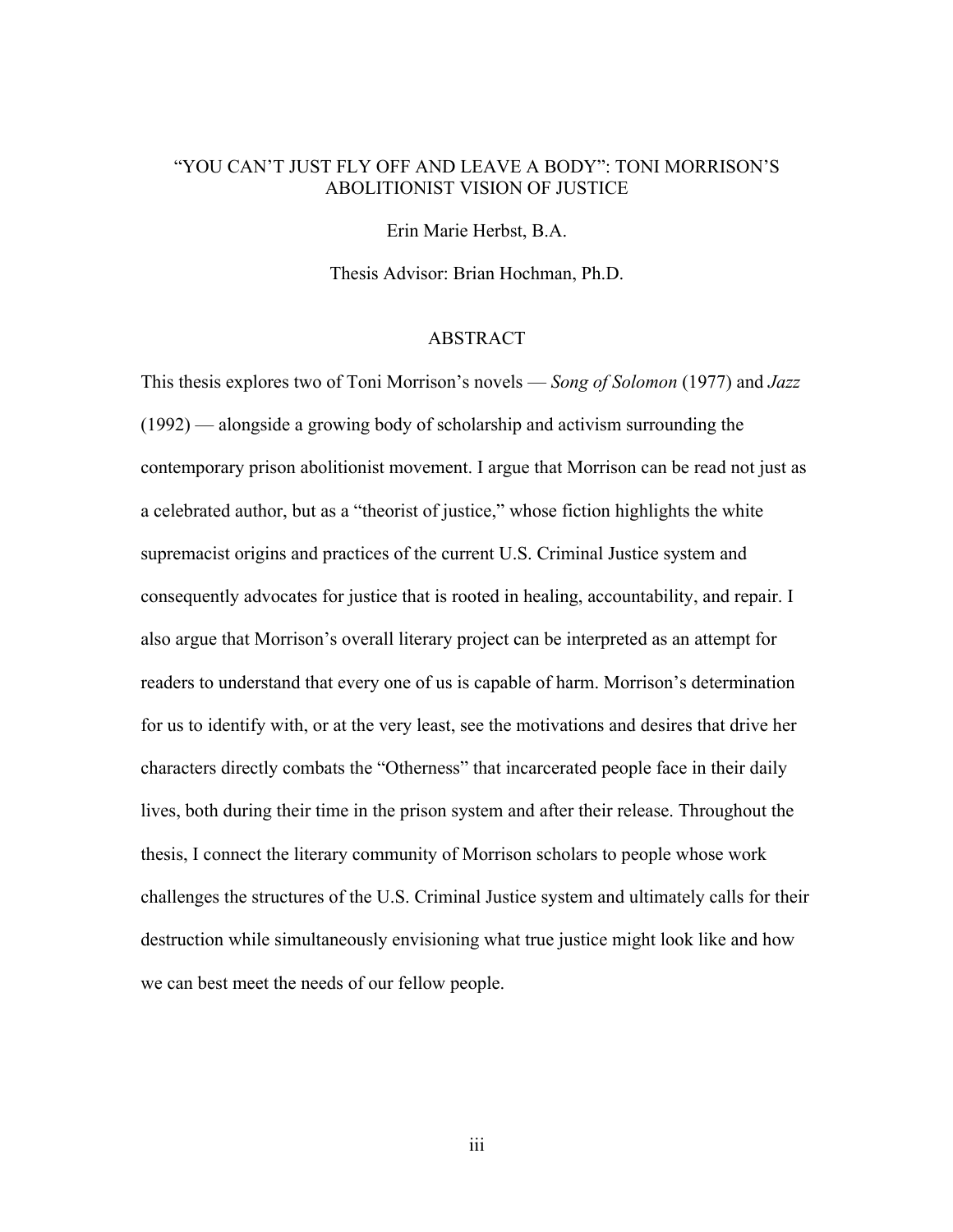## ACKNOWLEDGMENTS

I could not have completed this project without the support of numerous people. Thank you to all for being in community with me over the past year, either in person or virtually. Specifically, I'd like to take the time to thank the following people:

My family, whose love and support has been essential to this project over the past year. There is no one luckier than I am.

Dr. Brian Hochman, my thesis advisor, whose encouragement and guidance helped transform this piece from ideas to words on a page. Your belief in this project was necessary on my worst writing days.

Dr. Lori Merish, my second reader, whose dedicated reading and comments made this project much stronger.

And finally, I'd like to thank two people who are the reason I am both a graduate student at Georgetown University and a scholar of Toni Morrison:

Georgia Psilakis, the person who first introduced me to Toni Morrison way back in high school and who always believed I was capable of greatness.

Dr. Beth McCoy, who encouraged me to lean into my initial discomfort after my first reading of *Jazz* and whose courses gave me the space to grow into the thinker I am today.

\*\*\*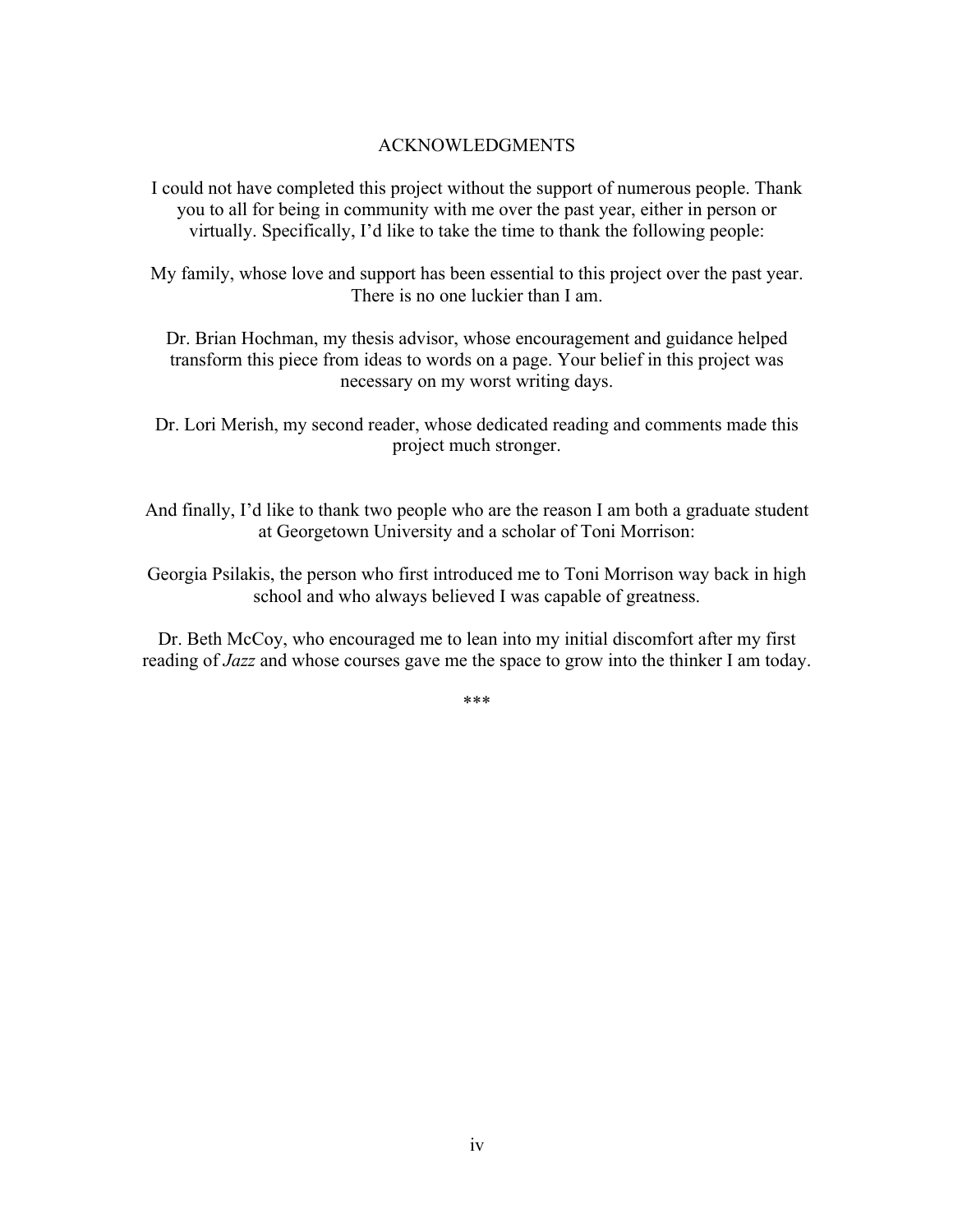## TABLE OF CONTENTS

| Chapter 1: From Retribution to Repair: The Turn Towards Accountability in Song of |  |
|-----------------------------------------------------------------------------------|--|
|                                                                                   |  |
|                                                                                   |  |
|                                                                                   |  |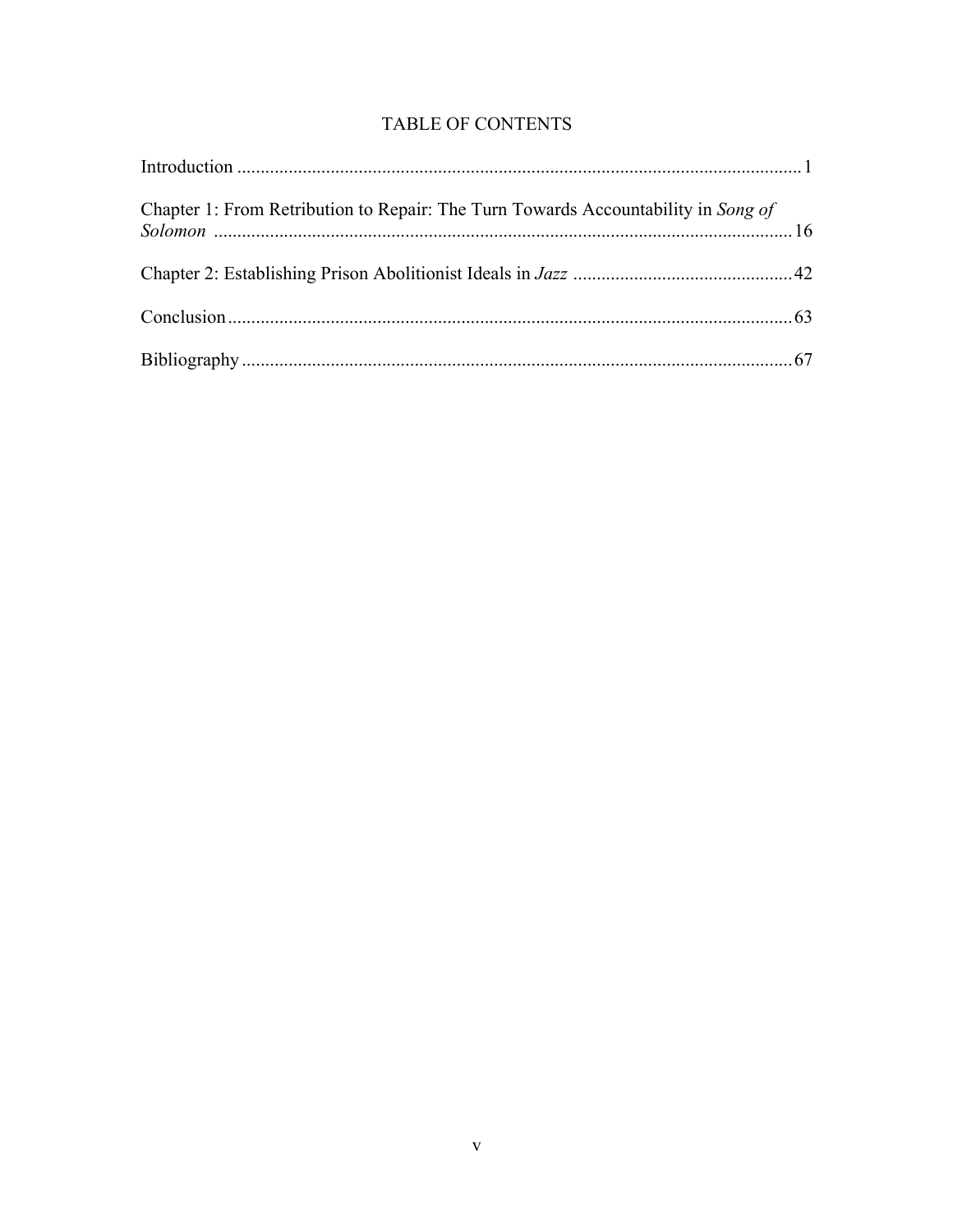### **INTRODUCTION**

# *"History has always proved that books are the first plane on which certain kinds of battles are fought"1*

In the late Toni Morrison's guest bathroom, just above the toilet, there hung a framed letter from an Alfred Knopf editor explaining that the Texas Department of Criminal Justice (TDCJ) had banned Morrison's 1997 novel *Paradise* from the state's prison facilities. Morrison is no stranger to literary censorship. Her novels *Song of Solomon* (1977) and *Beloved* (1987) are two of the most banned works in 20<sup>th</sup> century American literature. Both of those novels, as well as some of her others, have met with criticism, often from educational institutions for the representation of violence and sex, as well as for the inclusion of racial slurs.<sup>2</sup> So while the censoring of Morrison's novels is not a groundbreaking decision, the banning of *Paradise* from correctional facilities in Texas can be interpreted as a definitive example of how the prison system can use its power to exert both bodily and ideological control over specific populations, further alienating and harming the people and families entangled in these systems. This letter presents one of the most overt ties between Morrison and the United States Criminal Justice System. It offers a scholarly aperture through which I would like to examine the ways Morrison's work forces readers to recognize the essential racist foundation for our American sense of justice by showing how the typical structures we associate with the law are driven by antiblack motivations and goes even further to offer readers examples of how we could create a

<sup>&</sup>lt;sup>1</sup> *Toni Morrison: The Pieces I Am*, directed by Timothy Greenfield-Sanders (2019; New York: Perfect Day Films), 27:55.

<sup>2</sup> "Banned & Challenged Classics," American Library Association, Accessed October 1, 2020. http://www.ala.org/advocacy/bbooks/frequentlychallengedbooks/classics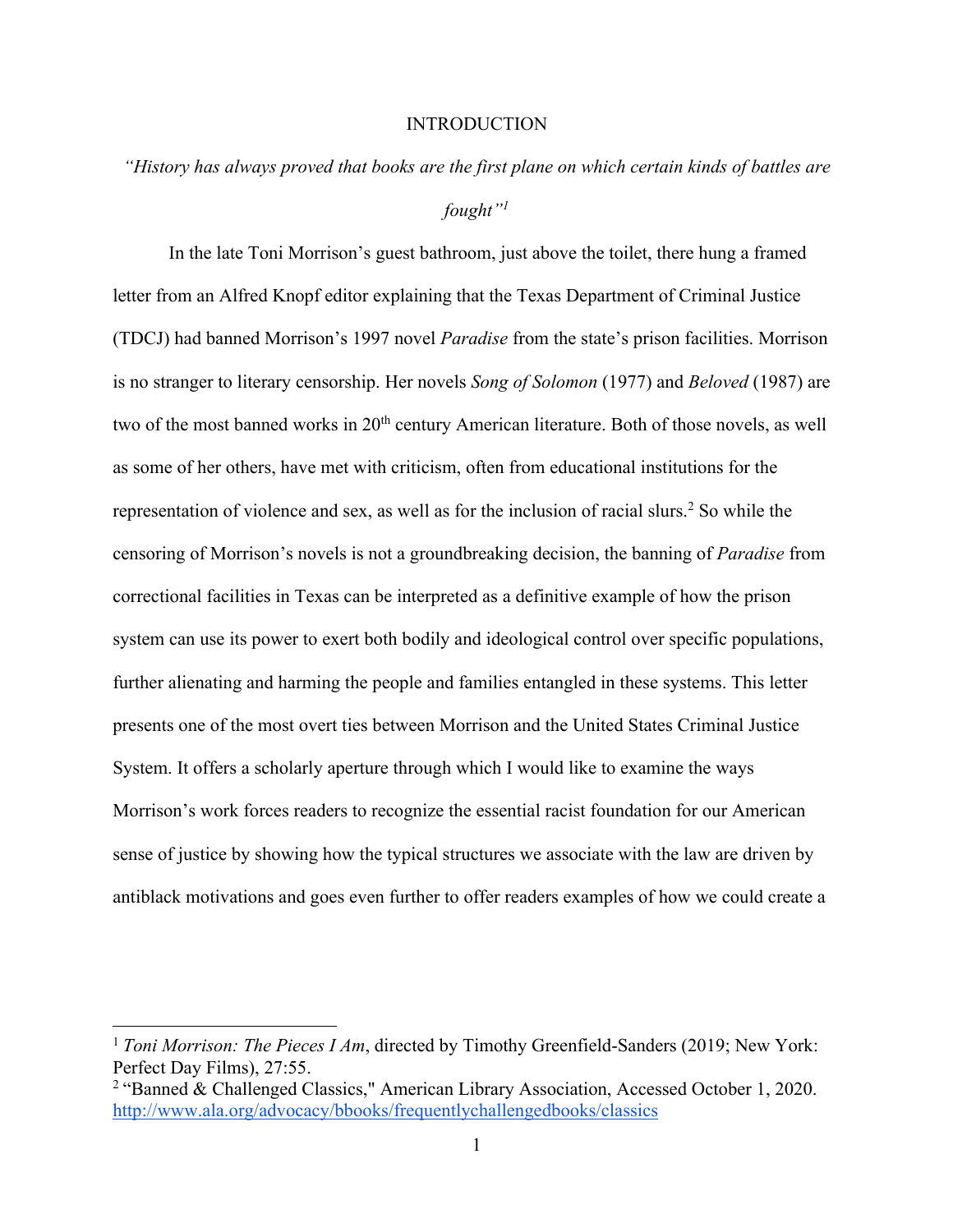more just society by eschewing our current systems and building new ones imbued with care and accountability.

The February 20, 1998 notice sent to Morrison explained that there were multiple potential reasons a piece of literature might be banned from Texas prison facilities: the publication "contains contraband;" the publication contains information including the "manufacture of explosives, weapons, or drugs;" the publication could be read as "detrimental to rehabilitation because it would encourage deviant sexual behavior;" or the publication gives specific instructions to enact or avoid detection of "criminal schemes." Any one of those reasons are worth a more in-depth inquiry and explanation, yet it is the final criterion, the reason for the ban of *Paradise* that to me is the most intriguing and relevant to my project in this thesis. The letter stated that Morrison's novel was banned because it "contains material that a reasonable person would construe as written solely for the purpose of communicating information designed to achieve a breakdown."3

Toni Morrison herself believes that the word "breakdown" is used here to mean a prison riot and though the novel mentions the idea of a prison riot, citing Attica, it is far from the novel's major plot lines.<sup>4</sup> Morrison does write about the realities of prison in the novel. For example she writes, "Only prison could be as blatant and as frightening, for beneath its rules and

<sup>&</sup>lt;sup>3</sup> Angela Davis and Toni Morrison, "Literacy, Libraries, and Liberation." LIVE from the NYPL. October 27, 2010. Video, 1:52:00, https://www.nypl.org/audiovideo/angela-davis-and-tonimorrison-literacy-libraries-and-liberation (transcript available for download).

<sup>4</sup> Toni Morrison, *Paradise*. (New York: Vintage Books, 1997), 132. The uprising that Morrison mentions in the novel, often referred to as the "Attica Prison Riot" took place at the Attica Correctional Facility in Upstate New York on September 9, 1971. In her book, *Blood in the Water: The Attica Prison Uprising and Its Legacy*, Heather Ann Thompson seeks to dispel myths about the event while focusing on the causes for the uprising, the terror inflicted on the incarcerated people in an effort to quell the uprising, and the government's subsequent attempt to silence much of the historical record of the event.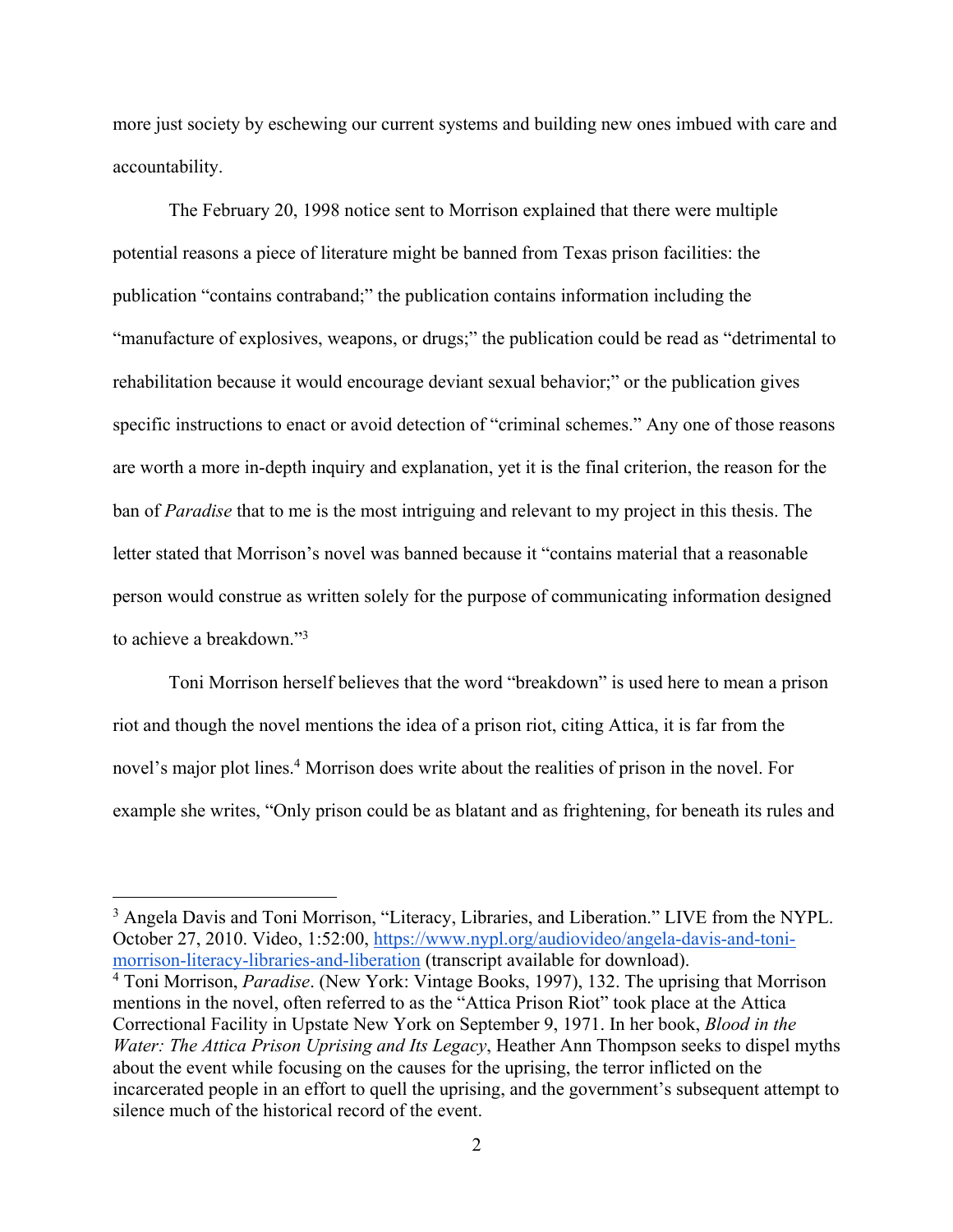rituals scratched a life of gnawing violence," yet this connection between prison and violence does not seem to constitute enough danger for a ban.5 *Paradise* explicitly bemoans the lack of racial justice in the United States, but by only including a brief mention of Attica and simply explaining the cruelty of prison life, it would appear that the TDCJ's statement that the text was "solely written" to "achieve a breakdown" is incorrect. However, Morrison was not discouraged by the ban and once publicly stated, "It seemed like an extraordinary compliment that *Paradise*  could actually blow up into a riot in a prison."6

In deeming the novel to be "designed to achieve a breakdown," even if that was not Morrison's main inspiration, the Texas Department of Criminal Justice seems to have recognized the potential for Morrison's writing to threaten the order of the prison system itself. The TCDJ did not give any other evidence, aside from the assumed threat to the functioning of the prison system, for the ban. This event creates an explicit linkage between Morrison's fiction and the Prison-Industrial Complex (PIC) and invites broad inquiry into both what the actual aims of our prison system are, and what it is about Morrison's writings, specifically, that a prison system would find dangerous. Is the ultimate goal of prison to keep our society safe or to punish people? Is the prison system effective? To what degree is criminality inscribed in our racial prejudices in the United States? How does the prison system allow white supremacy to thrive and grow? How can words and fictional characters threaten a way of life dictated by concrete cages and barbed wire? In this thesis, I hope to explore these questions, and to connect Morrison's fiction writing to a growing body of activism and scholarship that seeks new pathways to and reconceptualizations of justice.

<sup>5</sup> Toni Morrison, *Paradise*. (Vintage Books, 1997), 254.

<sup>&</sup>lt;sup>6</sup> Angela Davis and Toni Morrison, "Literacy, Libraries, and Liberation."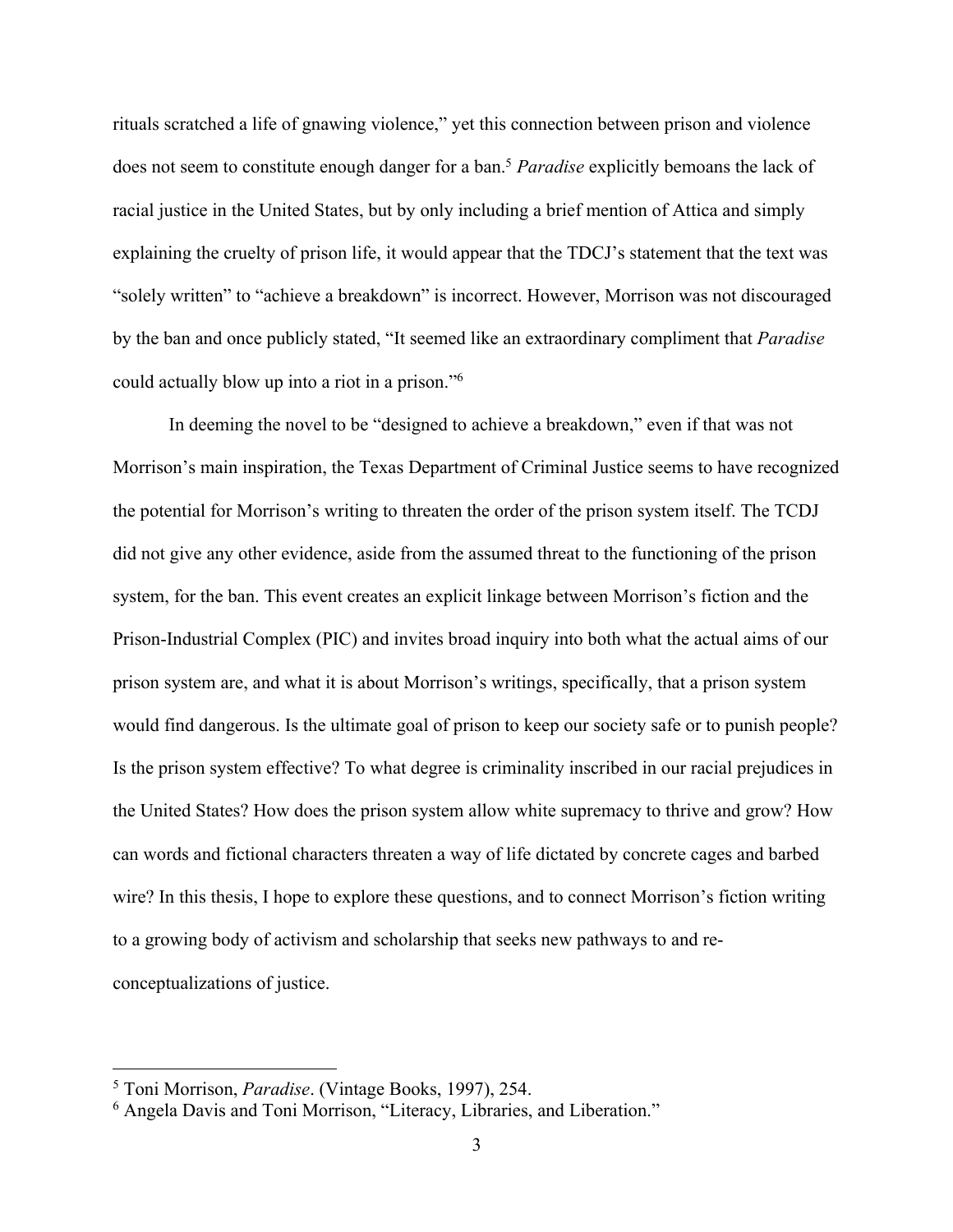The word "breakdown" in the notice Morrison received in February 1998 implies that the Texas prison industrial system is functioning well. I believe this is an important note because many people who call for prison reform cite that the system is "broken." However, the prison system itself does not seem "broken" at all. It is working exactly as it was intended: to control bodies as a physical and emotional punishment for people deemed guilty of what the law states is criminal. The threat of any "breakdown," inspired by the plot of *Paradise* or not, serves as a threat to the central missions of the prison system. Thinking of Morrison's work, which is deeply concerned with the lack of racial justice in the United States, not just as controversial, but instead as dangerous to the current justice system can illuminate structural flaws that desperately need to be examined but ultimately, radically changed.

More than a decade after the initial ban, a spokesperson for the Texas Department departed from the original language of a "breakdown" and instead stated that *Paradise* was banned for its inclusion of racial slurs. The ban was overturned in 2001 because the language was taken in the context of the novel as a whole.<sup>7</sup> Personally, this explanation seems like an attempt to assuage the idea that Morrison's fiction is dangerous and instead blame the language of the novel itself. Nevertheless, the ban on literature that includes "racial slurs," no matter the context, is not unique to Morrison. In her 2014 book *Locked In, Locked Down: Why Prison Doesn't Work and How We Can Do Better,* Maya Schenwar briefly touches upon the implicit racial biases that inform prison regulations surrounding reading materials for incarcerated people. Schenwar cites a 2011 report from the Texas Civil Rights Project that found, "prisoners in that state are permitted to receive white supremacist texts like *Mein Kampf* and the *Aryan* 

<sup>7</sup> Rich Motoko. "'Paradise' in Texas Prisons." *Arts Beat: New York Times Blog*, (New York: NY), June 9, 2009.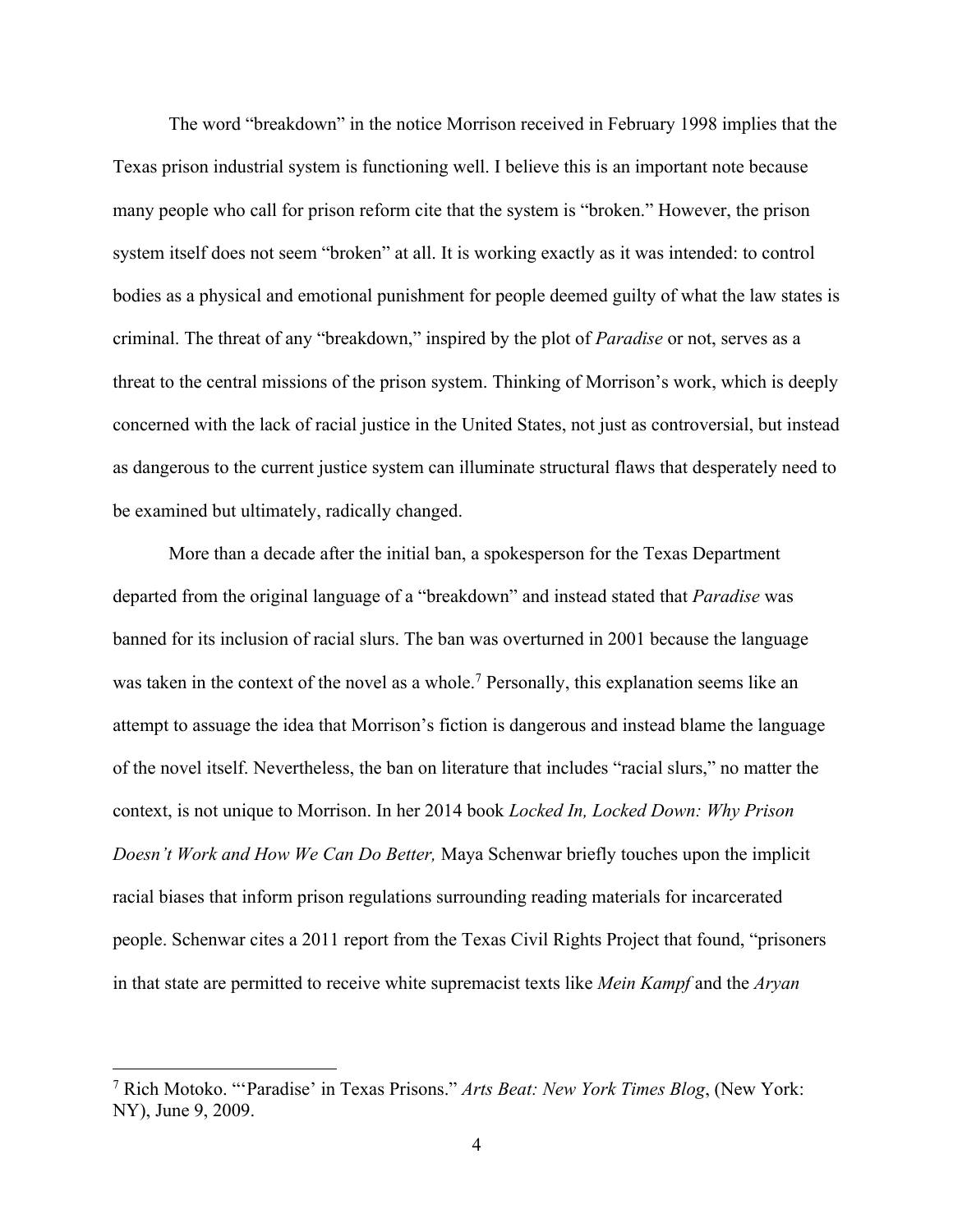*Youth Primer*, but can't receive some books by Henry Louis Gates, Sojourner Truth, Studs Terkel, Noam Chomsky, and Al Sharpton, on the pretext that materials containing racial slurs are prohibited — even if the 'slurs' are included because they're being critiqued."8 This is a clear disservice to many African American texts that use racial slurs either for historical accuracy, for the community's vernacular, or for a study of racial prejudice in this country.

Studying which books incarcerated people are allowed access to while in prison alerts us to the larger issue of our Criminal Justice System: the omnipresent influence of white supremacy. Like a disease, when left untreated, or ignored, white supremacy thrives in and through many U.S. institutions, and is rampant in prisons and jails. Individuals face implicit racial biases at every stage of their experience with the prison system, from arrest and conviction to "re-entry" into society and parole regulations. Due to long histories of being criminalized in order for white populations to maintain control, wealth, and property in the United States, Black Americans are increasingly overrepresented in our prison population.<sup>9</sup> Many attribute this to the history of racial strife in the United States and the use of stringent laws to control Black populations after the end of chattel slavery, though contemporary scholars often believe these practices have increased dramatically since the "War on Drugs" allowed for increased police presence, especially in Black communities.

One of the best known advocates for this viewpoint is the legal scholar Michelle Alexander, whose 2010 book *The New Jim Crow: Mass Incarceration in the Age of* 

<sup>8</sup> Texas Civil Rights Report. *Banned Books in the Texas Prison System: How the Texas Department of Criminal Justice Cenors Books Sent to Prisoners* (Austin: Texas Civil Rights Project, 2011). Retrieved from https://txcivilrights.org/. Quoted in *Locked In, Locked Down: Why Prison Doesn't Work and How We Can Do Better* (65).

<sup>&</sup>lt;sup>9</sup> Black people make up 13% of the American population, yet make up 40% of the U.S. prison population, according to https://www.prisonpolicy.org/profiles/US.html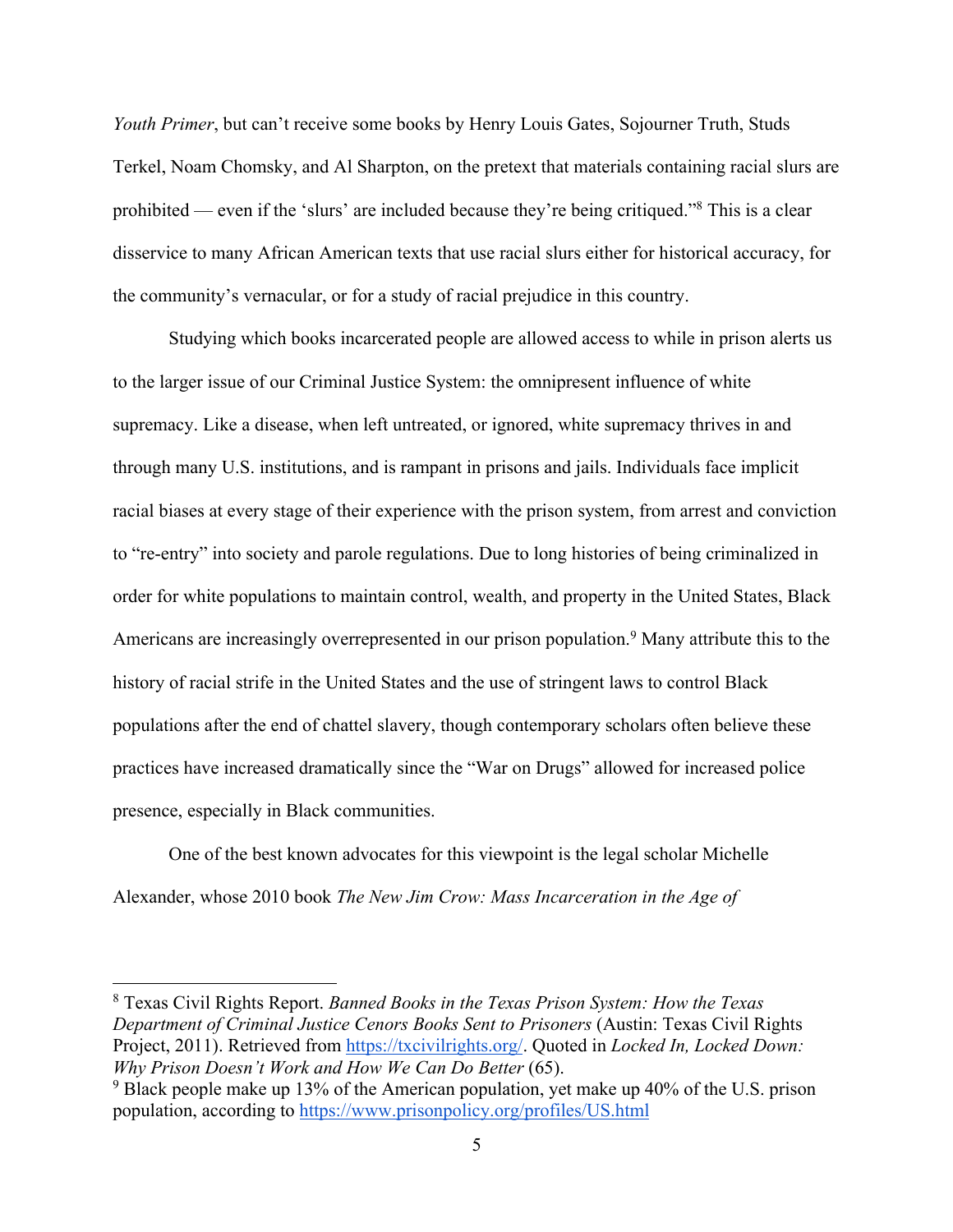*Colorblindness* brought the gross racial disparities in the U.S. prison system to the attention of the general public.<sup>10</sup> One of Alexander's major arguments in her book is that the discriminations imposed often on racial minorities in our current era of "mass incarceration" is akin to the racist laws of the Jim Crow South, which effectively limited all aspects of African American life. The punishment an incarcerated individual faces extends far beyond his or her prison sentence. As Alexander explains, "Once you're labelled a felon, the old forms of discrimination employment discrimination, housing discrimination, denial of the right to vote, denial of educational opportunity, denial of food stamps and other public benefits, and exclusion from jury service — are suddenly legal."11 Ava DuVernay's documentary *13th* (2016) hammered home Alexander's arguments by linking the legal disenfranchisement of felons to the second clause of the 13th Amendment to the U.S. Constitution, which effectively sanctions legalized slavery for criminals.12 This de jure segregation continues in other avenues of American society as well. Many people believe that the very fact of being Black in the United States makes an individual a target for the Criminal Justice system, even before or without committing a criminal offense. This is one of the major arguments in Khalil Gibran Muhammad's 2010 book *The Condemnation of Blackness: Race, Crime, and the Making of Modern Urban America*. <sup>13</sup> The association between Blackness and criminality did not spontaneously occur in this country; it was cultivated by white supremacist attitudes and policies that are still very much present in 2021.

<sup>10</sup> Michelle Alexander. *The New Jim Crow: Mass Incarceration in the Age of Colorblindness*. (New York: The New Press, 2010).

<sup>&</sup>lt;sup>11</sup> Alexander, 2.

<sup>12</sup>*13th*, directed by Ava DuVernay (2016; Oakland, CA: Kandoo Films)

<sup>13</sup> Khalil Gibran Muhammad. *The Condemnation of Blackness: Race, Crime, and the Making of Modern Urban America*. (Cambridge, Mass.: Harvard University Press, 2010).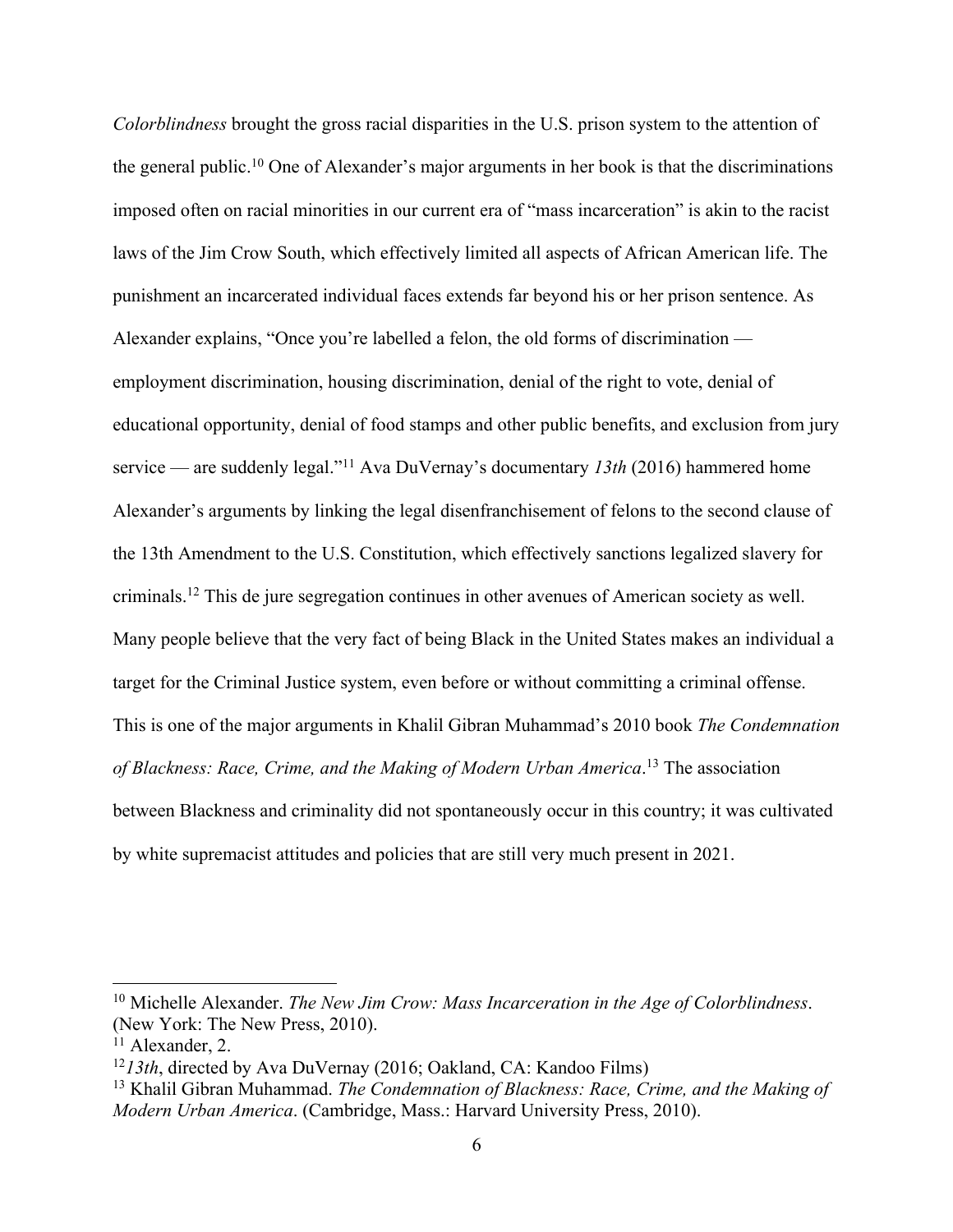Perhaps the bonds between white supremacy and the U.S. prison system are the reason why the Texas Department of Criminal Justice considered Toni Morrison's fiction dangerous. Her novels rarely miss the opportunity to explore how racism infects and harms *everyone* in our country through its reliance on white superiority. After Donald J. Trump was elected President of the United States, Morrison wrote in *The New Yorker:* "So scary are the consequences of a collapse of white privilege that many Americans have flocked to a political platform that supports and translates violence against the defenseless as strength."<sup>14</sup> Here, Morrison claims that the destructive tendrils of white supremacy in the United States doesn't merely harm racial minorities, although those vulnerable communities have of course felt the worst effects.

Aside from her consistent and strong condemnation of white supremacy, there is at least one other plausible reason why the Texas Department of Criminal Justice chose to ban Morrison's novel *Paradise*: her exploration of the multiple failings of the United States Criminal Justice System. In her novels, her characters often face questions of accountability and justice outside of the prison system. An in-depth analysis of how Morrison interrogates justice in her novels prompts readers to ask if our prison system is necessary. In the following sections of this paper, I argue that Morrison goes further than to just highlight how our Criminal Justice System fails to facilitate any sense of healing and often seeks to disable the well-being of anyone entangled in its complex meshes. She also imagines new possibilities for justice that could render the wide reach of our prison system — for individuals, families, and communities even if they are not literally locked in a cell — unnecessary.

<sup>14</sup> Toni Morrison. "Making America White Again," *The New Yorker* (New York, NY), Nov. 21, 2016 https://www.newyorker.com/magazine/2016/11/21/making-america-white-again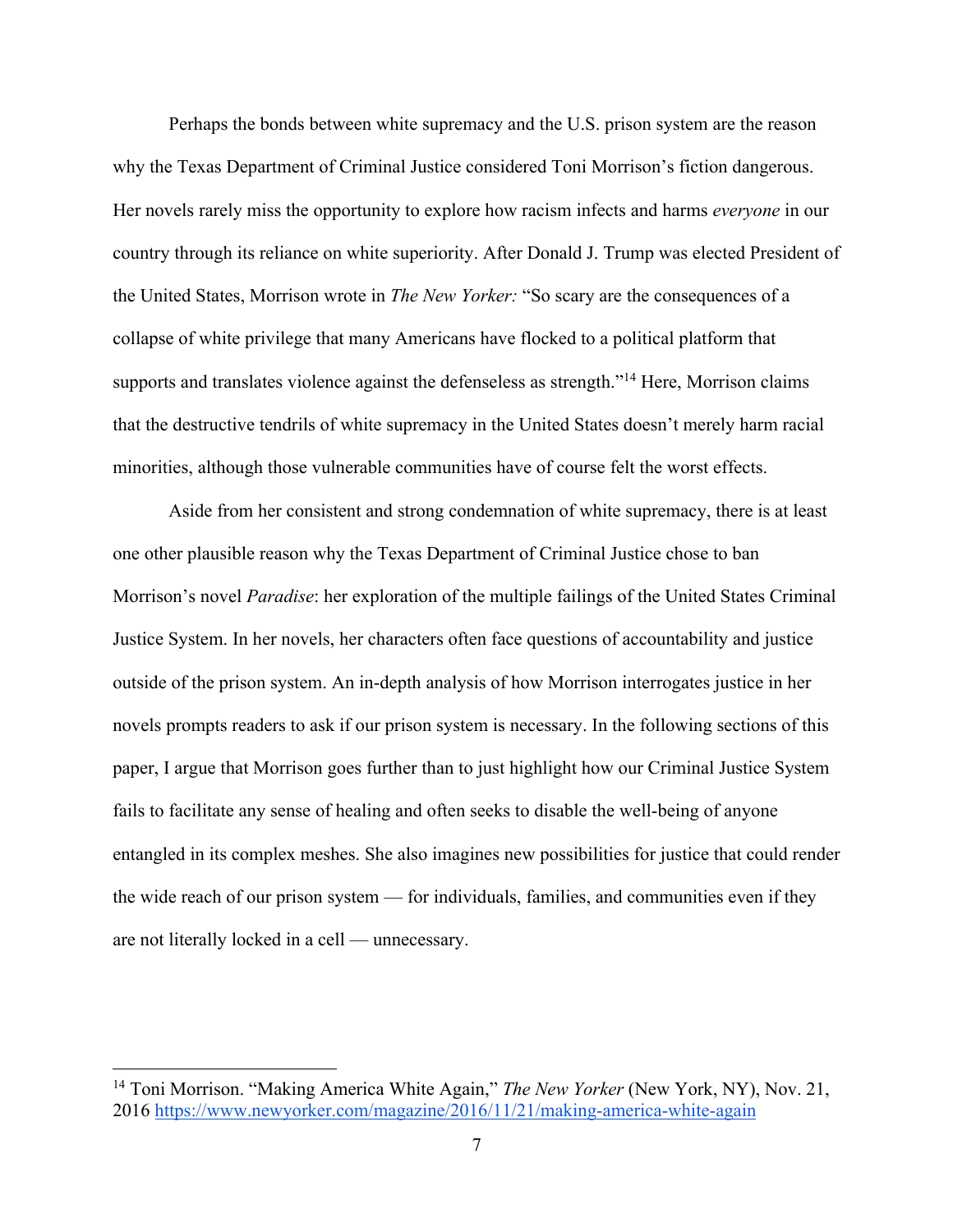As I have alluded to earlier, many people — scholars and the general public alike would agree that we are in the midst of an era of "mass incarceration," though, as many would also note, there is not a unified consensus of how to bring an end to this era, or how to reconcile how it has harmed so many people, families, and communities. Often a discussion of the U.S. prison system cites the statistic that the United States contains only 5% of the world's population, yet it accounts for 25% of the world's prisoners.15 John Pfaff illuminates these inconsistencies in his 2017 book *Locked In: The True Causes of Mass Incarceration and How to Achieve Real Reform*. He writes, "The criticisms over 'mass incarceration' essentially boil down to claims that we have too many people in prison, although we don't really know how many too many; and that we should reduce that number, although we don't really know what that new goal should be."16 Just as the calls for prison reform are increasing, so too are the calls for prison abolition, and the dismantling of this highly oppressive system, though abolition is still far from a mainstream goal. Prison abolitionists believe that our prison system cannot be reformed because its entire structure hinges on white supremacy and that attempts at reform only further make us dependent on increasing the scope of the prison system, not decreasing it.

The idea of prison abolition is not new. The movement itself echoes the goals of the abolitionists in the time of chattel slavery. Political prisoner Mumia Abu-Jamal defines abolition, in both the historical and current moment, as "a deep, committed movement of social transformation that seeks to bring down institutions that needlessly inflict pain upon the People."<sup>17</sup> The concept of "prison abolition" entered the realm of public discourse most notably

<sup>15</sup> *13th*, directed by Ava DuVernay (2016; Oakland, CA: Kandoo Films)

<sup>16</sup> John F. Pfaff. *Locked In: The True Causes of Mass Incarceration and How to Achieve Real Reform* (New York: Basic Books, 2017), 8.

<sup>&</sup>lt;sup>17</sup> Mumia Abu-Jamal. "From One Struggle to Another: Lessons from the First Abolition Movement" *Abolition for the People*, *Level* Medium. Oct. 26, 2020.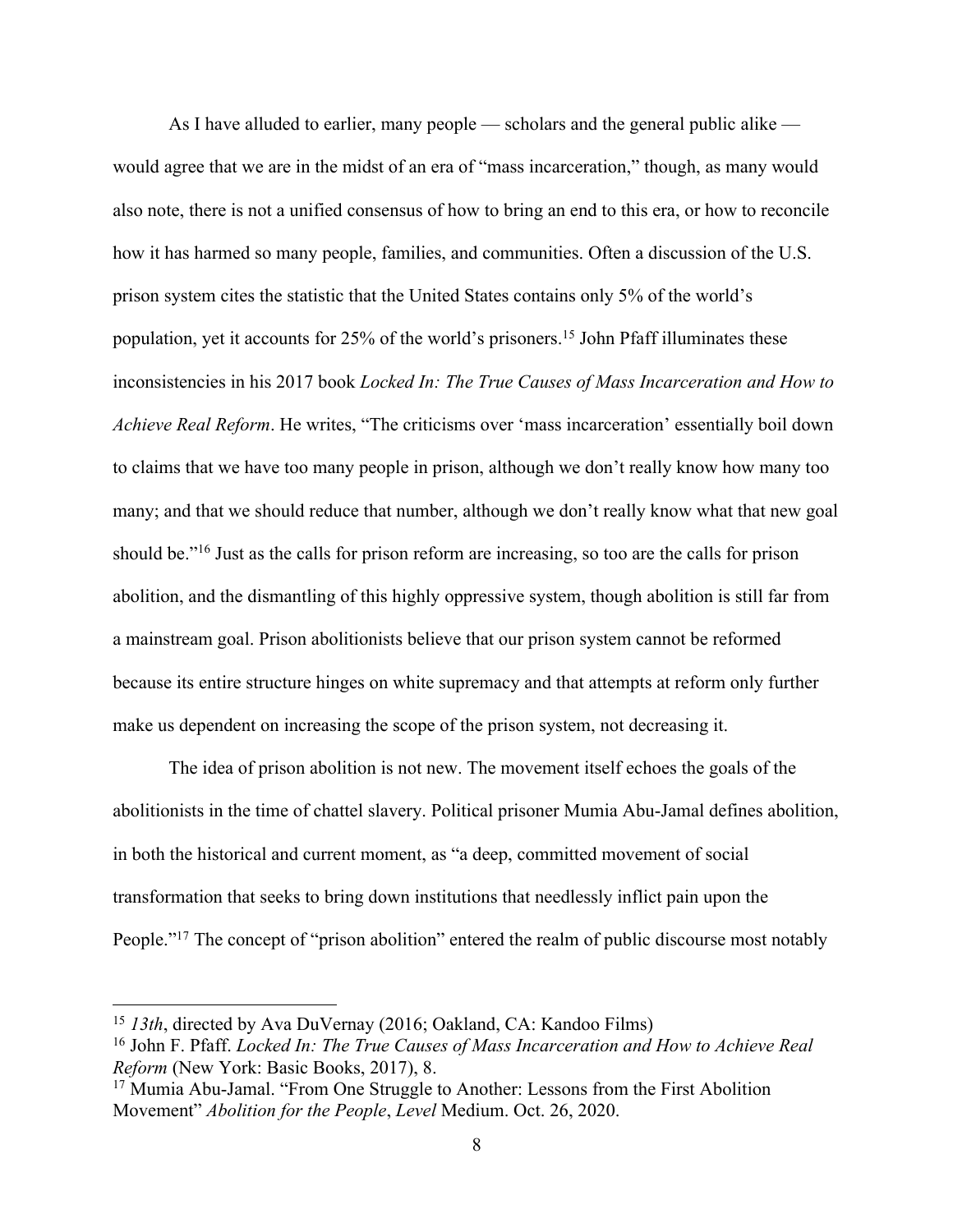with Angela Davis' 2003 book *Are Prisons Obsolete?*, which argues that we will not be able to change our Criminal Justice system without thinking about a world that is not governed by the prison system. Angela Davis is a political activist who was incarcerated for approximately eighteen months while awaiting trial in 1971-1972. Her case garnered national attention and since her acquittal, she has dedicated her life to exposing the evils of the American prison system and fighting for some of the most vulnerable communities in the country.<sup>18</sup> The prison abolition movement is summed up best when Davis writes, "The most difficult and urgent challenge today is that of creatively exploring new terrains of justice, where the prison no longer serves as our main anchor."<sup>19</sup> For Davis, "abolition" is not just a destructive strategy, it is one based on *building* new systems that eliminate the need for prisons. She writes, "A major challenge of this movement is to do the work that will create more humane, habitable environments for people in prison without bolstering the permanence of the prison system."20 This is no easy task. The prison system is seen as an essential pillar of our society, but it also reinforces racism, sexism, homophobia, xenophobia, and solidifies white superiority. There is no "one-size-fits-all" solution, but that does not mean that we should wait for and accept more politically palatable resolutions.

While Toni Morrison did not often explicitly condemn the prison system in her nonfiction writings, the relationship she shared with Angela Davis could certainly link her to the same prison abolitionist ideas Davis espouses: Morrison was Davis' editor at Random House.

https://level.medium.com/from-one-struggle-to-another-lessons-from-the-first-abolitionmovement-d78dd24bbcd3

<sup>18</sup> Ibram X. Kendi. "Angela Davis: 100 Women of the Year." *TIME Magazine*, March 5, 2020 https://time.com/5793638/angela-davis-100-women-of-the-year/

<sup>19</sup> Angela Davis. *Are Prisons Obsolete?* (New York: Seven Stories Press, 2003), 21. <sup>20</sup> Davis, 103.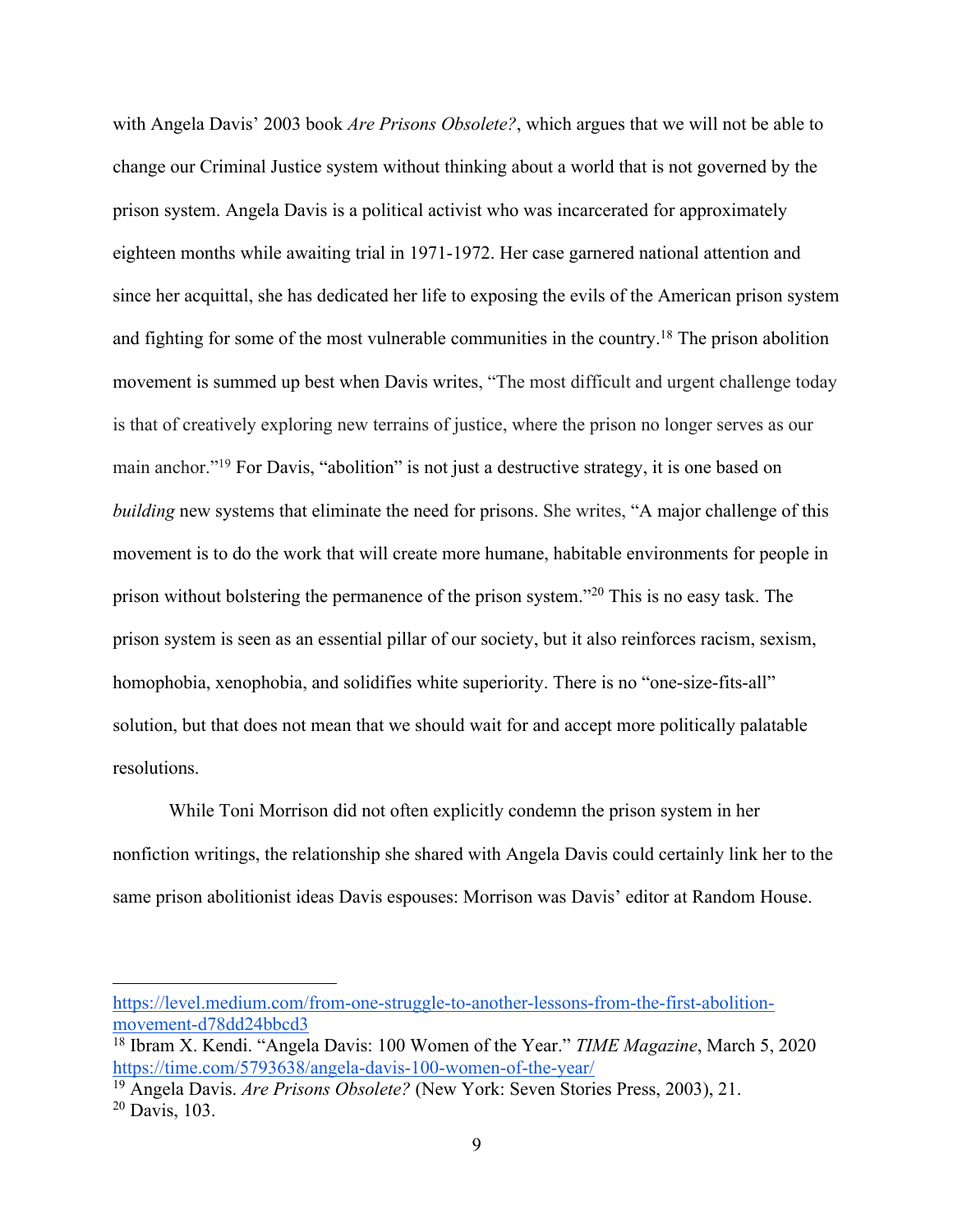She was instrumental in getting Davis to write and publish her 1974 autobiography. The two were good friends until Morrison's death in 2018. In October 2010, Angela Davis and Toni Morrison appeared together for a New York Public Library panel entitled, "Literacy, Libraries, and Liberation." The writers spoke about how African Americans have been denied access to literacy throughout American history and how incarceration continues that tradition. Angela Davis shared her own experiences with literature while incarcerated, noting that "I could receive the books and I could read the books myself. It was okay for me to read them, but don't share them" and that she was part of clandestine reading groups with other women<sup>21</sup>. Davis' insight complicates the notion that the literature itself was thought of as dangerous, and instead gives the impression that it was the spread of ideas, the sense of the community, and the possibility of collective action that were seen as threatening by correctional officers. These same themes can directly be traced as through-lines in Morrison's work as well as in the collaborative nature of the prison abolition movement.

How, then, can we as readers think of Toni Morrison not only as a celebrated author, but as a theorist of justice? How can we grapple with her status both as a Nobel Laureate and an author whose work was considered too dangerous for imprisoned individuals to read in Texas? Both the Nobel committee and the TCDJ recognized a power in Morrison's novels, yet the TCDJ did not celebrate the impact of Morrison's words and instead censured them. I believe that we can seek answers to these questions if we examine how the U.S. prison system dehumanizes incarcerated people. Employing the term "criminal" or "felon" is a linguistic injustice that serves to designate individuals who break a law as "othered" and leads to real consequences. When

<sup>&</sup>lt;sup>21</sup> Angela Davis and Toni Morrison, "Literacy, Libraries, and Liberation."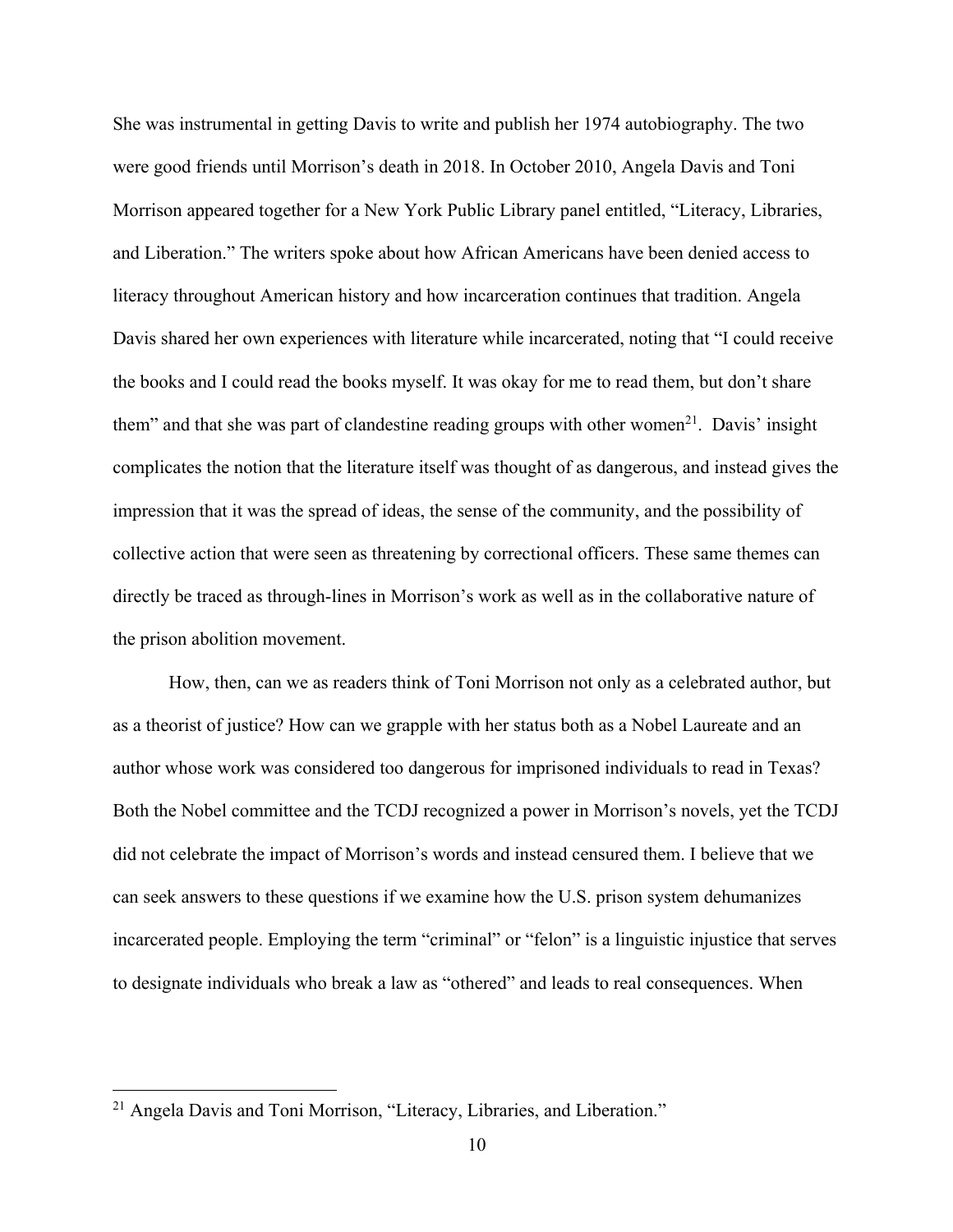speaking to Davis at the New York Public Library, Toni Morrison expressed her views on what justice means in America, theorizing the difference between vengeance and justice; she claimed,

We have to assume that if we want justice for some bad activity by a bad person we want punishment, we want restraint, we don't want rehabilitation, and that assumes that there is something called "the other," there is a stranger, that your neighbor or the criminal, the so-called criminal, is some other thing, is an other. $22$ 

The problems of linguistic labelling that Morrison identifies here also surfaces in Maya Schenwar's book. She quotes Mariame Kaba, a prominent prison abolitionist, when she writes, "We use the word 'harm.' The question is, 'What have you done to someone else? How have you harmed another person?"23 I plan to follow Schenwar's nod to Kaba and will use the term "harm" in this paper, unless specifically referring to a legal "crime." Many of Morrison's novels mention prison and nearly all of them involve workings of the Criminal Justice System without being set in prison (*Beloved* does include flashbacks to some scenes in prison, but it is not the dominant setting). However, I believe that Morrison's multiple allusions to the prison system, and its complicated relationship with the African American community, need to be thoroughly examined in order to ask and attempt to answer the question of what a racially just society could look like. To read Morrison as a "theorist of justice," we must inspect how the characters in her novels come into contact with the Criminal Justice system, but that any sense of actual justice achieved is only possible outside of those systems.

\*\*\*

Due to her literary success, Toni Morrison is the subject of a large body of scholarship. However, many Morrison scholars do not often analyze her novels for new solutions to the

<sup>&</sup>lt;sup>22</sup> Angela Davis and Toni Morrison, "Literacy, Libraries, and Liberation."

<sup>23</sup> Maya Schenwar. *Locked In, Locked Down: Why Prison Doesn't Work and How We Can Do Better.* (Oakland, CA: Berrett-Koehler Publishers Inc., 2014), 205.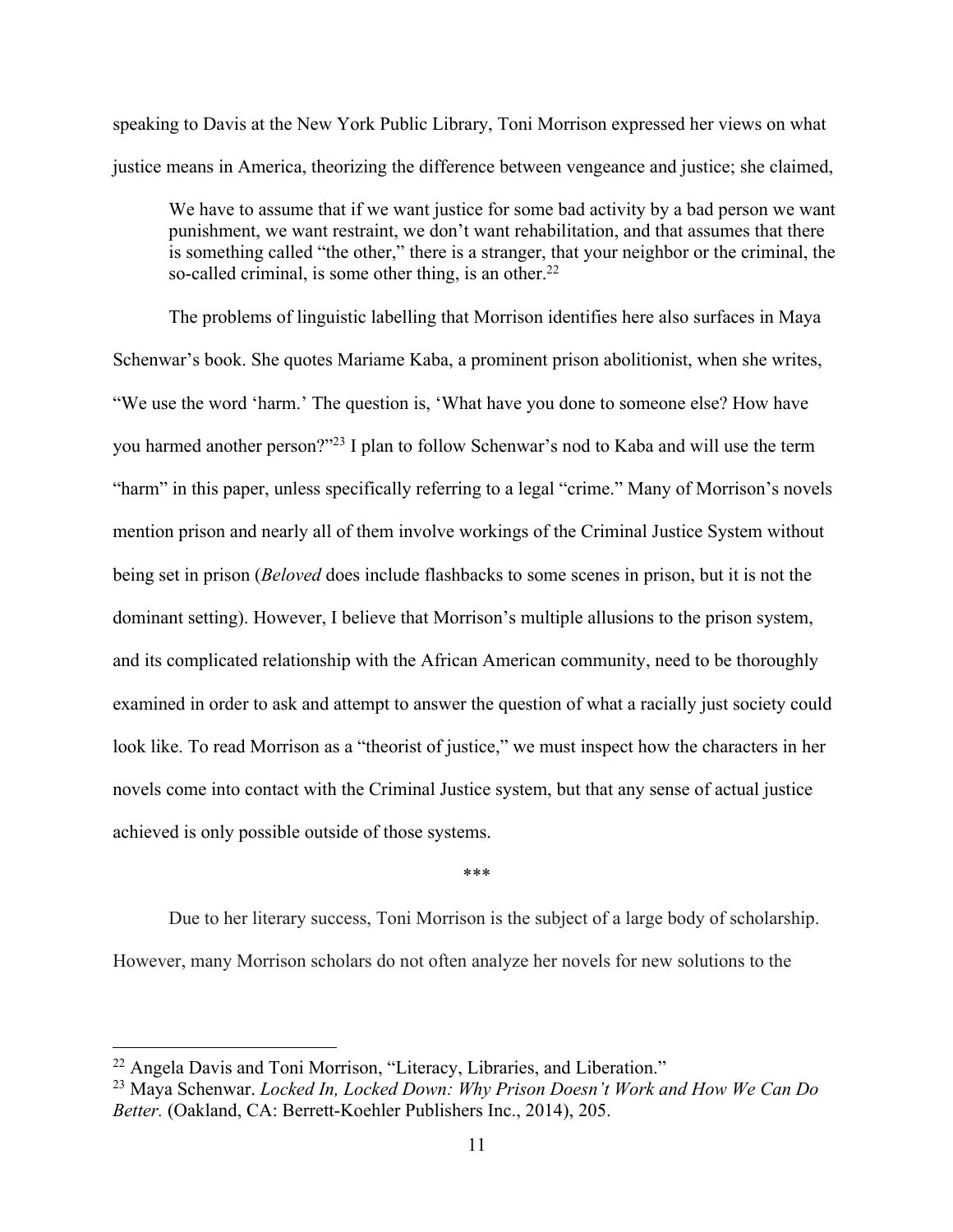current U.S. Criminal Justice system, even though her writing centers the racial injustices in our country and offers examples of how we can do better. Scholars have often focused on Morrison's exploration of the interiority of the Black experience, her lyricism in her prose, as well as her classical and Biblical allusions, but I believe that even though her novels are set often in historically distinct time periods, her complication of the term "justice" is another avenue worth study that can help bring about change in our contemporary lives.<sup>24</sup> Similarly, I would argue that readers of Morrison have a moral imperative to analyze her works for new approaches to humane treatment of others in the wake of continued racial terror, mass incarceration, and police brutality.

Megan Sweeney offers a commendable example of this work in her article "Racial House, Big House, Home: Contemporary Abolitionism in Toni Morrison's *Paradise.*"25 Sweeney's article also begins with the Texas Department of Criminal Justice's ban of *Paradise*. She goes on to assert that Morrison's 1997 novel should be interpreted as allied with the prison abolitionist movement. Sweeney gives an in-depth definition of what a prison abolitionist framework entails by citing an important group in the movement, Critical Resistance, when she writes "[it] foregrounds the historical and ongoing ways in which racial and economic inequalities contribute to highly disproportionate rates of incarceration for poor people and

 $24$  For a more comprehensive understanding of current scholarship on Morrison's fiction, see: *Toni Morrison: Critical Perspectives Past and Present* ed. Anthony Appiah and Henry Louis Gates, Jr. (New York: Amistad, 1993) and The *Cambridge Companion to Toni Morrison* ed. Justine Talley. (Cambridge: Cambridge University Press, 2007). Both of these collections offer multiple reviews and critical essays surrounding Morrison's contributions to literature, and Appiah and Gates' collection anticipates her Nobel Prize. The majority of these essays focus on Morrison's structure, historicity and allusions in her novels, though they also offer important and insightful readings of individual characters as well.

<sup>25</sup> Megan Sweeney, "Radical House, Big House, Home: Contemporary Abolitionism in Toni Morrison's *Paradise,*" *Meridians: feminism, race, transnationalism* vol. 4*,* no. 2 (2004).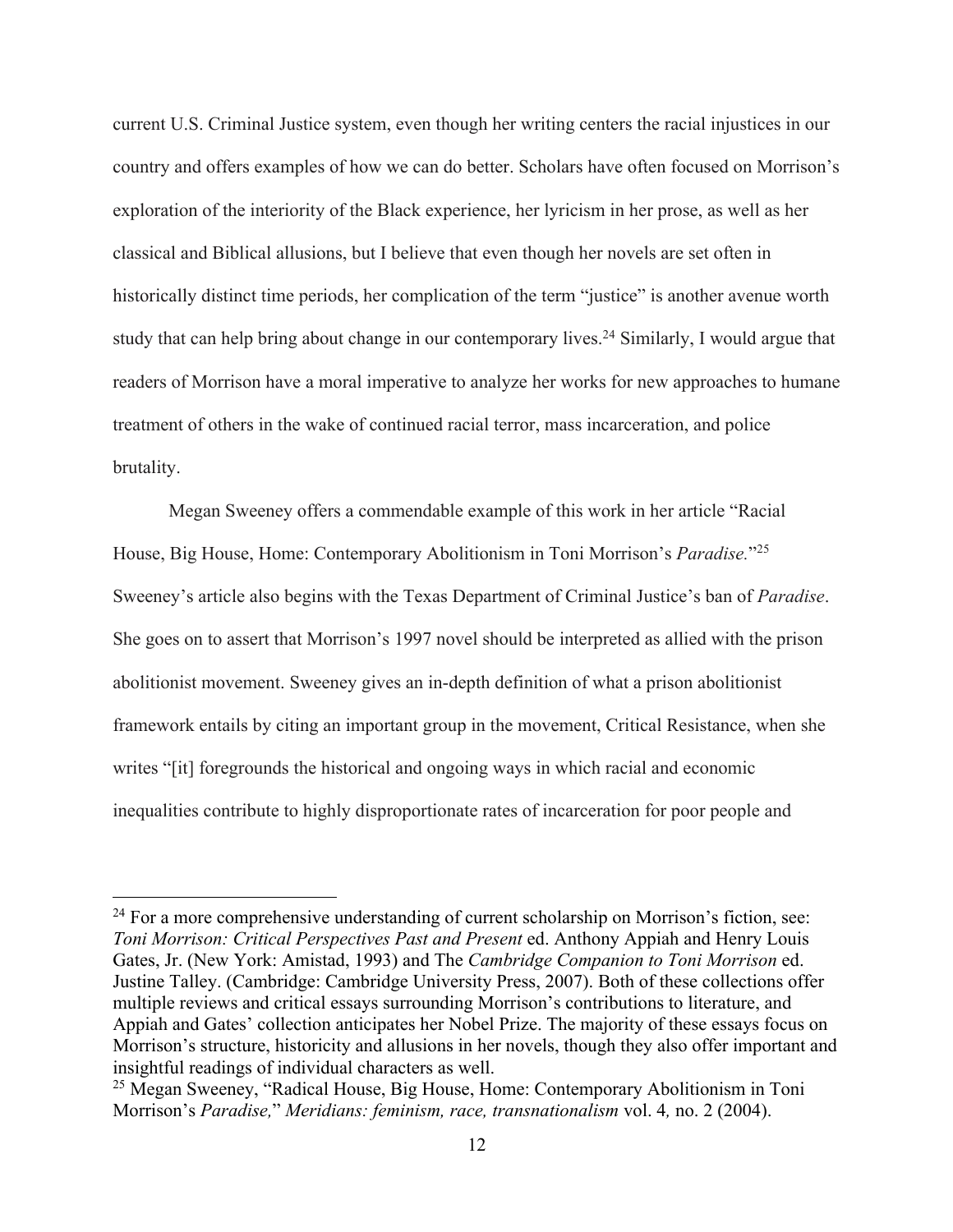people of color."26 This article reminds us that to study Morrison fully we must remember the traditions in which she was writing, and differentiates between the sacred African cultural traditions that Morrison draws on and oppressive American regimes that we must work to break down. Similarly, in a talk given for the Division of Narrative Medicine in Columbia University's Department of Medical Humanities and Ethics, literary scholar Dr. Farah J. Griffin posits that Morrison's fiction works within a larger "ethics of care," specifically focusing on *The Bluest Eye*  (1970), *Song of Solomon* (1977), and *Home* (2015). Griffin's connection between Morrison's ability to consider the ethics of Black life in the United States and to offer new solutions is an important work to understand the prevalence of healing in Morrison's fiction. Griffin helpfully links an "ethics of care" to an "ethics of justice."27 This new subset of Morrison studies, focused on new pathways to justice and the importance of care as an essential part of Morrison's overall literary project, is emerging at the same time as the recent uptick of abolitionist monographs and anthologies which seek to understand and expand the public's ideas of the abolitionist movement.28 I hope that this thesis can be one of the first of many works to establish a connection between Morrison studies and the prison abolitionist movement.

Just as the prison abolitionist movement requires community building and collaborative effort, so too does academic scholarship. I hope to incorporate this collaborative mindset into my

 $26$  Sweeney, 41.

<sup>&</sup>lt;sup>27</sup> Farah J. Griffin, "An Ethics of Care: Restorative Justice and Healing in Toni Morrison's Late Fiction," October 3, 2019. Columbia University Narrative Medicine Rounds. 1:11:00. https://podcasts.apple.com/us/podcast/ethics-care-restorative-justice-healing-in-tonimorrisons/id465492751?i=1000452204916

<sup>&</sup>lt;sup>28</sup> For example, Haymarket Books is releasing their "Abolitionist Papers" series edited by Naomi Murakawa throughout 2021, which includes: Mariame Kaba, *We Do This 'Til We Free Us: Abolitionist Organizing and Transforming Justice* (Chicago, IL: Haymarket Books, 2021); Ruth Wilson Gilmore, *Change Everything: Racial Capitalism and the Case for Abolition* (Chicago, IL: Haymarket Books, 2021); Angela Davis, Gina Dent, Erica Meiners, and Beth Richie *Abolition. Feminism. Now.* (Chicago, IL: Haymarket Books, 2021).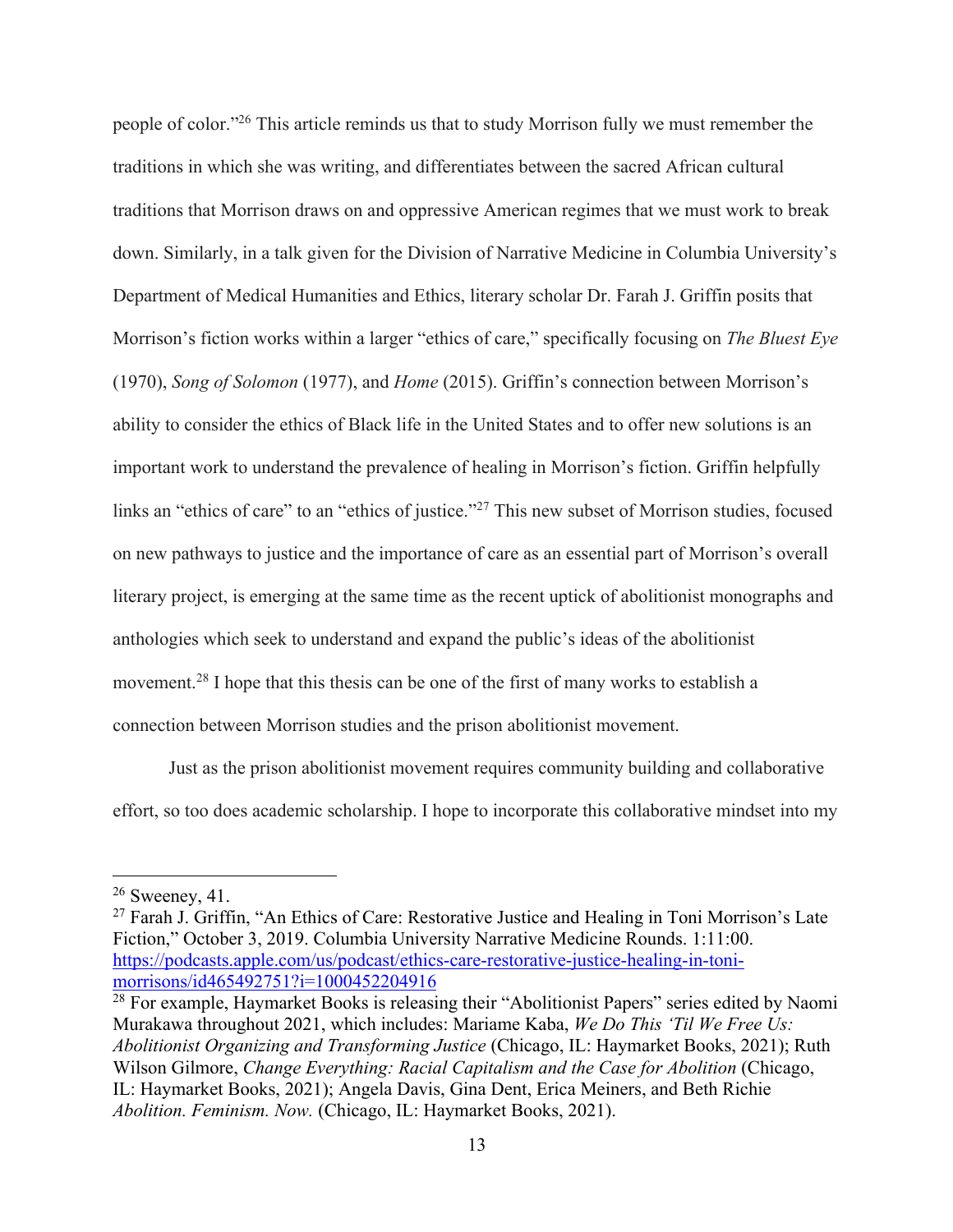thesis as a whole by drawing on voices from multiple academic fields — literary studies, history, sociology, and criminology to name a few — and engaging with writers and activists whose work lies outside of University gates and takes place in local organizing spaces, including our prisons. Like Megan Sweeney, I also believe that Morrison can be allied with the many of the values of the prison abolitionist movement. Though Morrison never publicly identified herself as a prison abolitionist, in this paper I seek to understand what the larger prison abolitionist movement can gain if we read her as one. Similarly, I analyze the ways in which readers can apply a prison abolitionist framework to Morrison's novels and envision new pathways to justice aside from the ones we rely on today in our country. While Morrison's novels can be read solely for their beauty of language, I propose that reading her fiction can serve as an entry point into discussions of prison abolitionism and perhaps serve as an example for imagining justice without prison gates. Reading Morrison's novels alone will not prompt any change to the Criminal Justice system. However, by situating her novels in broader traditions of accountability, repair, and healing, I believe these novels generate ideas that advocate for the creation of a new and better world without needing one overarching punitive system.

Although I can envision an argument linking any of Morrison's eleven novels with theories of abolitionism — and I broadly invite others to continue this work — I have chosen to center this paper around two novels: *Song of Solomon* (1977) and *Jazz* (1992). When thinking about the possibilities for prison abolition, Angela Davis writes, "It [the prison system] has become so much a part of our lives that it requires a great feat of imagination to envision life beyond the prison"29 With this in mind, I chose *Song of Solomon* and *Jazz* because while defining justice is at the heart of each novel, Morrison does not directly rely on our carceral

<sup>29</sup> Davis, 19.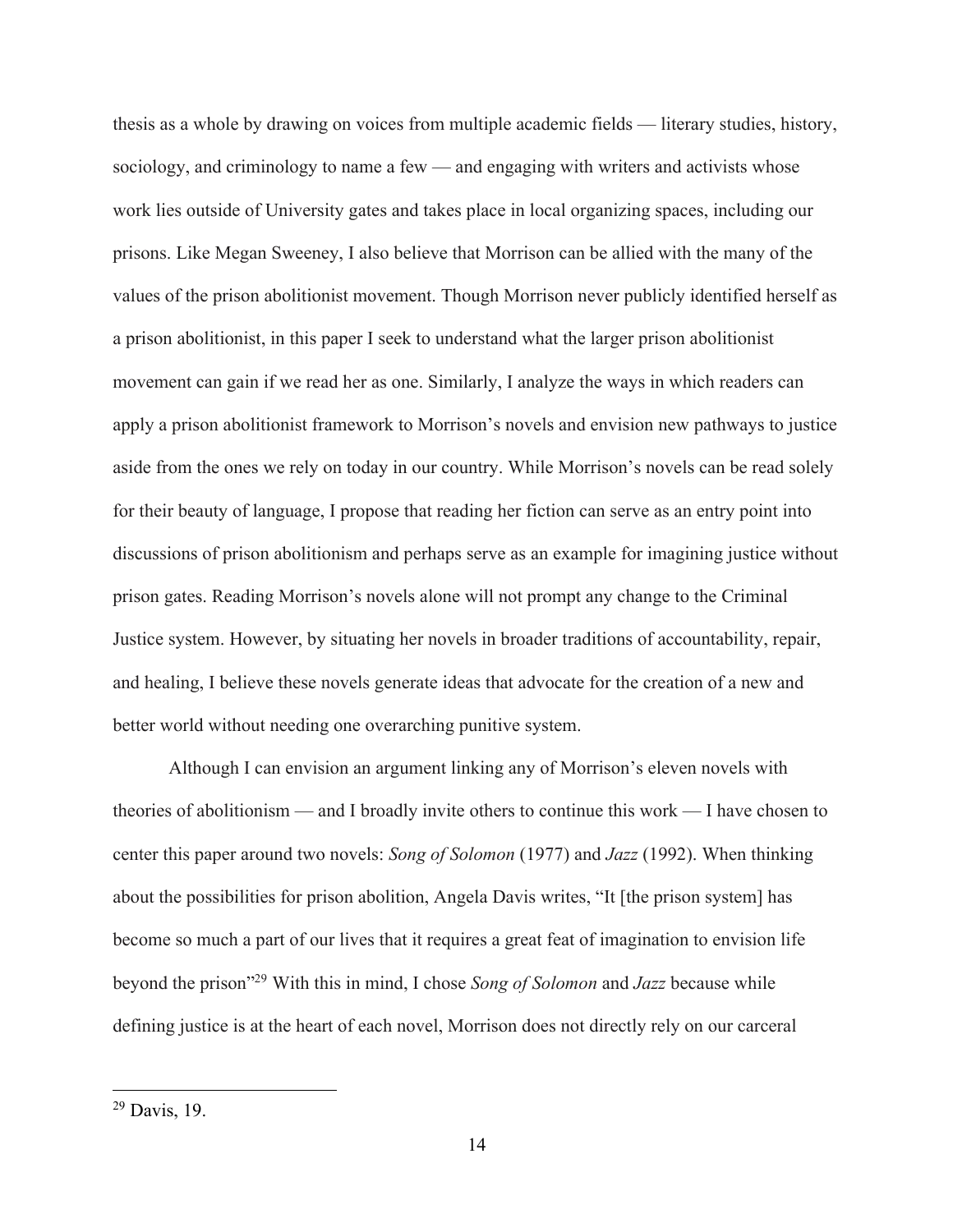system to structure either text. Morrison's characters strive to find justice without seeing the inside of a prison cell. In both novels, she is careful to highlight the injustices faced by marginalized communities in the United States while simultaneously exploring new solutions for the systemic problems she illuminates. Morrison's solutions for justice may not all be perfect, or even fully attainable, but they are worthy of prolonged study because of the possibilities they offer and the conversations they can spark.

Unintentionally, the Texas Department of Criminal Justice may have been correct. Perhaps reading Morrison's fiction does force people to consider a "breakdown" of the U.S. prison system. And perhaps that "breakdown" is exactly what we need to fulfill the American promise of "justice for all."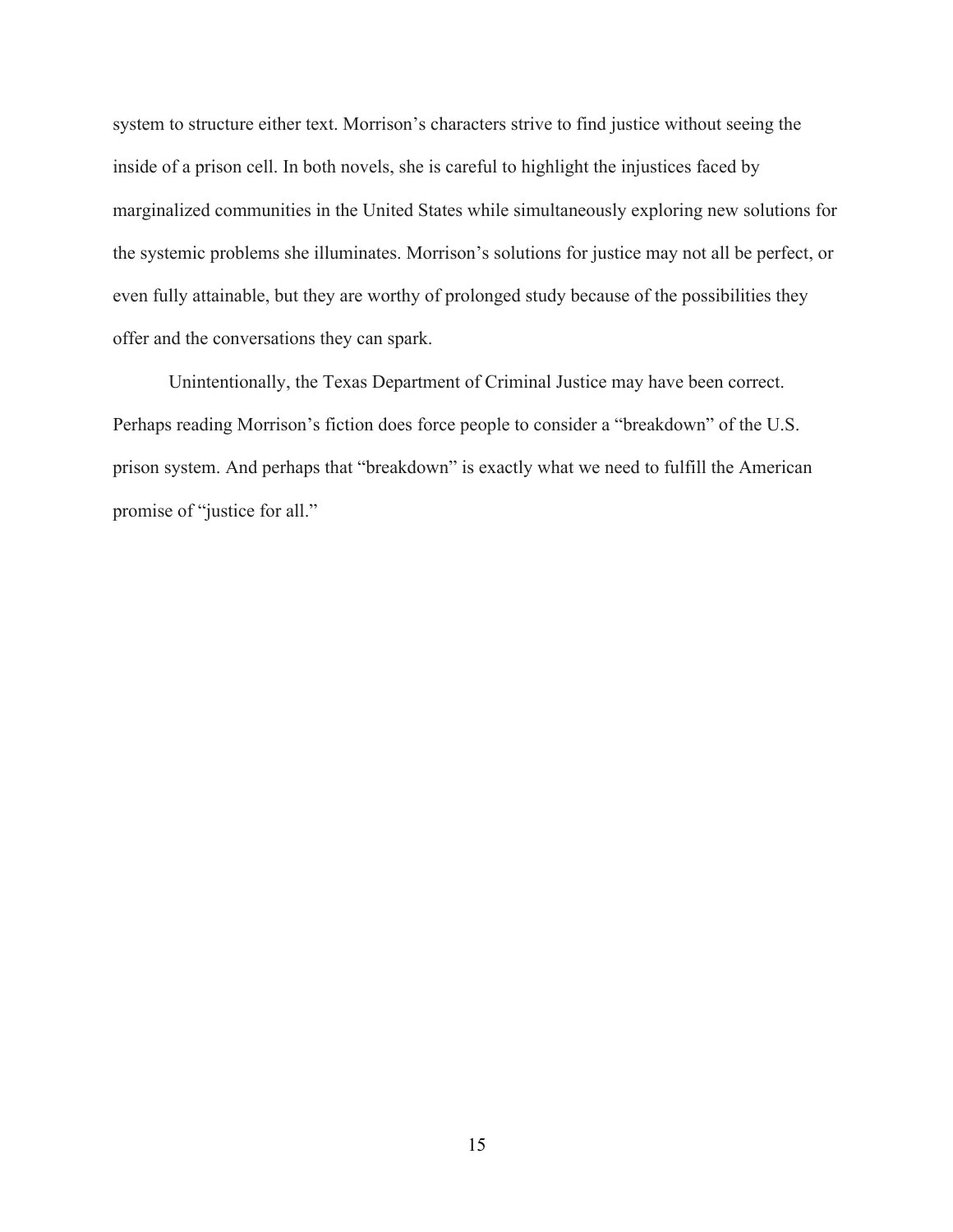## CHAPTER 1: FROM RETRIBUTION TO REPAIR: THE TURN TOWARDS ACCOUNTABILITY IN *SONG OF SOLOMON*

With the publication of her third novel, *Song of Solomon*, Toni Morrison rose from relative obscurity to the literary celebrity that would come to define her life. Unlike Morrison's first two novels, *Song of Solomon* features a male protagonist, and the setting connects the modernity of the Northern U.S. to the rural South, rather than solely center around the politics of a small town. However, that does not mean that understandings of community aren't vital to *Song of Solomon*. In fact, the novel's protagonist, Macon "Milkman" Dead, comes to realize that his identity is inherently tied to those of his neighbors, and more importantly his ancestors. When asked by Charlie Rose in 1993 about the central "question" that animates the plot of *Song of Solomon*, Morrison responded, "I was trying to figure out how somebody who's in his late 20s or 30s got educated ... And what would help inform him to learn how to be a complete human being."<sup>30</sup> This drive to learn more about oneself ultimately gives Milkman a glimpse into what life looks like beyond his immediate experience, forcing him to reckon with his actions, his past, and what it means to be a part of an African American community.

The plot of *Song of Solomon* spans more than three decades of the middle twentieth century and traverses a large geographic area of the United States, giving the novel an expanse in which readers can analyze both personal and institutional racial conflict, especially those involving violence. Although much of the novel takes place outside of traditional legal channels and only peripherally questions institutions of policing or prisons, Morrison forces readers to ask the same questions that need to guide our understanding of the criminal justice system. Do our

<sup>30</sup> Toni Morrison, interview with Charlie Rose, *Charlie Rose,* PBS, May 7, 1993. https://charlierose.com/videos/18778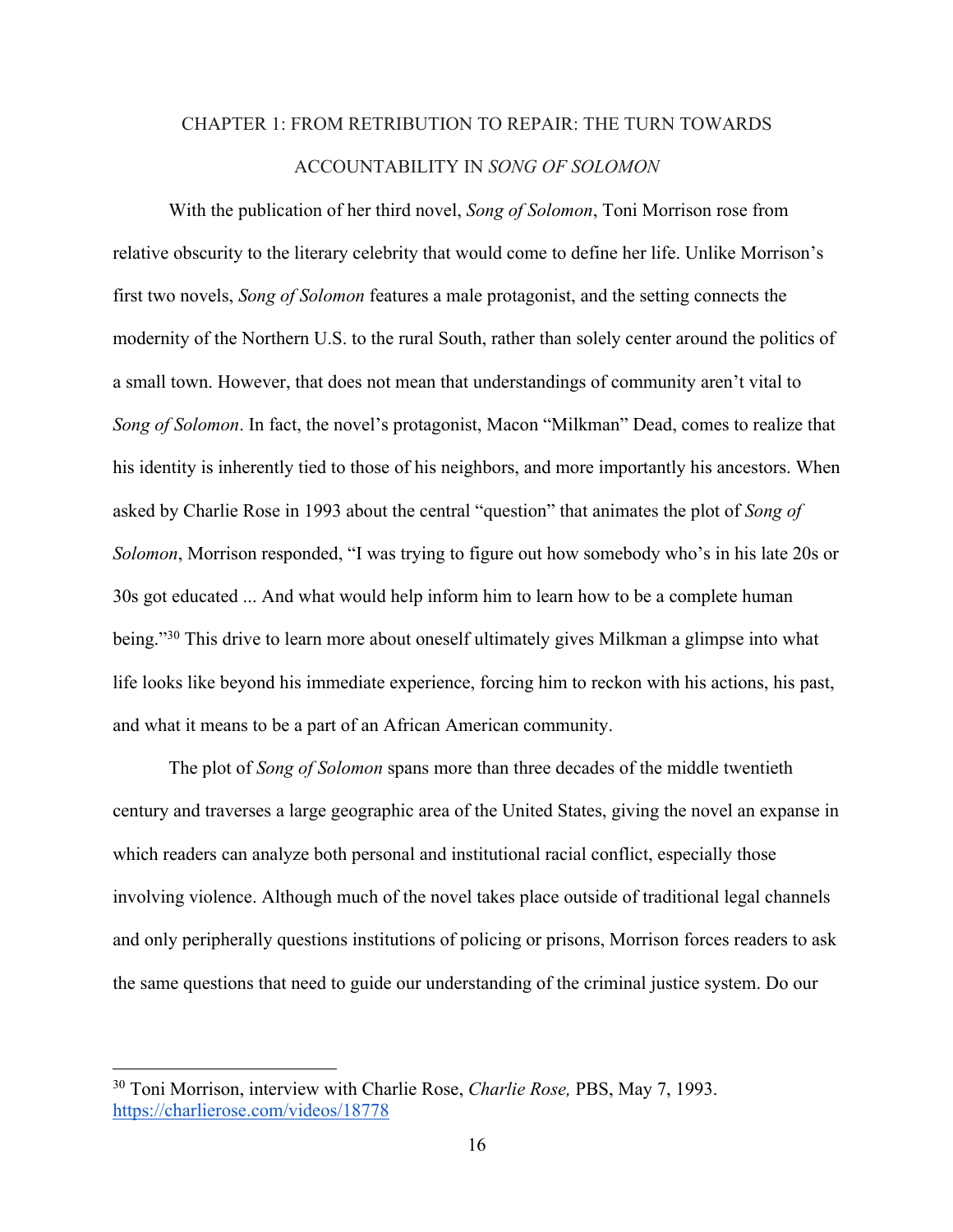current systems actually offer us justice? If not, which I argue is the conclusion Morrison hopes readers come to, we need to imagine new, more humane possibilities, such as those offered by Dr. Angela Davis in her 2003 book *Are Prisons Obsolete?* and other seminal abolitionist texts.<sup>31</sup> While reading *Song of Solomon*, readers must posit how Black people can ever achieve justice in a country whose politics has always kept them on the margins. In this section, I will argue that in *Song of Solomon*, Morrison explores the implications of even well-intentioned harm, explicitly shows the racial injustices faced by Black communities, and most importantly offers a combination of accountability and love that can be read in tandem with theories of abolitionism to move the country forward in its conceptualization of justice.

Readers first meet Milkman Dead on the day of his birth, but quickly he ages into a young Black man whose comfortable upbringing leaves him both insulated from the harsher realities of the world and devoid of empathy for others. The Dead family lives in a luxury that sets them apart from the rest of their community. Milkman's father, Macon Dead Sr., values financial success above all else. He owns many of the poorer properties in the neighborhood and his uncharitable nature alienates him from others just as his material possessions do. Macon even refuses to associate with his own sister, Pilate, because of a disagreement in their past as well as her undignified family and work as a bootlegger. For example, he owns a large green Packard, an expensive car in the 1930s, and takes his family on rides every Saturday afternoon as "a way to satisfy himself that he was indeed a successful man."<sup>32</sup> This simple example of Macon's desire for luxury puts material wealth at odds with inclusive community values, which can be read as signifying a larger chasm between capitalistic tendencies and humane relations with others that

<sup>31</sup> Davis, 108.

<sup>32</sup> Toni Morrison. *Song of Solomon.* (New York: Vintage, 1977), 31.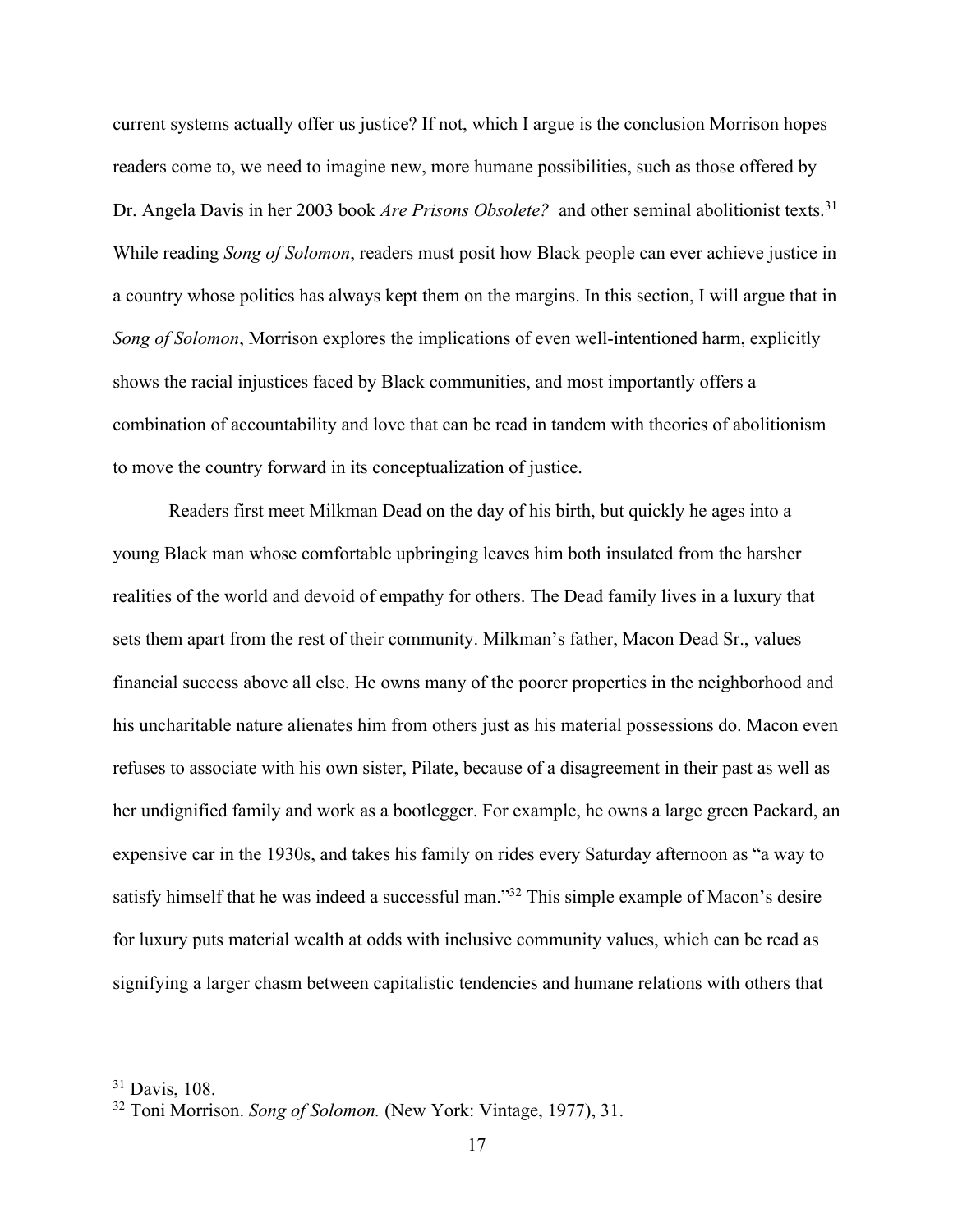align with a broader abolitionist vision of the world as one where meeting people's needs ultimately will satisfy many "crimes" that we are plagued with today. Our current capitalistic society's desire for profits and cheap labor is one of the driving forces of the prison system; therefore, many believe that in order to abolish prisons, we must first abolish capitalism, or at the very least, the form of racial capitalism that we live under today.

Macon Dead represents a permutation of twentieth-century racial uplift theory, focused on individual wealth and work ethic. Combined with Milkman's mother, Ruth's, apparent deference to Macon, this materialistic lifestyle helps to form Milkman's self-centeredness. In contrast, Guitar Bains, Milkman's best friend since childhood, is primarily motivated by working towards the future and the success of the black race through community-building, and therefore, serves as an opposite to Macon Dead Sr.. Guitar, whose own father was killed in a workplace related accident, has a much better understanding of hardship that Milkman does and channels his own pain into attempts at revenge and violence.

### \*\*\*

In an interview with Jane Bakerman in 1977, Toni Morrison stated, "I write about... how to survive in a world where we are all of us in some measure, *victims* of *something*. Each one of us is in some way at some moment a victim and in no position to do a thing about it."<sup>33</sup> This certainly holds true for the characters in *Song of Solomon*. Readers often learn and care about the plights of the characters before Milkman does, but throughout the novel, he comes to realize how the interior lives of others have shaped the man he has become. While the ability to see inside the lives of multiple characters makes for interesting and captivating fiction, I believe that we can

<sup>33</sup> Toni Morrison, interview with Jane Bakerman in *Conversations with Toni Morrison*, ed. Danielle Taylor-Guthrie (Jackson, MS: University of Mississippi Press, 1994), 41.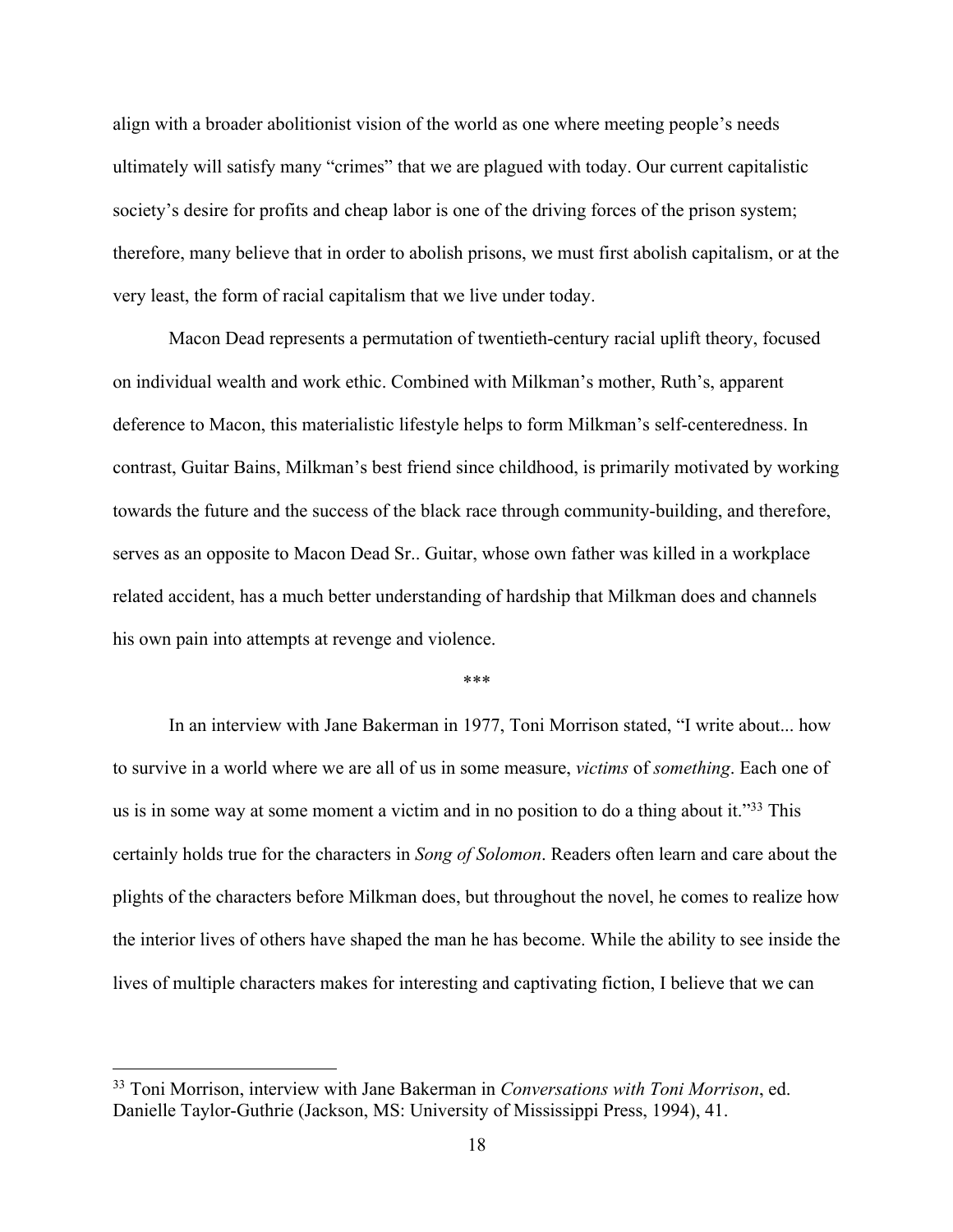direct this narrative empathy into the world outside of *Song of Solomon*, specifically when thinking about criminal justice reform because it helps readers see how harm affects different people. Rather than read *Song of Solomon* just for the nonlinear narrative or its lyricism, I claim that reading the novel as a case study for the failings of retributive justice and the need to focus on accountability can serve as a bridge into an abolitionist mindset.<sup>34</sup>

There are many individuals in Milkman's life who could be described as victims. Yet Milkman, for his part, is rarely aware of that reality, reminding us that we don't know the inner turmoil of others, which in essence is the cornerstone of empathy. For example, Milkman's mother, Ruth Foster Dead, leads a life of quiet desperation. Her husband does not love her and is physically abusive towards her when he believes he has been tricked into helping to conceive a child. Milkman, too, accuses his mother of breastfeeding him for too long — a truth that she cannot deny, and the source of Milkman's pejorative nickname — yet she reminds him that her actions were done out of love when she asks him, "What harm did I do you on my knees?"35 Ruth's question reinforces the importance of "harm" when thinking about our relationships to other people. Perhaps she did breastfeed Milkman for too long, but she also fought for his life when Macon Sr. tried to destroy it before he was born. Similarly, Hagar, Pilate's granddaughter and later Milkman's girlfriend, is hurt due to Milkman's callous rejection after three years when she was a "quasi-secret but permanent fixture in his life."36 However, unlike Ruth, Hagar wants to seek revenge and kill Milkman, but cannot bring herself to do so. Hagar is not complete without Milkman and eventually dies of grief and hurt. These two characters are just a few

<sup>34</sup> For scholarship interrogating Morrison's narrative structure, see: Philip Page. *Dangerous Freedom: Fusion and Fragmentation in Toni Morrison's Novels*. (Jackson, MI: University Press of Mississippi, 1995).

<sup>35</sup> Toni Morrison. *Song of Solomon.* (New York: Vintage, 1977), 126.

<sup>36</sup> Toni Morrison. *Song of Solomon.* (New York: Vintage, 1977), 98.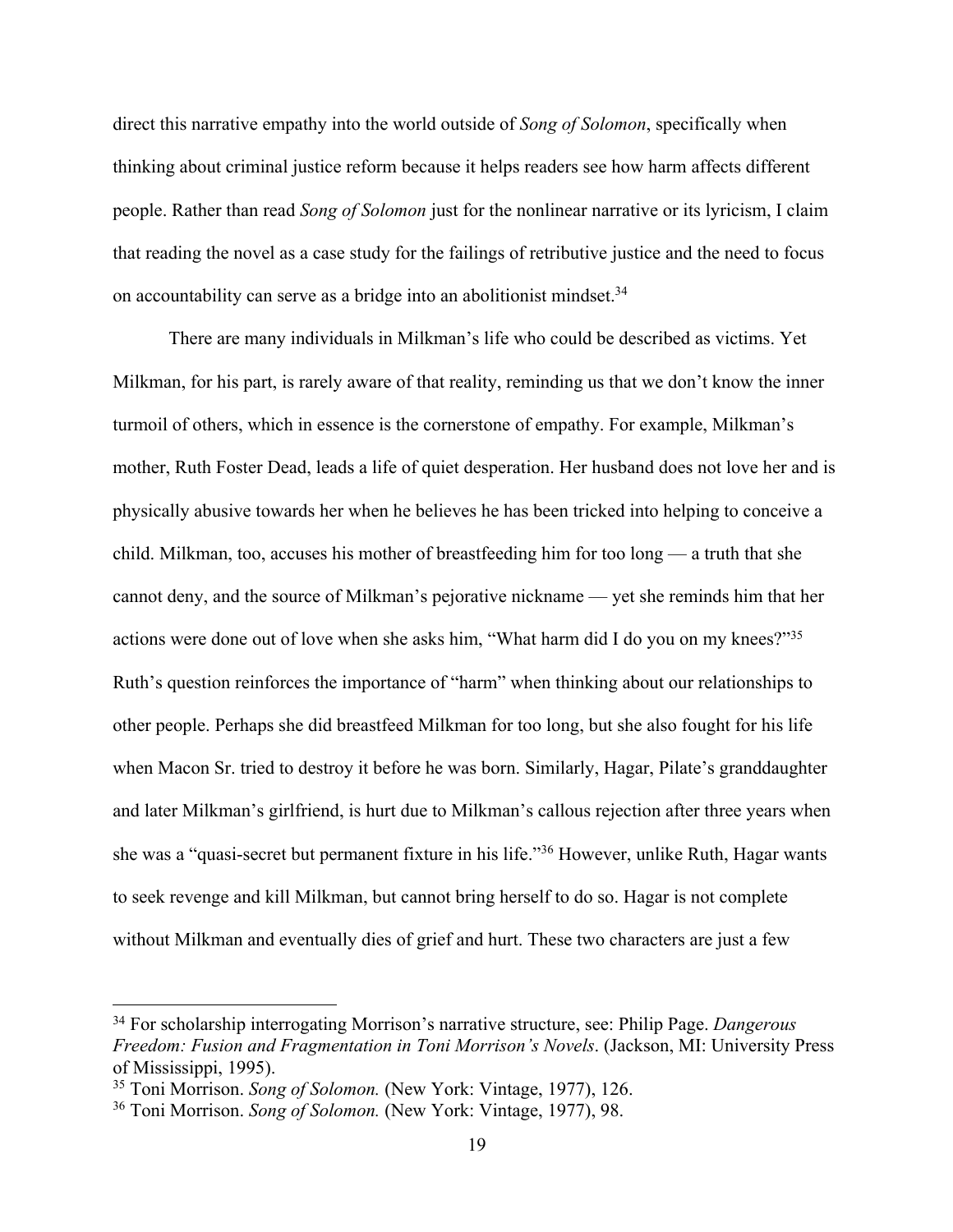examples of people who Milkman inadvertently hurts and they serve important roles in the novel because they reinforce Morrison's message that everyone is a victim of something. We cannot end all instances of harm, but we can mitigate the pain if we focus on healing.

Despite the multiple examples of individuals who are harmed as well as those who have harmed others within *Song of Solomon*, Morrison also is careful to not limit herself to the personal conflict between characters; the focus on racially motivated harm and violence directed towards Black communities serves as a throughline in the novel, connecting the past to the present and the Northern U.S. to the South. In her book, *Toni Morrison: Writing the Moral Imagination*, Valerie Smith comments on the new critical attention to the historical context presented in *Song of Solomon* and how commentary now focuses on "the ways in which African Americans have survived in the spaces within and between the institutions, practices, movements, periods, and grand events that punctuate the official historical record."37 Smith's attention to this theme of survival calls readers' attention to the threats on Black lives that exist in all of Morrison's novels, though are mentioned often in *Song of Solomon*. Antiblack violence takes place both on the individual level and on the institutional level. These levels are, of course, not mutually exclusive, but recognizing their differences is inherent to seeing how many ways Black communities suffer harm, which unfortunately holds true more than forty years after *Song of Solomon* was published.

While Morrison makes allusions to many historical acts of antiblack violence in the novel, perhaps the most famous is the murder of Emmett Till. This inclusion forces readers to grapple with questions of justice in a way that reroutes our conventional narrative that guilt

<sup>37</sup> Valerie Smith "Song of Solomon and Tar Baby" *Toni Morrison: Writing the Moral Imagination* (West Sussex: Wiley-Blackwell, 2012), 42. This chapter also gives a comprehensive overview of the entirety of the novel.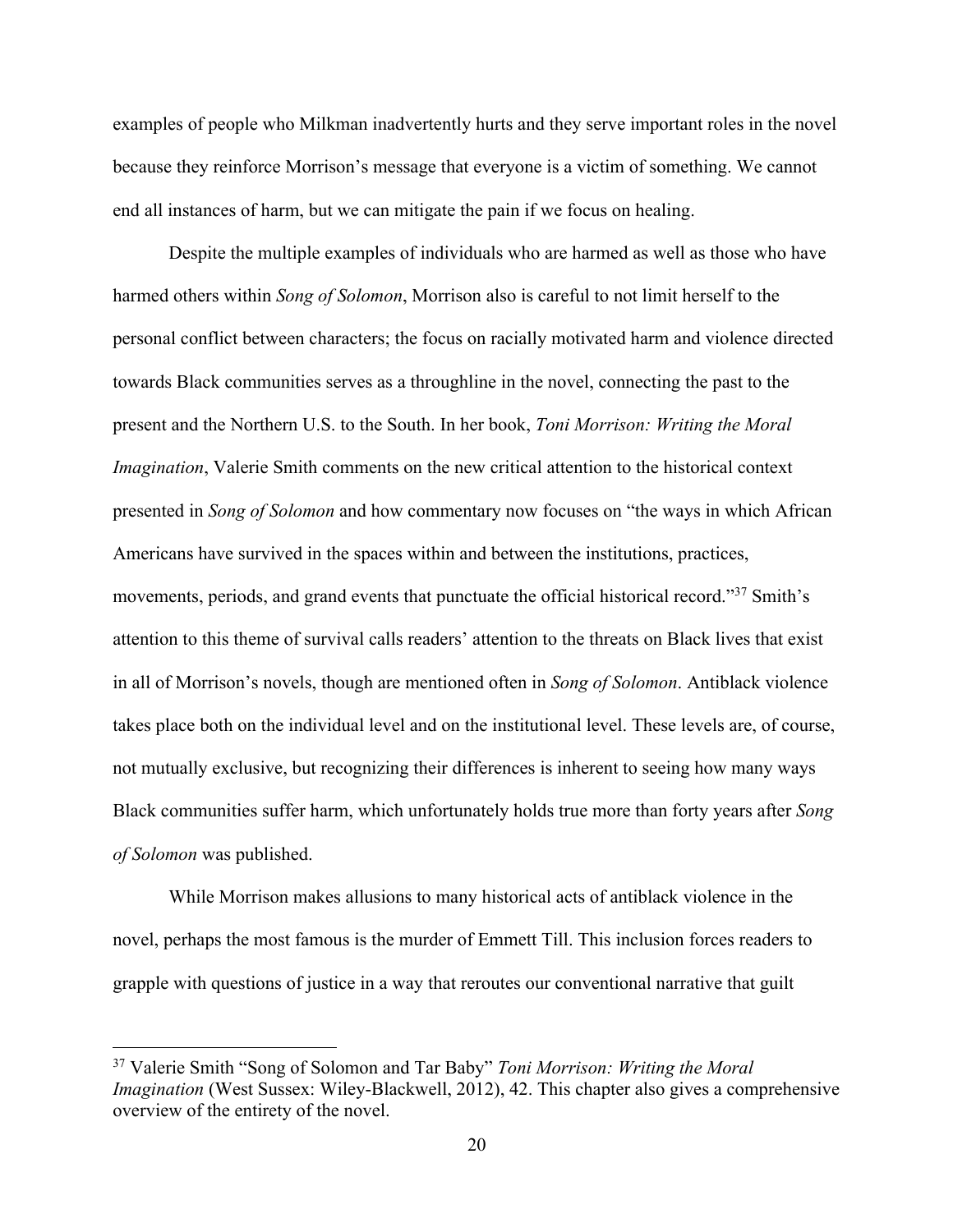implies the need for and deserves the full weight of discipline or punishment. Morrison fictionalizes the event in *Song of Solomon*, naming her character, Emmet Till (only a slight spelling difference), but the actions are the same as the real case. Present-day readers know that Carolyn Bryant Donham, the white woman who accused teenage Till of harassing her, has recanted her claims, but at the time of Morrison's writing, Emmett Till was viewed widely as "guilty" of whistling at Donham.<sup>38</sup> This minor offense led to his brutal death at the hands of two white men and the case reached national prominence when Till's mother decided to host an open casket funeral for her son, so that everyone could see what these men did to her child. Emmett Till's murder was a huge moment of inspiration for the Civil Rights Era that erupted in the 1960's and has characterized the quest for racial justice for decades. Even with Till's proven innocence, the sign marking where his body was found continues to be riddled with bullet holes, a grim reminder that the United States still does not view racial equality in a uniform manner.<sup>39</sup>

Readers of *Song of Solomon* are expected to be familiar with the story of Emmett Till, yet Morrison's version of the story focuses on his supposed guilt and questions whether or not that actually matters because the "punishment" was so severe and unjust. Morrison writes, "'So he whistled! So what!' Guitar was steaming. 'He supposed to die for that?'"<sup>40</sup> Even though the verb "steaming" is emotion-packed, Guitar gives a reasonable response in this moment when he essentially is stating that it is unfair, cruel, racist, and unusual for a teenager to be killed for

https://www.nytimes.com/2017/01/27/us/emmett-till-lynching-carolyn-bryant-donham.html <sup>39</sup> Kayla Epstein. "This Emmett Till Memorial was vandalized again. And again. And again. Now it's bulletproof" *The Washington Post*, October 20, 2019.

https://www.washingtonpost.com/history/2019/10/20/this-emmett-till-memorial-was-vandalizedagain-again-again-now-its-bulletproof/

<sup>38</sup> Richard Pérez-Peña. "Woman Linked to 1955 Emmett Till Murder Tells Historian Her Claims Were False," *The New York Times,* January 27, 2017.

<sup>40</sup> Morrison. *Song of Solomon,* 80.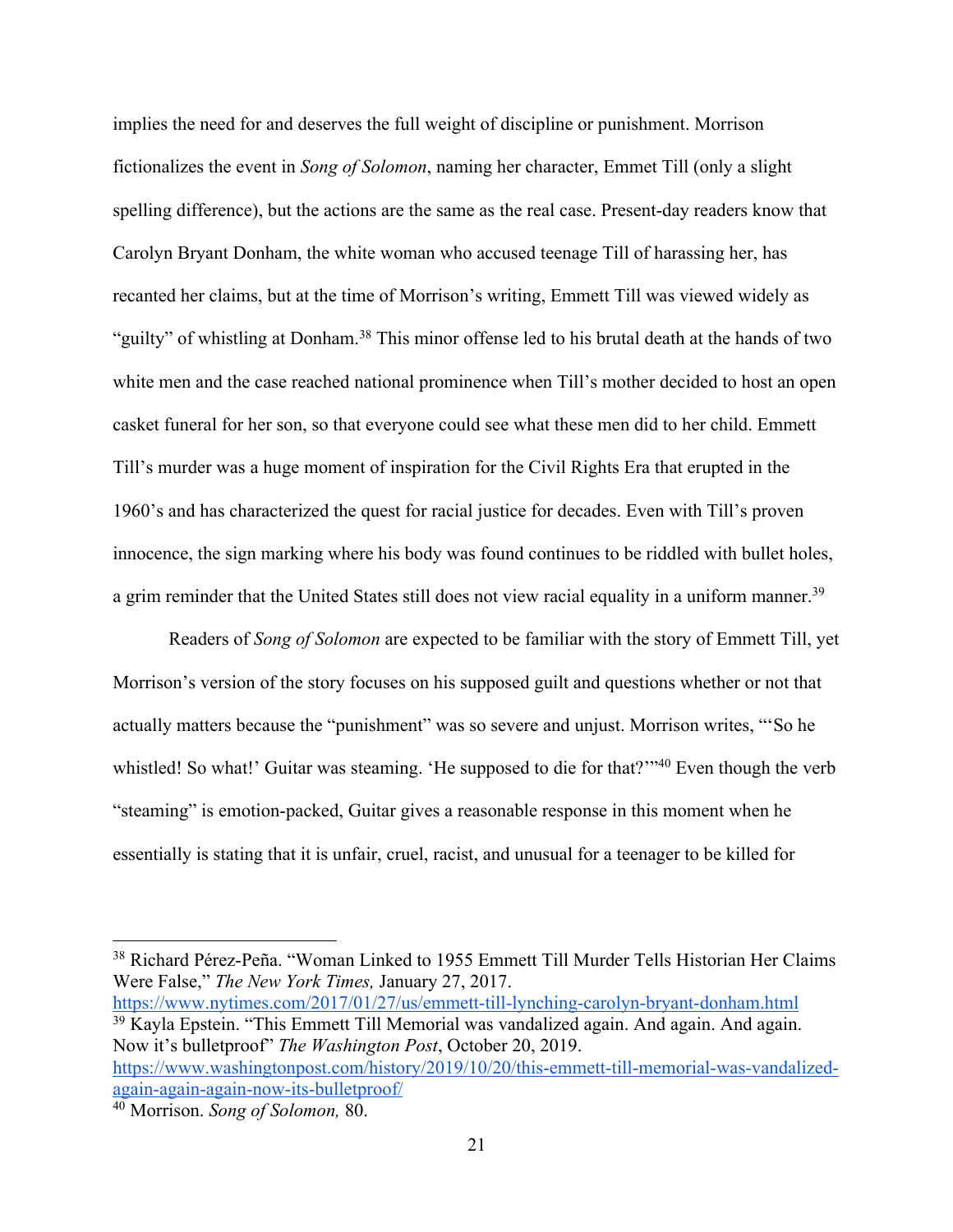supposedly whistling at a white woman. Later in the scene, another character tells Guitar, "'They say Till had a knife,' and Guitar responds, "'They always say that. He could of had a wad of bubble gum, they'd swear it was a hand grenade."<sup>41</sup> This exchange both soberly and presciently reflects many of the same conversations that have followed the murders of many young black men, including (but far from limited to) Trayvon Martin and Tamir Rice. Despite Guitar's righteous anger, his commentary is sound and vital to the understanding of how Black men are perceived and how easily they become targets for white men.

Racial profiling, although not explicitly named, is employed as another example of systemic harm that similarly targets young Black men in America. When driving back from attempting to rob Pilate's house for gold, Guitar and Milkman are pulled over presumably by a white police officer and thrown in jail until Macon Dead Sr. and Pilate can bail them out. The men are thrown in jail because they are caught carrying suspicious material: a bag of bones they have stolen from Pilate's house. Milkman recognizes the injustice of his encounter with the law: "What'd they stop us for? We wasn't speeding. Just riding along." But he lacks the language to understand its basis. Macon must explain to his son that the stop was racially motivated and replies, "'They stop anybody they want to. They saw you was colored, that's all. And they're looking for the Negro that killed that boy."<sup>42</sup> This is a necessary conversation that Black parents and children continue to have in the present day because racial profiling is rampant and "routine" interactions with the police or questioning sometimes end in violence, as seen with George Floyd in May 2020. Macon introduces class into this conversation as well when he claims it was his wallet that got them out of jail in only two hours and berates Milkman for involving Guitar.

<sup>41</sup> Morrison, 81.

<sup>42</sup> Morrison, 204.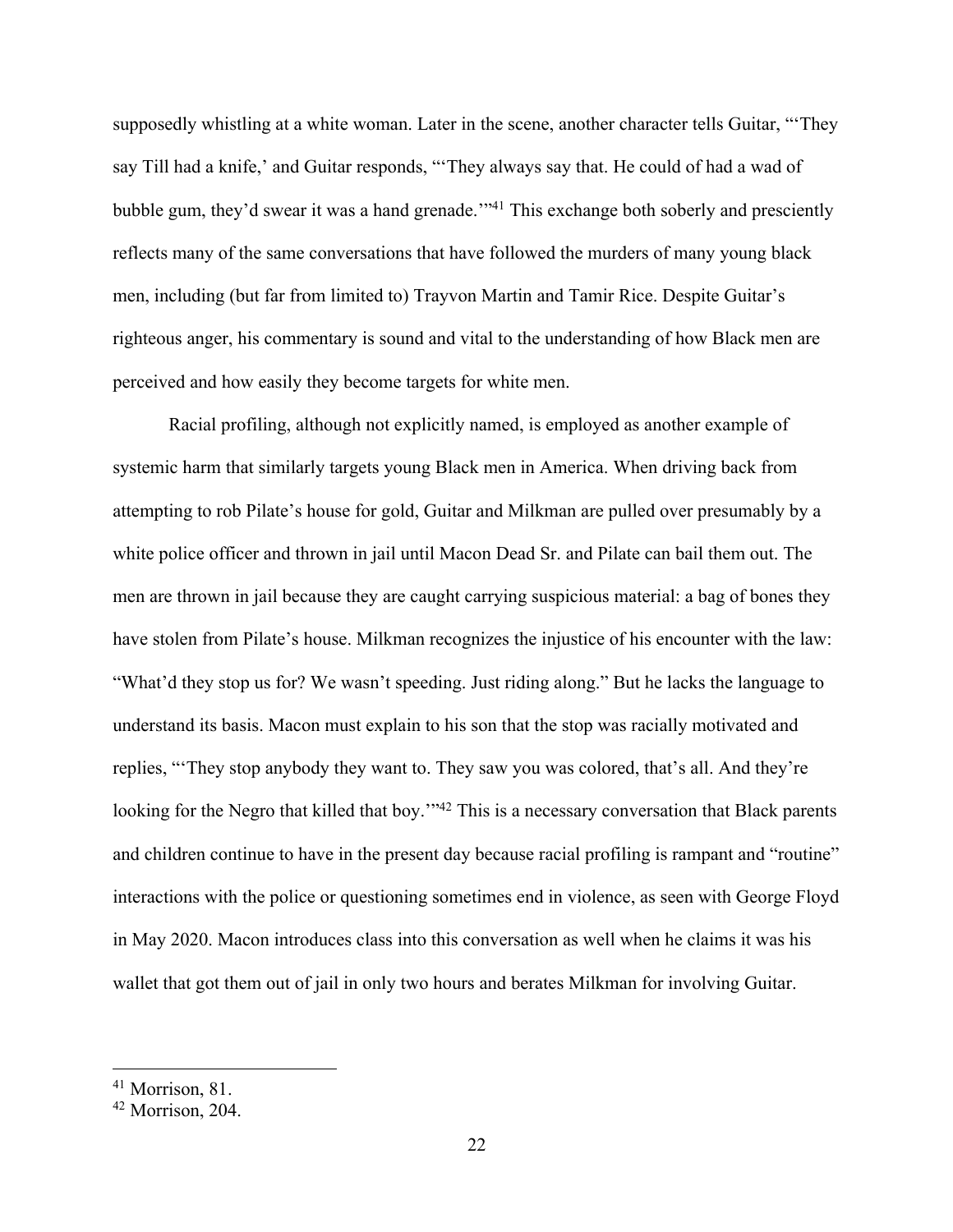Macon tells Milkman, "'And that would have been the end of it, except for that Southside nigger. Hadn't been for him, they wouldn't of had to get Pilate down there."<sup>43</sup> Here is one of the moments where Morrison singles in on the divisiveness inside the Black community over family lineage and wealth that governs Macon's dislike of many of his Black neighbors, emphasizing the harm and judgement can come from inside of the same community without forgetting the role of larger institutions that are founded on logic that privileges whiteness and pits all nonwhite people against each other.

One commonality between all of these instances of harm, both individual and institutional, is the lack of resolution or meaningful justice given to the victims by any law enforcement or locus of authority. Without any justice from the governing institutions, many of Morrison's characters in *Song of Solomon* are burdened with creating justice for themselves, but it becomes apparent that they do not all operate with the same ideas of what constitutes justice. Therefore, in the novel, justice is not a monolithic ideal, and as the novel's protagonist, Milkman is exposed to all of these justices and readers are shown the "options" or visions. Rather than be didactic, Morrison gives her readers the tools to build their own imaginings of a more just future. In the following section, I will outline two of the major theories of justice in the novel, each represented by a central figure in Milkman's life, and argue that Morrison aligns with current abolitionist thinkers and activists to define justice in a way which allows for healing and also prioritizes rethinking our societal values to move forward.

#### **\*\*\***

One cannot begin to examine justice in *Song of Solomon* without a deep exploration into the origins of, and the motivations behind the novel's depiction of the "Seven Days," a secret

<sup>43</sup> Morrison, 204.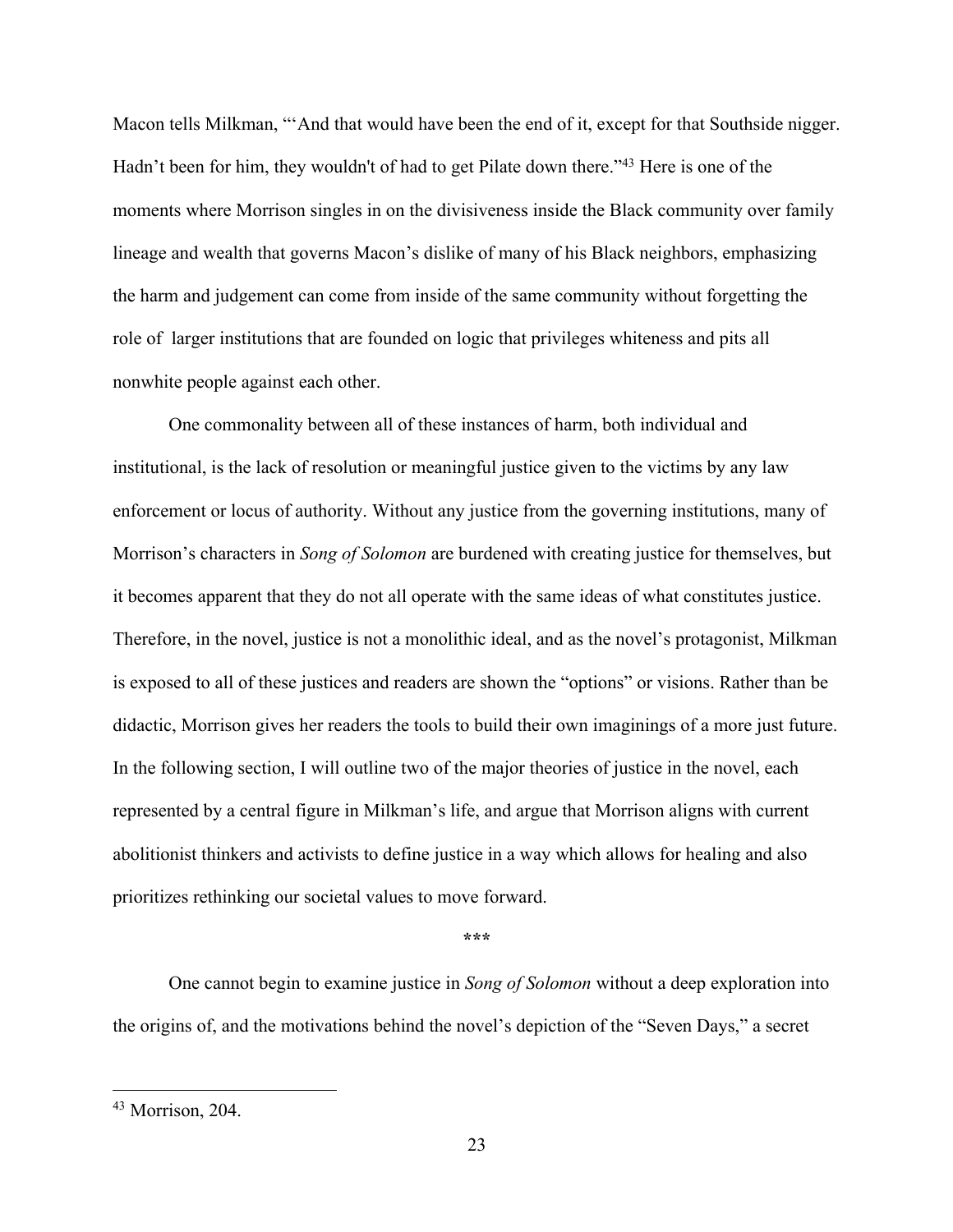radical sect that harms white citizens whenever Black citizens are hurt or killed. Guitar joins the Seven Days because he understands the white supremacist nature of the U.S. Criminal Justice system and believes that the best way — indeed the only way — to achieve justice for antiblack violence is to commit antiwhite violence. Guitar discloses his role to Milkman and explains the rationale of the group: "When a Negro child, Negro woman, or Negro man is killed by whites and nothing is done about it by *their* law and *their* courts, this society selects a similar victim at random, and they execute him or her in a similar manner if they can."<sup>44</sup> Morrison's emphasis on "their" shows that Guitar believes that the structures that govern our country work only for white people and ignore, or worse, do active harm to Black communities. Milkman is appalled by the violence and the casual nature with which Guitar discusses the act of murder, but Guitar views the actions of the Seven Days as justifiable because they are not unprovoked and instead are only used to "even the score." The Seven Days' beliefs can be seen as an extreme embodiment of Dr. Martin Luther King Jr.'s message: "Justice too long delayed is justice denied."45 Racial violence is a reality in the United States. That is uncontestable, and it is only how we choose to end racial violence that is debatable. According to Guitar, there is no way to stop white people from murdering Black people, so the only solution is to murder white people in an even ratio. Guitar continues, "The earth is soggy with black people's blood. And before us Indian blood. Nothing can cure them, and if it keeps on there won't be any of us left and there won't be any land for those who are left. So the numbers have to remain static."46 Milkman regards most of Guitar's

<sup>44</sup> Morrison, 154 (emphasis Morrison's).

<sup>45</sup> King Jr., Martin Luther. "Letter from Birmingham Jail." *Atlantic*, Apr. 2018, pp. 74–83. *EBSCOhost*,

search.ebscohost.com/login.aspx?direct=true&AuthType=ip,uid&db=aph&AN=134398805&site =ehost-live&scope=site.

 $46$  Morrison, 158.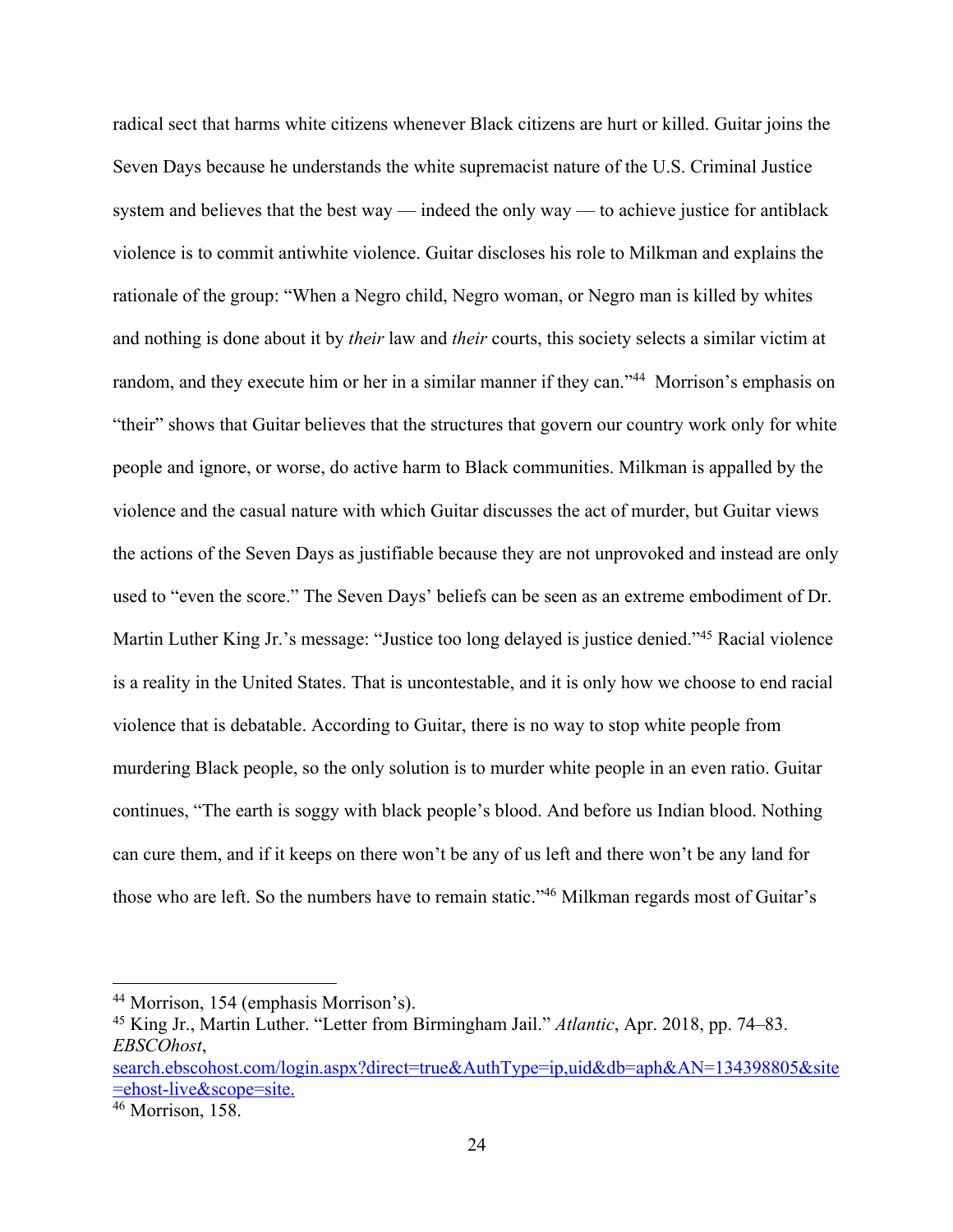thoughts on these important issues simply as "his race bag"; however, Guitar's focus on not just community survival, but also community building evidenced through his mention of "land" shows that he truly believes his actions are in the best interest of Black people.

The good intentions held by the members of the Days leads the majority of current scholarship to connect the group's search for justice to the Civil Rights movement of the 1960's. In his article, "An Excursion into the Black World: The 'Seven Days' in Toni Morrison's *Song of Solomon*," Ralph Story argues that the Seven Days can be read as an extension and radical imagining of the Civil Rights movement with its focus on collective progress. Story argues that "the challenge Guitar (speaking for the Seven Days) extends to Milkman is that he and his comrades are no longer willing to wait for justice for black people or for the quality of life to improve for the race."<sup>47</sup> Certainly, the urgency and expediency with which the Days act can be seen as a direct disavowal of the lengthy process for justice to be achieved, in the rare instances when it is achieved, through traditional legal channels. Similarly, John Brenkman argues that "The story could not have been told before King's movement and his death, before Malcolm X and his death, before the Black Panthers and their deaths."48 Milkman himself connects Guitar to Malcolm X when he tells his friend, "You sound like that red-headed Negro named X. Why don't you join him and call yourself Guitar X?"<sup>49</sup> The allusion to Malcolm X explicitly connects Guitar's passions for racial justice to the Civil Rights Era, while similarly reminding readers especially readers who were not alive during the 1960's — that not all Black people agreed on the best practices to evoke change. While the current research connecting the divide between

<sup>47</sup> Richard Story. "An Excursion into the Black World: The 'Seven Days' in Toni Morrison's *Song of Solomon.*" *Black American Literature Forum* 23, no. 1 (Spring 1989), 155. <sup>48</sup> John Brenkman. "Politics and Form in *Song of Solomon.*" *Social Text*, no. 39 (Summer 1994),

<sup>57.</sup> 

<sup>49</sup> Morrison, 160.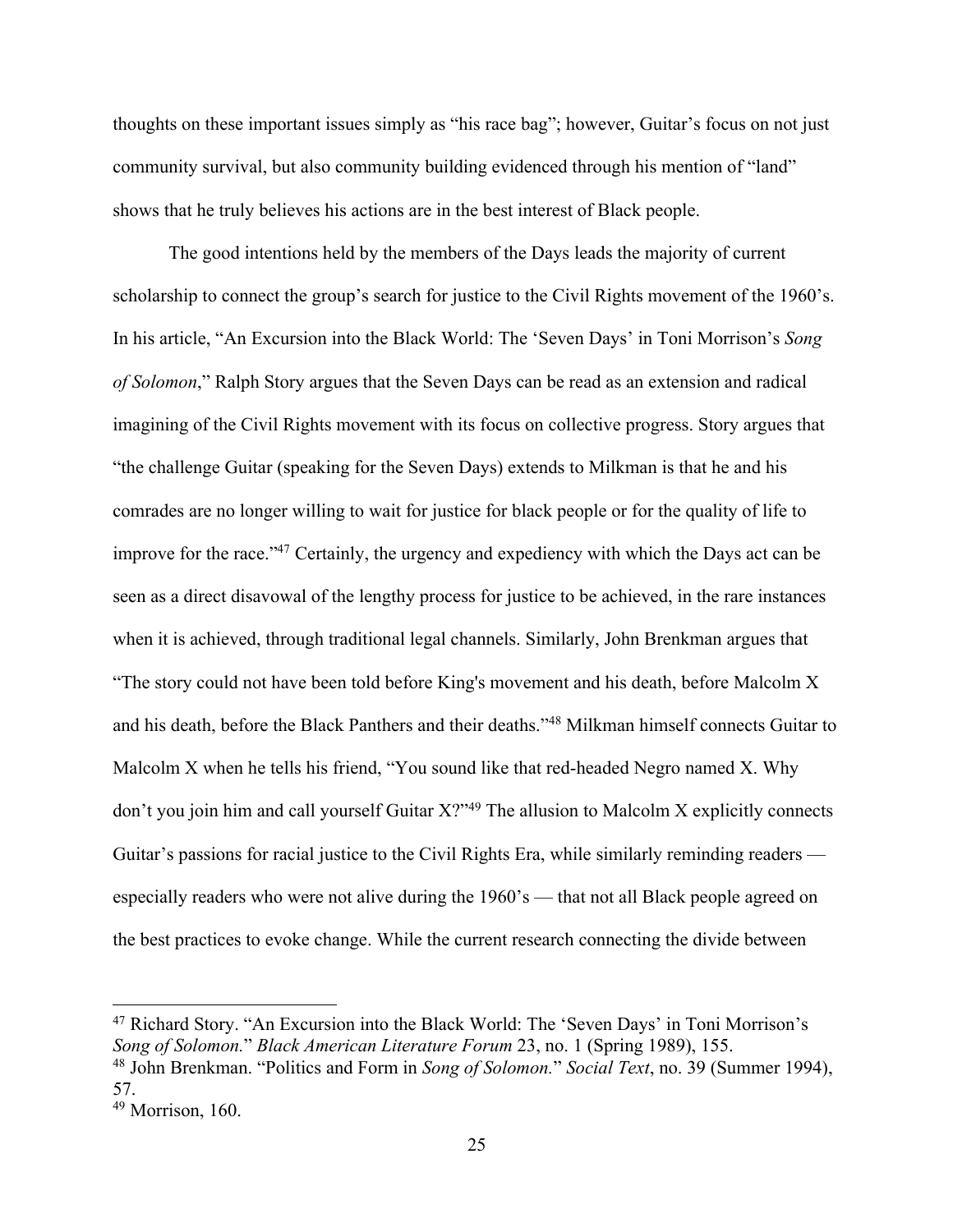Milkman and Guitar to the differing strategies of Civil Rights activists, such as Dr. Martin Luther King Jr. and Malcolm X is informative and apt, I find the focus on the years between the narrative end of *Song of Solomon* in 1963 and its publication in 1977 to be too limiting and is not focused on the central element of racialized terror groups. I am more interested in looking at the connections between the Seven Days and the trend of individual, vigilante justice that has characterized United States history.

I believe that the retribution delivered by the Seven Days can be interpreted as a response to as well as a paradoxical reading of the terror inflicted on Black people by the Ku Klux Klan starting during Reconstruction and reemerging in the 1920's. The connection between the KKK and the Seven Days is made briefly, yet explicitly, in the novel when Guitar himself separates the Days from the Klan by telling Milkman, "The Mafia is unnatural. So is the Klan. One kills for money, the other kills for fun. And they have huge profits and protection at their disposal. We don't."50 By bringing these violent organizations into conversation, Morrison makes her readers understand the similarities between the KKK and the Seven Days: both groups commit violence based on the victim's race, both operate in order to ensure justice that cannot be achieved by the institutions we currently have in place often using violent or brutal methods, and both groups require a level of secrecy--although we know that the infamous white hoods and robes often did not keep people from knowing the true identities of Klan members, many of whom were local leaders. By connecting the Seven Days to the KKK, Morrison achieves one of the overall goals of all of her writing: to decenter whiteness. Similarly, the actions of the Seven Days highlight that anyone is capable of harming others, and that violence is the norm rather than an aberration in the history of the United States. Rather than focus on the white men who are able to kill and

<sup>50</sup> Morrison, 158.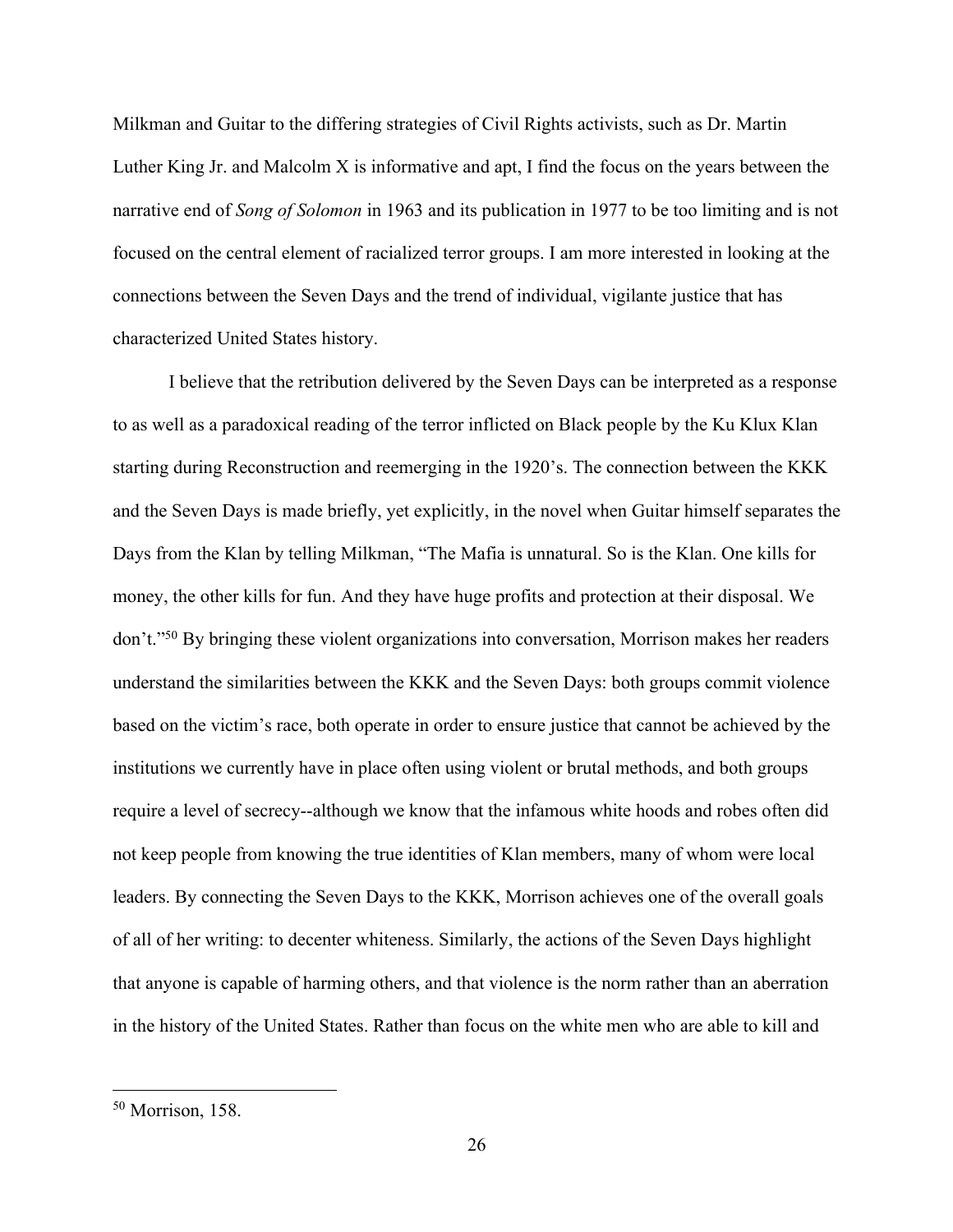terrorize Black people, Morrison chooses instead to focus on the Black men who have a love for their community that is so strong that they would kill for it.

Guitar defines the intentions behind his involvement in the Seven Days as motivated by love. He tries to explain his rationale to Milkman by stating, "What I'm doing ain't about hating white people. It's about loving us. About loving you. My whole life is love."<sup>51</sup> Guitar's declaration of love shows readers that love, while not easily quantifiable, *cannot* be left out of conversations about justice, but that any form of love is not enough to ensure justice. While the idea of professing love as the cause for murder may seem illogical, for Guitar, it is the only alternative that gives Black people some semblance of justice. Although his radical stances can elicit some sympathy, it is important to note that Morrison does not advocate for or accept the Days' attempt at retributive justice. Just as Americans have generally come to denounce the Ku Klux Klan for their racial terror, the Seven Days also should be denounced for their actions, even if they are a response to racial violence. Morrison makes it explicitly clear: the Seven Days are not models of justice because they perpetuate vigilante-type violence and they are unable to bring about any meaningful or structural change due to their secrecy and individualized retribution. Morrison makes sure that by rendering the Seven Days an ineffective means to justice, readers understand that love and good intentions must be paired with uplifting actions, otherwise "justice" ends up becoming a reification of violence forced on a different target.

Although the Seven Days believe they are acting in the best interest of Black people, it is impractical to assume that these seven men could answer for the antiblack violence that plagues the United States. Guitar speaks of "keeping the numbers static," but that is impossible since these men cannot account for every Black person murdered by a white person. This shows how

<sup>51</sup> Morrison, 159.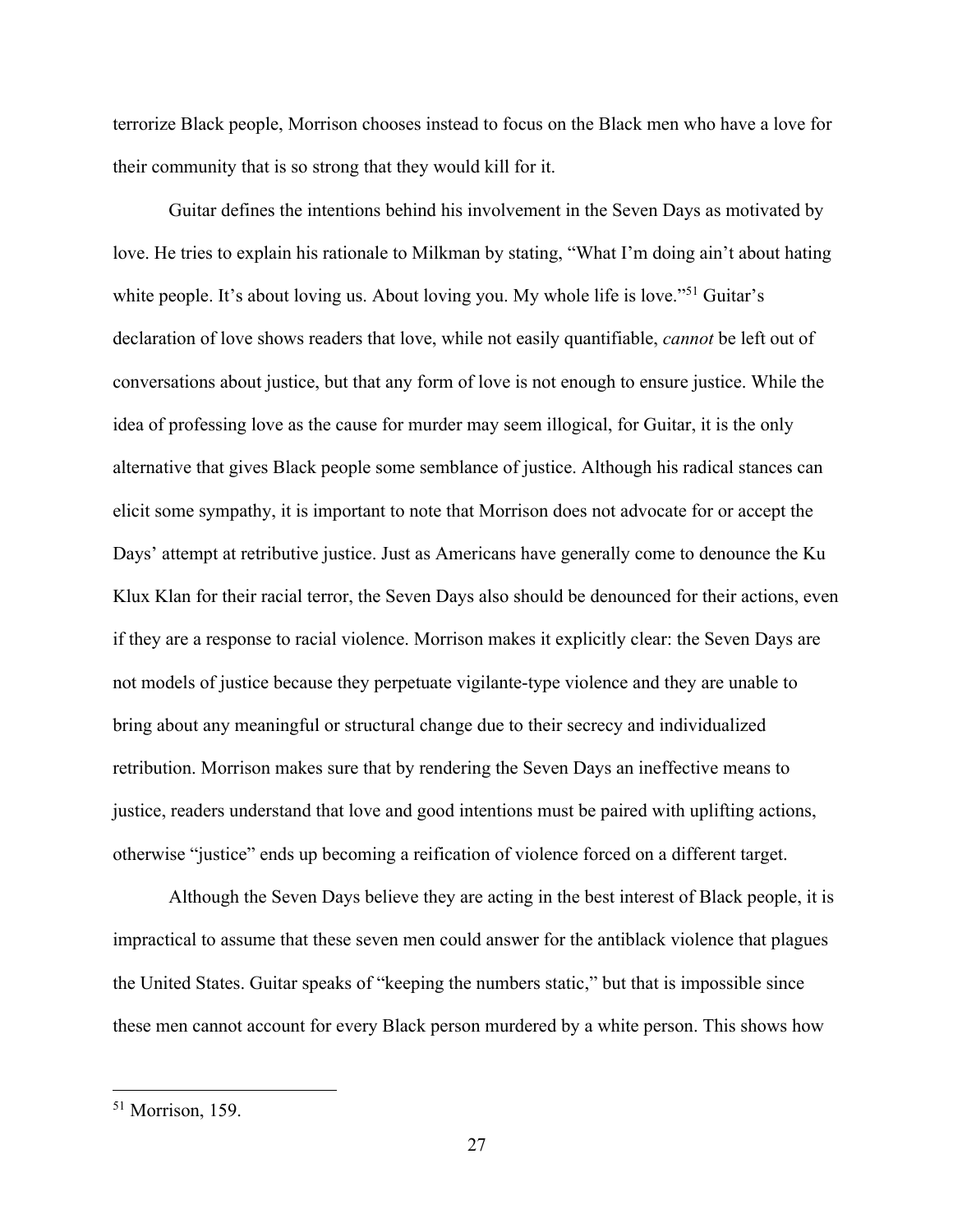widespread the violence is, but it also establishes the Seven Days as a symbolic entity, not one that can bring about real change. Whereas Milkman is often seen as the more naive character, he does see the problems with the Seven Days and tells his friend: "Guitar, none of that shit is going to change how I live or how any other Negro lives. What you're doing is crazy. And something else: it's a habit."52 Milkman's doubt over the Seven Days encapsulates the basis of Morrisonian justice. At his core, Milkman believes the maxim that two wrongs do not make a right, which strongly contrasts with the views of Guitar, who believes that doing something is better than sitting around waiting to be the victim.

The conversation between Guitar and Milkman brings the strong desire for justice of the Seven Days in conjunction with the morals of killing human beings, and one cannot conceive of justice in *Song of Solomon* without thinking of both. As I mentioned earlier, Toni Morrison rejects the notion that racial justice can be achieved through groups that propagate violence like the Seven Days. The most obvious repudiation of the mindset held by the members of the Days comes at the end of the novel, where Guitar believes Milkman is cutting him out of a pile of gold, though there is no actual gold. Upset at Milkman's apparent betrayal, Guitar has given him the message the Seven Days use before they kill someone: "Your day has come."53 The violence that Guitar claims is done out of love for black people, out of love for Milkman, drives him to turn his weapon towards his best friend. The final page of the novel pits the two men against each other, and even though Guitar puts down his rifle, Morrison writes,

Milkman stopped waving and narrowed his eyes. He could just make out Guitar's head and shoulders in the dark. "You want my life?" Milkman was not shouting now. "You need it? Here." Without wiping away the tears, taking a deep breath, or even bending his knees — he leaped. As fleet and bright as a lodestar he wheeled toward Guitar and it did

<sup>52</sup> Morrison, 160-161.

<sup>53</sup> Morrison, 262.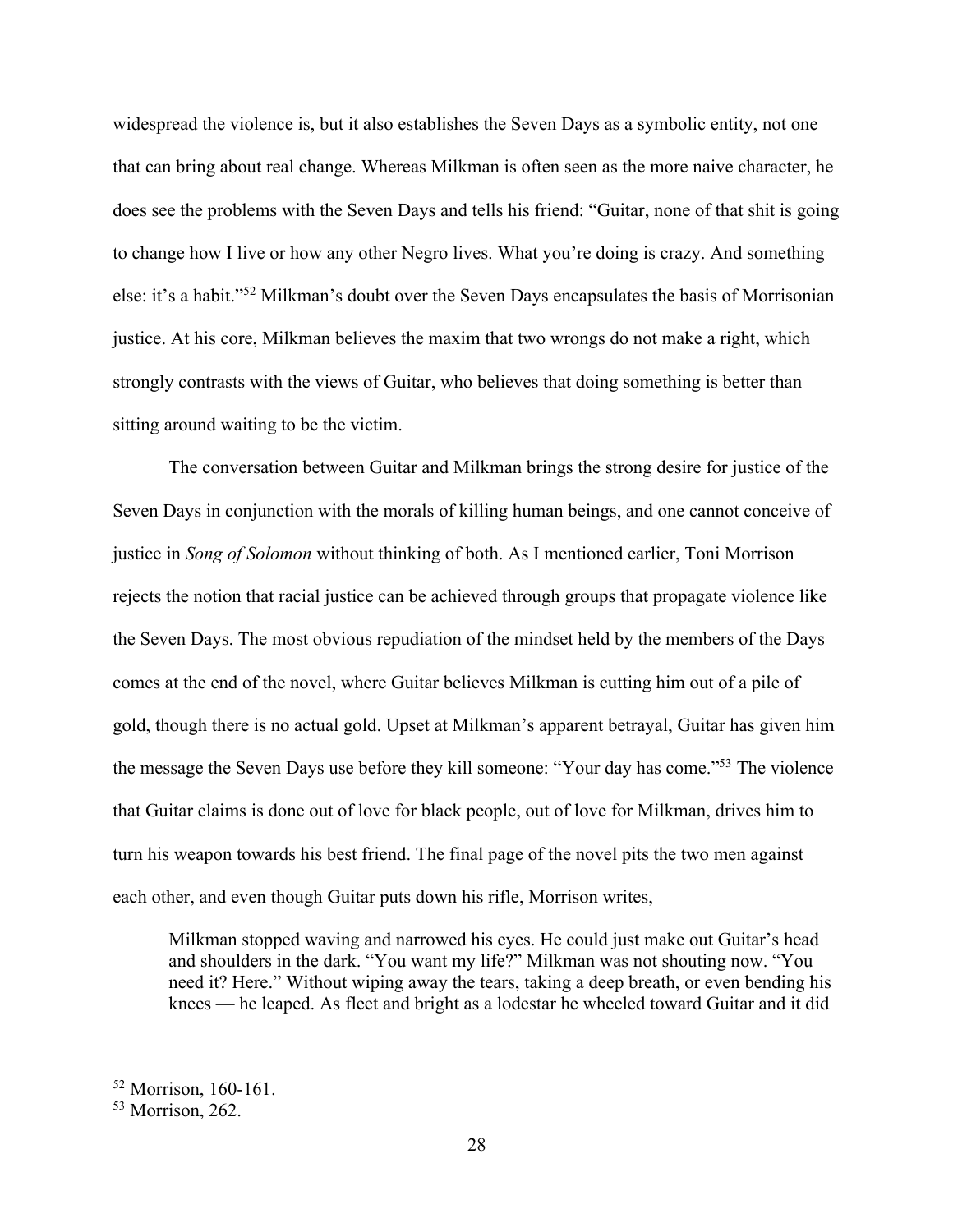not matter which one of them would give up his ghost in the killing arms of his brother. For now he knew what Shalimar knew: If you surrendered to the air, you could *ride* it.<sup>54</sup>

Milkman's leap acts not just as an example of African oral tradition emphasizing flight as freedom, it is also the final and most dramatic rejection of the model of justice provided by the Seven Days because he refuses to die at the hands of a vigilante murderer, but he also gives his life to fulfill Guitar's (impassioned, yet uninformed) needs. Just as Guitar earlier mentioned that he kills white people because he loves Milkman, Milkman is willing to kill himself out of love for Guitar. It is this type of communal love, not love that requires murder, that constitute a measure of justice for Morrison. This level of self-sacrifice is important for Morrison's view of justice because it recognizes that we need to be willing to care for others, even if this is an extreme example. The Seven Days do manage to kill white people, but they are unsuccessful at securing justice for their community and importantly in this final example, Guitar helps to cause the death of one of the very people he claims to protect in his role as part of the Days. Milkman's final leap is less about his own death than it is about the life of Guitar. In an interview with Charlie Ruas in 1981, Morrison explains her interpretation of the ending of the novel, "They are willing to risk the one thing that we have, life, and that's the positive nature of the action."<sup>55</sup> Acting for the good of others leads Milkman away from Guitar's retributive style of justice, and in this final moment, he chooses selflessness.

### **\*\*\***

*Song of Solomon* directly questions what constitutes justice for nonwhite Americans who live in a country founded on white supremacy and accurately shows the failings of the current

<sup>54</sup> Morrison, 337.

<sup>55</sup> Toni Morrison, interview with Charles Ruas in *Conversations with Toni Morrison*, ed. Danielle Taylor-Guthrie (Jackson, MS: University of Mississippi Press, 1994), 111.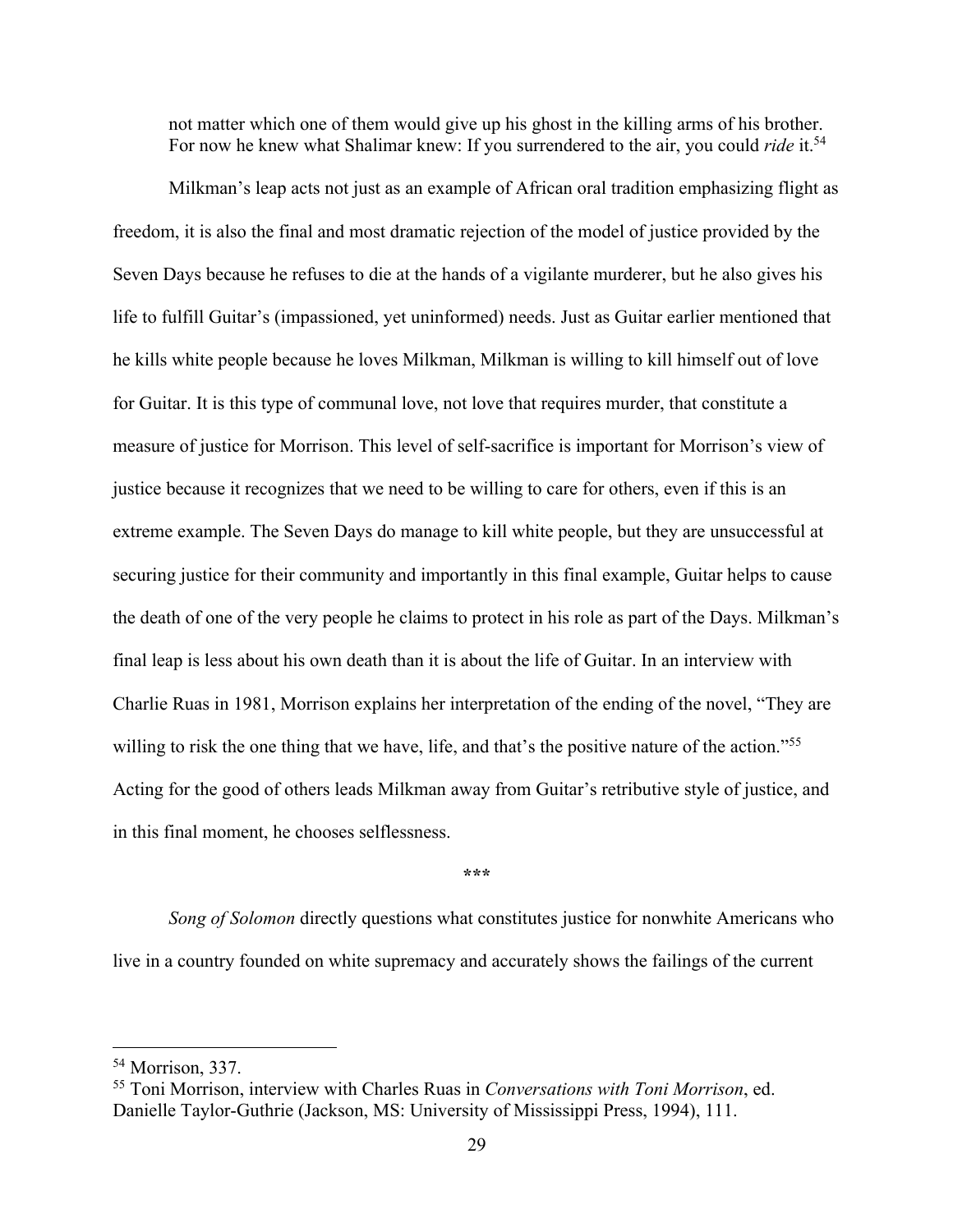institutions of the justice system specifically for African Americans. Yet, Morrison pushes this discussion even further because the novel advocates for an alternative conceptualization of justice, one not found in formulaic conventions, sentencing measures, and consequences founded in (often carceral) punishment. Not only do readers gain insight into the current injustices of retributive actions, the novel also gives examples of what a more just ideology might look like. While retribution is shown through an organized community, the Seven Days, readers can sense a pattern of better options demonstrated by individual characters.

One of the essential pillars of justice in Morrison's work — in *Song of Solomon*, especially — is love for others. Without the ability to care about the well-being of others as well as the recognition that we are all human beings, even those of us who commit unspeakable harm, true justice cannot exist. Care and justice must be thought of in tandem; we cannot prioritize one or the other. Unfortunately, our justice system is grounded in measurable evidence, so where do we fit in this potentially abstract idea of community love and care? Further still, how can we shift our priorities from punishing people to instead working to hold them accountable for their actions? Both involve consequences, but oftentimes punishment does not give significant room for repair or healing. Contemporary abolitionist thinker and community organizer Mariame Kaba has often shared her views that we need to focus on the importance of care and love in order to create a world that promises safety for everyone, which is *not* actually ensured in the systems we currently have in place. In her article "Free Us All," Kaba quotes Saidiya Hartman when she writes, "Care is the antidote to violence."<sup>56</sup> Hartman's statement is deceptively simple because it

<sup>56</sup> In the Wake: A Salon in Honor of Christina Sharpe: Featuring Christina Sharpe, Hazel Carby, Kaiama Glover, Saidiya Hartman, Arthur Jafa, and Alex Weheliye. Barnard College, February 2, 2017 quoted in Mariame Kaba, "Free Us All," *The New Inquiry*. Published May 8, 2017 https://thenewinquiry.com/free-us-all/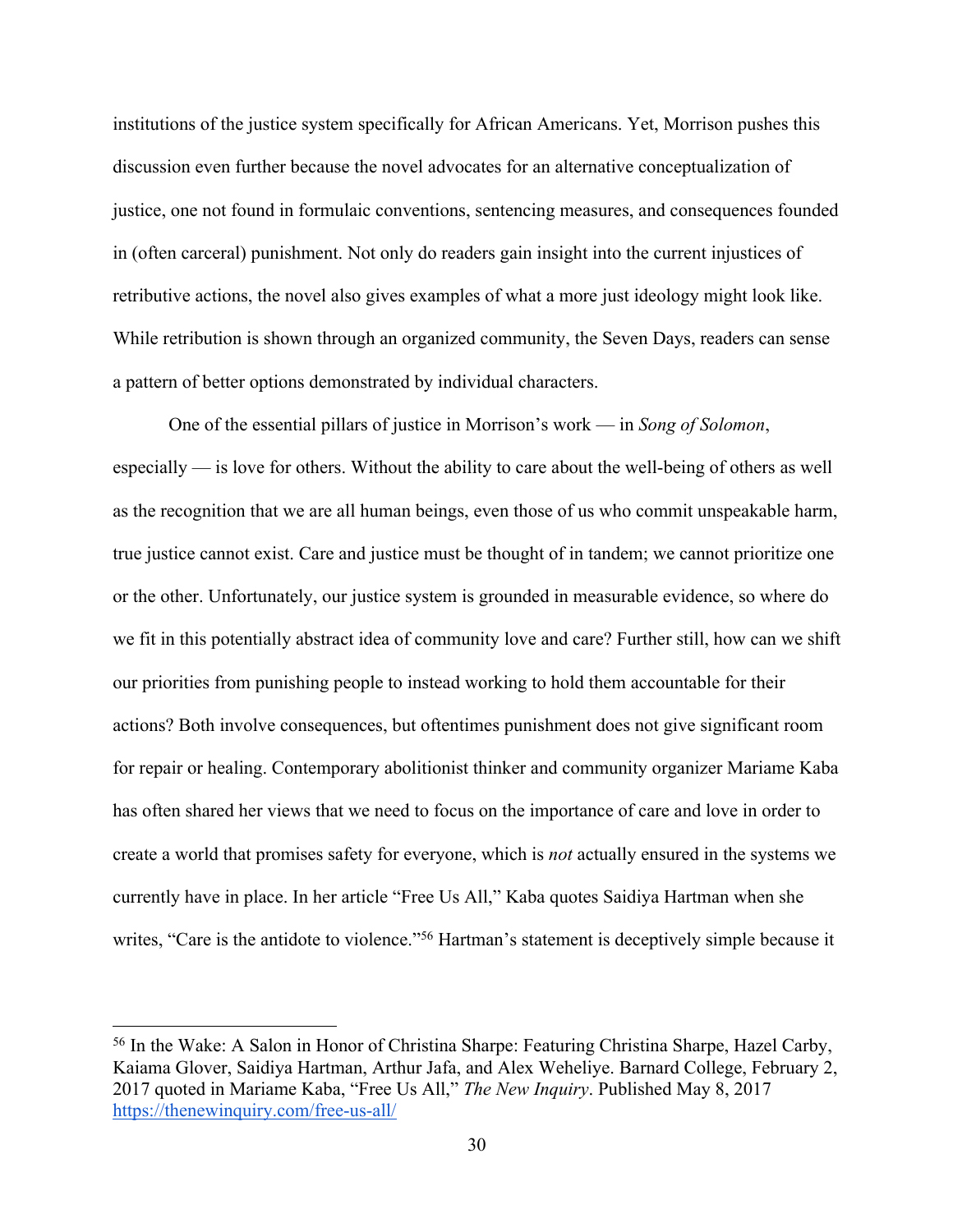logically makes sense, but actually represents a radical departure from our punishment-based structures of law enforcement and incarceration. Kaba continues, "In the end, a practice of abolitionist care underscores that our fates are intertwined and our liberation is interconnected."57 With this framework of communal care in mind, I would like to offer an example of a character in *Song of Solomon* — Pilate Dead — who meets these criteria for accountability and also holds the love for others that is essential to this concept of justice advocated by abolitionist thinkers and put forth in the novel by Morrison.

Pilate, Macon Dead's younger sister and Milkman's aunt, stands apart from other major characters as well as others in the community in the novel. She shows love towards others, but the care is not always reciprocal. While her differences make her an intriguing character, I believe her "Otherness" can be interpreted as an attempt to highlight her alternative ideology, one that can bring us closer to a more racially just and humane America. Readers glean this sense of "Otherness" from Pilate's physical description, namely because she has no navel. Morrison writes, "It was the absence of a navel that convinced people that she had not come into this world through normal channels; had never lain, floated, or grown in some warm and liquid place connected by a tissue-thin tube to a reliable source of human nourishment."58 While these are just rumors, they provide the fodder for the sense of "Otherness" that Pilate experiences. Valerie Smith reads Pilate's lack of a navel as a symbol of independence. Smith writes, "The absent navel symbolizes her complete independence, suggesting that even as a fetus she did not need to rely on another person for sustenance."59 The symbolism surrounding the absence of a navel

<sup>57</sup> Mariame Kaba, "Free Us All," *The New Inquiry*. Published May 8, 2017 https://thenewinquiry.com/free-us-all/

<sup>58</sup> Morrison, 28.

<sup>59</sup> Valerie Smith "Song of Solomon and Tar Baby" *Toni Morrison: Writing the Moral Imagination* (West Sussex: Wiley-Blackwell, 2012), 47.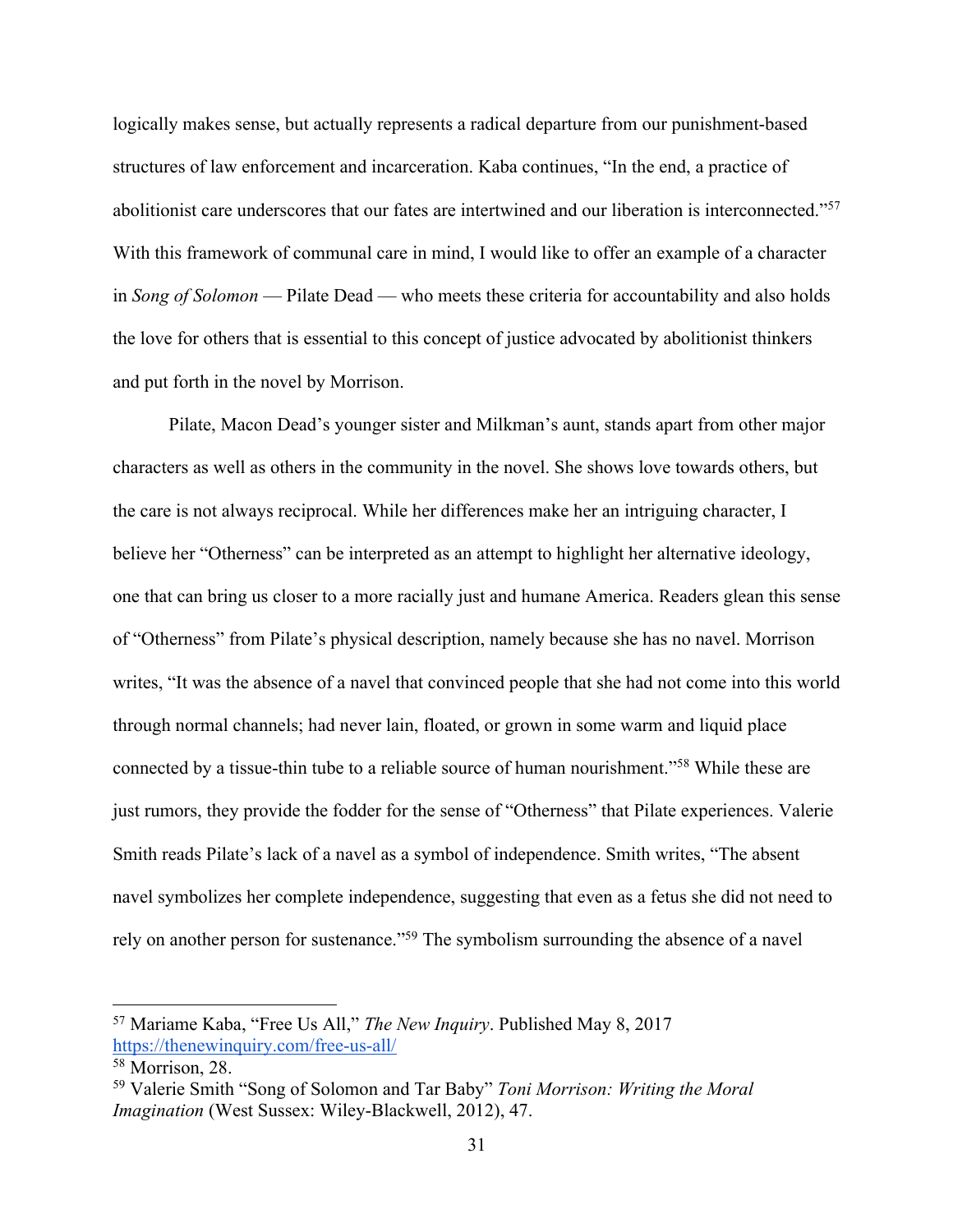could signify both literal and figurative detachment, yet although Pilate does exist outside of many social norms for 20th century America in terms of her family life and personal values, she still chooses to care for the members of her community. For example, the first time Milkman and Guitar visit Pilate, she offers to cook them an egg, another symbol of nourishment and fertility. She does not turn her back on other people, like some do to her after seeing her bodily difference. While I believe Pilate's socially independent character in *Song of Solomon* is worthy of further analysis, I argue that Pilate's life choices do more than just oppose those of others; Pilate helps readers imagine a world that could be. A better world. She is an vehicle for a radical imagining of Morrisonian justice.

I believe that it is most useful to understand Pilate's positionality and connections to an ideology of justice by first comparing her lifestyle to the person who once knew her best, her older brother Macon Dead, Milkman's father. The two siblings were incredibly close and had a relationship founded in caregiving. Pilate is described as Macon's "first caring for": however, after the murder of their father, young Pilate and Macon Dead went their separate ways and when readers are introduced to him, Macon pursues a very traditional successful life in American culture, motivated by capitalistic impulses for personal wealth.<sup>60</sup> He prioritizes hard work, earns his income owning properties of his Black neighbors, and is disliked by his tenants for his inability to offer them compassion if their payments are late. One tenant, the grandmother of Guitar Bains, expresses her frustration when she tells her grandson: "A nigger in business is a terrible thing to see. A terrible, terrible thing to see."<sup>61</sup> For people like Mrs. Bains, a Black man in business becomes concerned only with profit and not for the wellbeing of his people.

<sup>60</sup> Morrison, 28.

<sup>61</sup> Morrison, 22.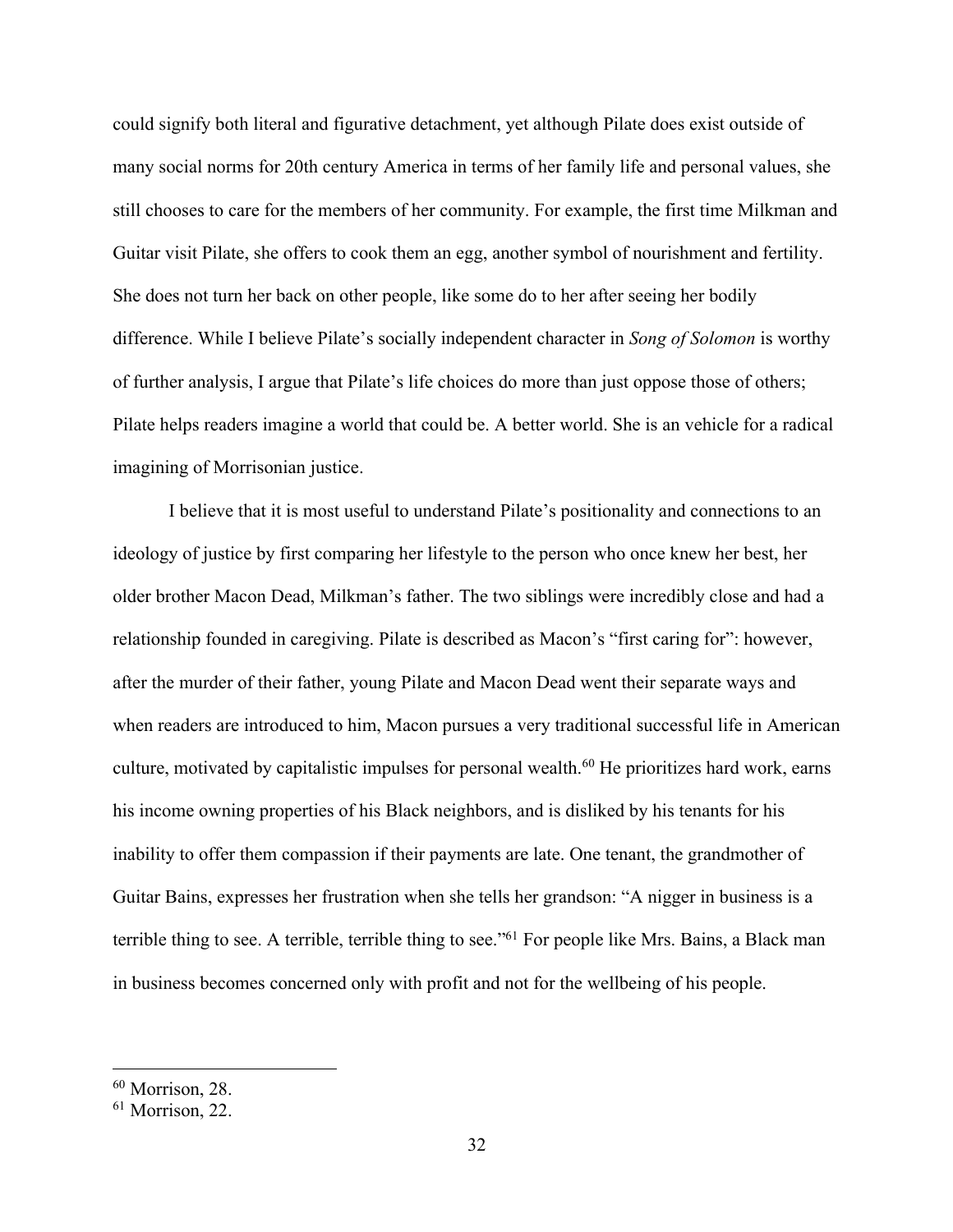Similarly, Macon Dead's desire to conform to the traditional definition of a successful life is evidenced by his nuclear family. He marries a woman and has three children, and even though he does not have loving relationships with any of them, they are evidence that he has "made it" as a man in America. He tells his son Milkman, "Let me tell you: right now the one important thing you'll ever need to know: Own things. And let the things you own own other things. Then, you'll own yourself and other people too."62 This desire for ownership is rooted in exploitative practices that disregard the humanity of others, yet it is often coveted by those who live in a society that rewards these behaviors.

On the other hand, Pilate's life choices appear antithetical to her brother's and instead she prioritizes love over wealth. She searches for her father's family, or his "people," after his death, but is shunned by communities when they see her smooth stomach. Her negative experiences, however, do not deter her from living with an abundance of love and with no ill-will towards others, as evidenced by the warmth and intimacy shown in her small family. Pilate's small family is a "multigenerational matriarchal household," which is a far departure from the typical patriarchal head of household in the mid-20th century.63 Pilate lives with her daughter, Reba, and Reba's daughter, Hagar. Reba is described as lucky and is known for winning contests, but she often gives the prizes away. Hagar, who is only a few years older than Milkman, values material possessions unlike her mother or her grandmother, and out of the desire to see Hagar happy and satisfied, Pilate and Reba indulge her wishes as much as they possibly can.

Pilate's little family's way of living too defies the definition of success that Macon Dead worships. Morrison describes her household as lacking many of the conveniences or

<sup>62</sup> Morrison, 55.

<sup>63</sup> Smith, 47.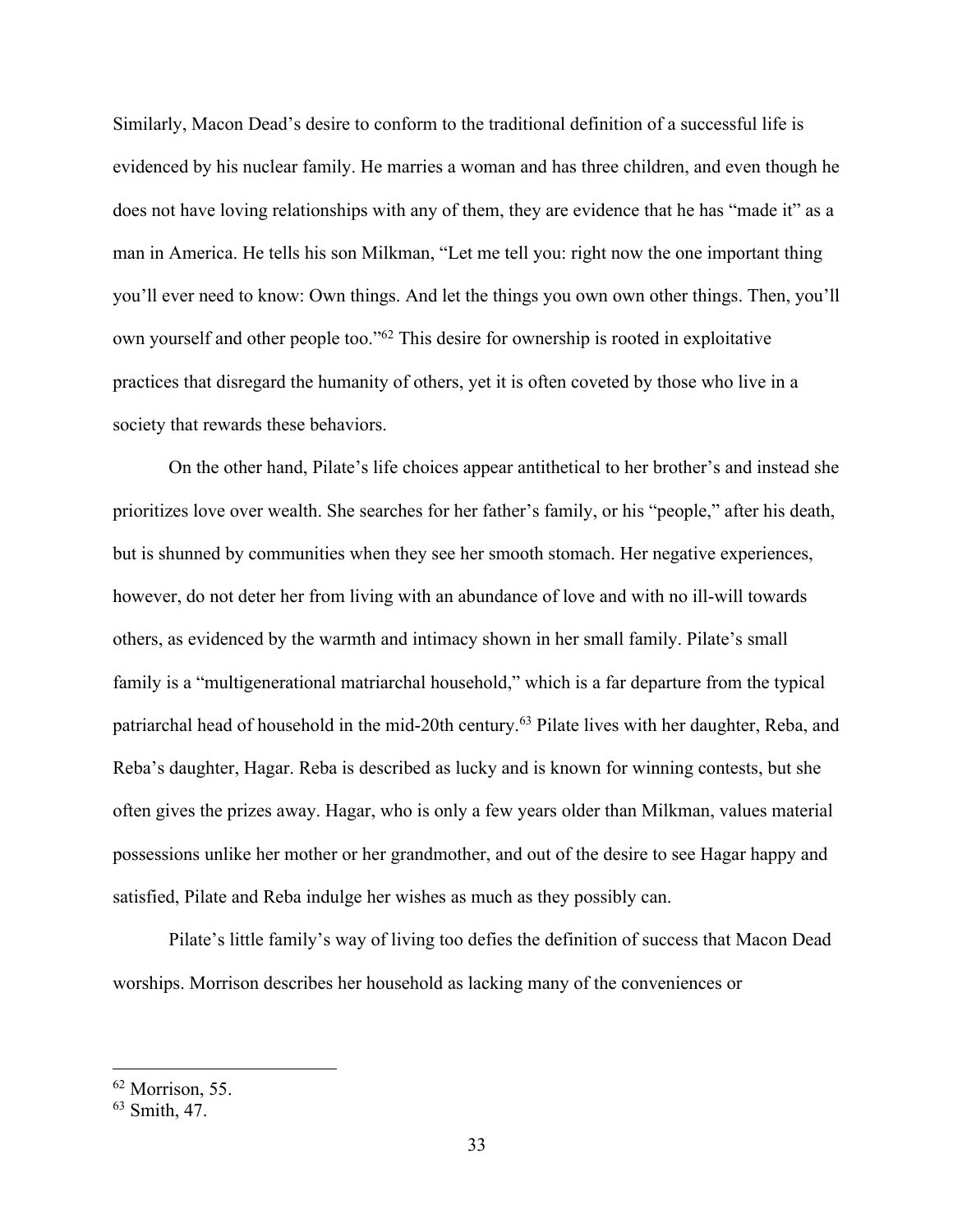technologies of the time , and stands opposed from the big Packard that Macon drives: "They warmed themselves and cooked with wood and coal, pumped kitchen water into a dry sink through a pipeline from a well and lived pretty much as though progress was a word that meant walking a little farther on down the road."<sup>64</sup> In this last line, readers can see how Pilate's lifestyle choices are unconventional to how progress is understood by those whose only goal is to "get ahead" of others. However, even without electricity or gas, Pilate, Reba, and Hagar live comfortably. Pilate also exists outside of the law because she makes money as a bootlegger selling wine, though as Macon notes, "profits from their wine-selling evaporated like sea water in a hot wind."65 After years of separation, Pilate moves to the same city as Macon, but he is unhappy to see her and is ashamed of her life choices because he fears associating with her will hamper his professional success: "He trembled with the thought of the white men in the bank the men who helped him buy and mortgage houses — discovering that this raggedy bootlegger was his sister."66 Reunification is not in Macon's interest and he too becomes one of many who disapprove of Pilate.

Finally, unbeknownst to Milkman at the start of the novel, Pilate furthers herself from society with her knowledge of potions and other supernatural forces. It is Pilate who makes the concoction that draws Macon to have sex with his wife Ruth when Milkman is conceived, and it is Pilate who saves Milkman's life in-utero when Macon tries to kill the child, whom he feels was unfairly created. Because of this, Macon forbids Milkman from visiting Pilate, an order that is often ignored because it is in her wine house where Milkman finds a sense of happiness. The moment where he first meets his aunt is significant for a teenage Milkman partially because "he

<sup>64</sup> Morrison, 27.

<sup>65</sup> Morrison, 29.

<sup>66</sup> Morrison, 20.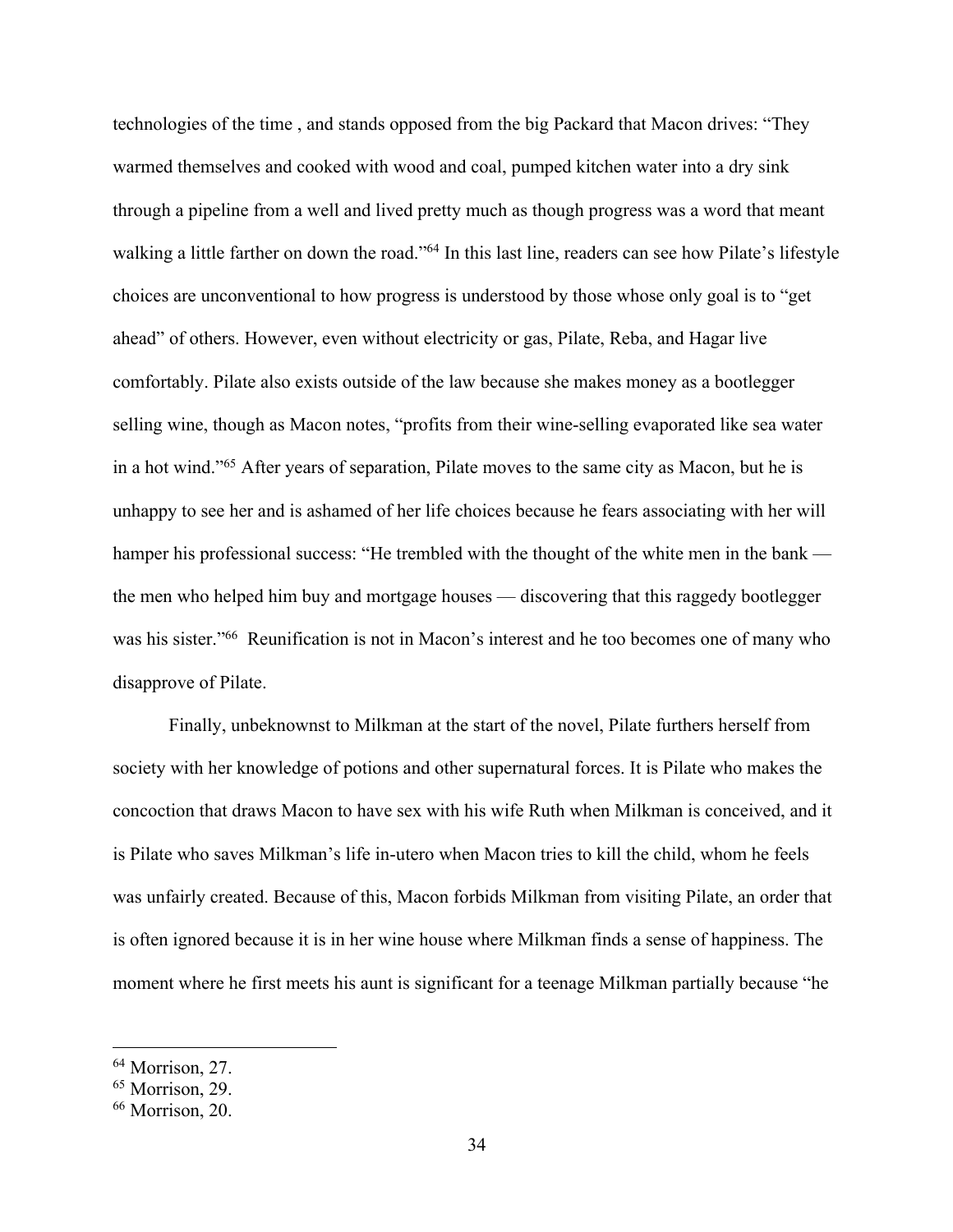was surrounded by women who seemed to enjoy him and who laughed out loud."<sup>67</sup> Though his mother certainly loves him, Milkman experiences a new sense of family and community in Pilate's home.

Pilate's difference from others — both physical and ideological — has led many scholars to tout her independence and her ability to accurately observe the state of society. By being different from other people, Pilate then is able to act in ways that might not be accepted by a traditional society but whose actions can be seen as a way to rethink our societal values. Brenda Marshall gives a similar reading of Pilate in her article, "The Gospel According to Pilate" when she writes, "Pilate is outside society, often outside the laws of man, and seemingly outside the laws of nature, and yet she is the most reliable commentator on society, man, and nature."<sup>68</sup> Marshall believes that because of her alienation from most of society, Pilate can more easily observe the actions of others. This viewpoint of Pilate's character helps readers to understand her place outside of traditional society, but I would like to build upon those scholars to offer Pilate as an example of Morrisonian justice.

Pilate serves as a model for Milkman who advocates for a lifestyle that differs greatly from Macon Dead's selfishness and Guitar's focus on retribution. By no means is Pilate a perfect character, but she takes responsibility for her actions and actively seeks repair and healing. While many scholars analyze justice in *Song of Solomon* solely through an in-depth exploration of the Seven Days — which is certainly worth study for evidence of structural racial injustice and the failings of revenge — I believe that understanding Pilate's response to harm serves as an

<sup>67</sup> Morrison, 47.

<sup>68</sup> Brenda Marshall, "The Gospel According to Pilate," *American Literature* 57, no. 3, (Oct. 1985): Accessed December 3, 2020, https://www-jstororg.proxy.library.georgetown.edu/stable/pdf/2925786.pdf?ab\_segments=0%252Fbasic\_SYC-

<sup>5187</sup>\_SYC-5188%252Ftest&refreqid=excelsior%3A1d0c8192cf332f49af7cff3aeeda3c29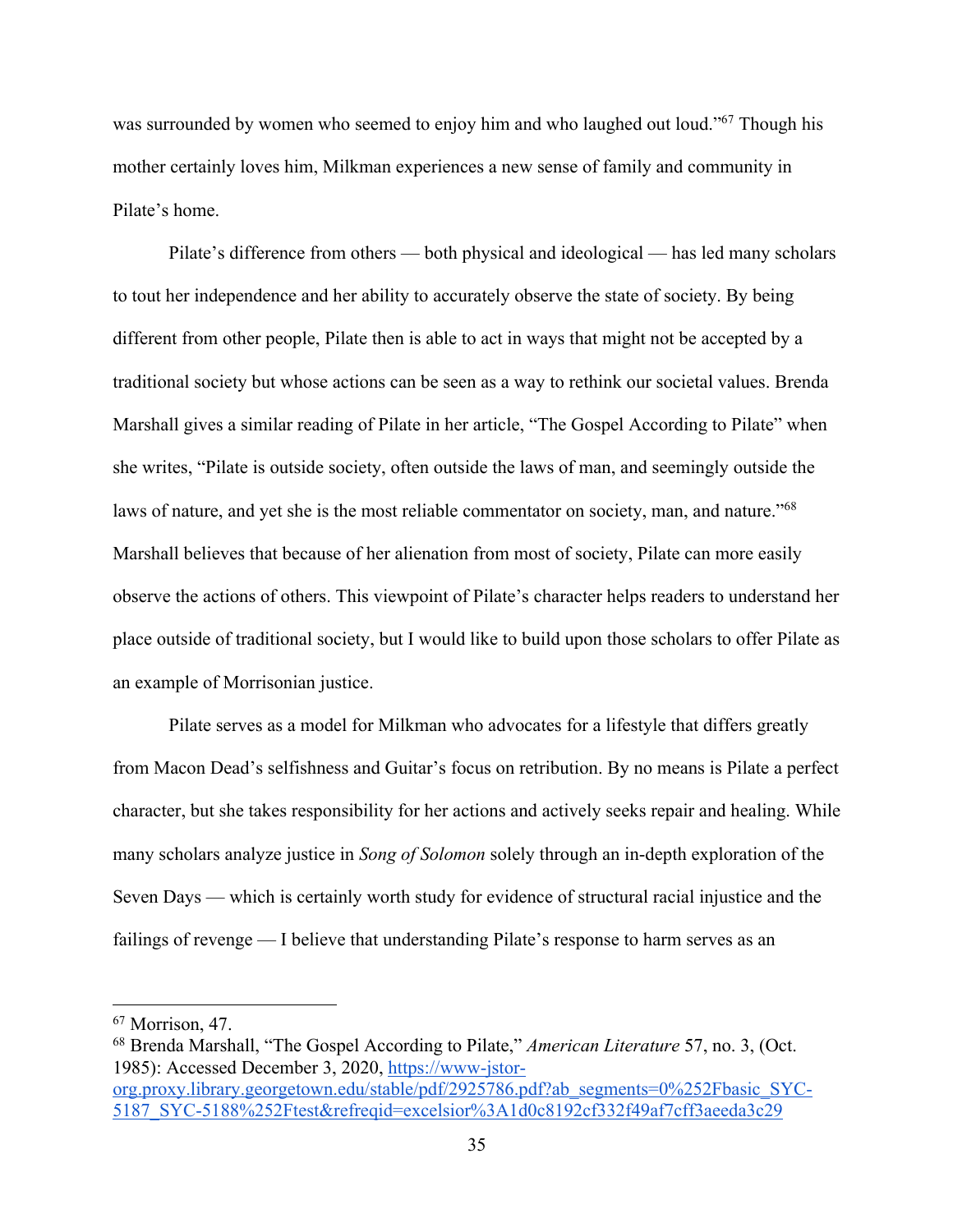example of what the foundation of racial justice should look like. Even though she is only one individual, the fact that she is set apart from others in her community allows for her choices and actions to be highlighted in ways that readers should pay attention to, and I would argue, that we should work to emulate in our society too.

The most salient example of Pilate's orientation towards justice comes after the murder of her father. Without a place to live or a parent to guide them, Macon and Pilate seek shelter in a cave, but this security only lasts one night because when Macon wakes up, he sees an old white man. Out of fear for their lives, as well as anger at the recent death of his father, Macon kills the man and realizes that the man also possesses a stash of gold. Morrison describes Macon's reaction: "Life, safety, and luxury fanned out before him like the tail-spread of a peacock, and as he stood there trying to distinguish each delicious color, he saw the dusty boots of his father standing just on the other side of the shallow pit."<sup>69</sup> This moment marks the point where Macon appears to understand that money is necessary for survival, a belief that will stay with him into adulthood. However, Pilate is guided by a stronger moral compass and tells her brother, "That's stealing. We killed a man. They'll be after us, all over. If we take his money, then they'll think that's why we did it. We've got to leave it, Macon. We can't get caught with no bags of money."<sup>70</sup> Whereas Macon sees the money as their saving grace, Pilate reminds him of the life they just took and both the practical and moral reasons why they cannot take the gold. This disagreement causes the siblings to break their bond, to split up. It also plants the seeds for a misunderstanding that fuels most of Macon Dead's animosity towards his sister for decades. Each sibling eventually returns to the cave, without the knowledge of the other, and for very

<sup>69</sup> Morrison, 170.

<sup>70</sup> Morrison, 170.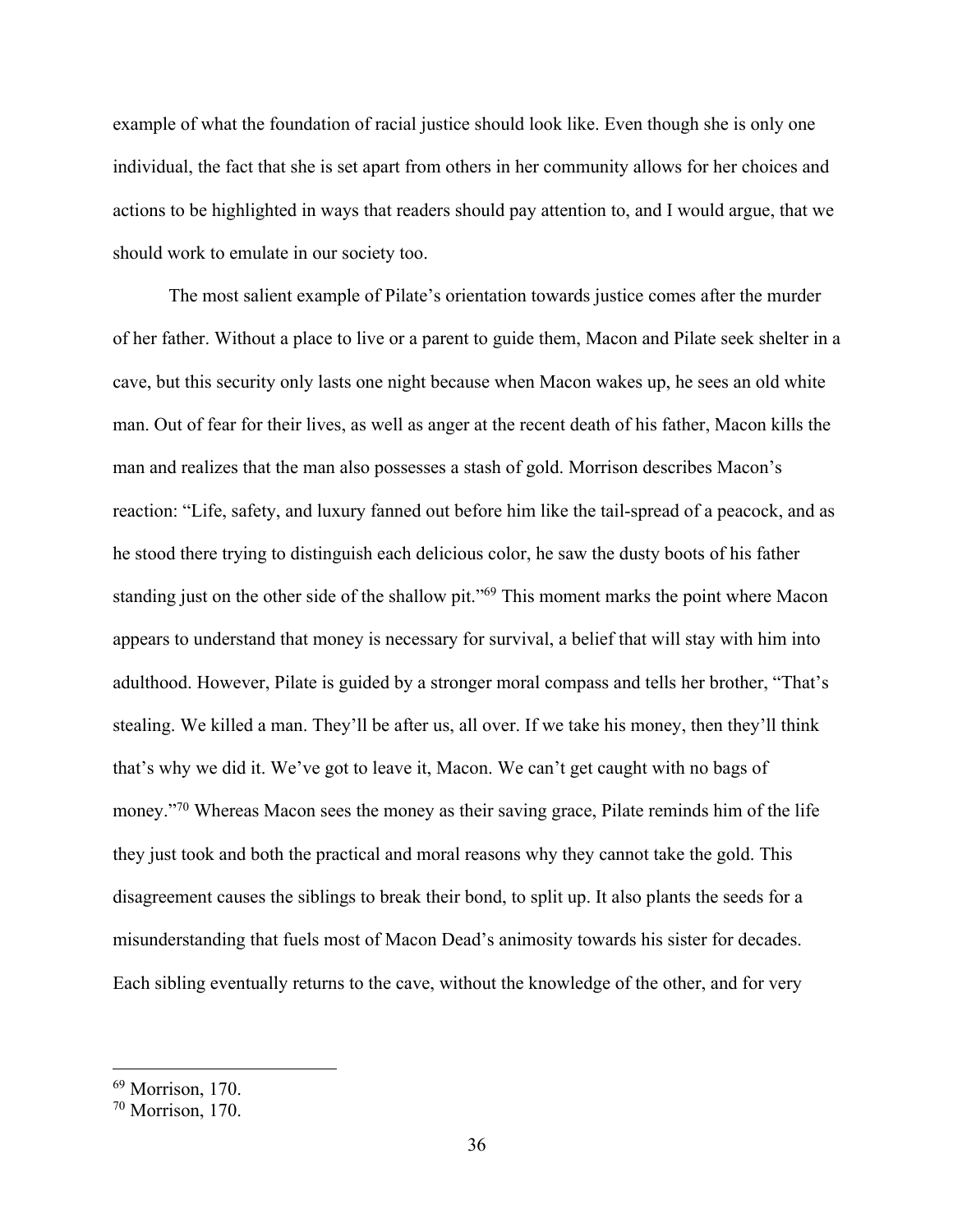different reasons. Macon returns in search of the gold, and finds that it is gone, later recounting to his son: "She took it, Macon (referring to Milkman). After all that, she took the gold … Now you tell me she got a green sack full of something hard enough to give you a hickey on your head when you bumped into it. That's the gold, boy. That's it! "<sup>71</sup> Macon's evidence, however, is circumstantial and clouded by his own desire for wealth. Pilate, who has to explain what is actually contained in the green sack to the police officers when Guitar and Milkman try to steal the "gold," had returned to the cave and taken the white man's bones. Pilate tells the police that the bones belonged to her late husband, but tells Milkman, Macon, and Guitar the truth. Specifically to Macon, she begins, "But you should of known better than to think I'd go back there for them little old bags. I wasn't struttin 'em when I first laid eyes on 'em, I sure wasn't thinking about them three years later."72 Pilate was not interested in the gold just as she does not value personal wealth in her life with Reba and Hagar. It is important to note that Pilate's commitment to justice is shown through her decision to salvage the bones and keep them with her for decades and is not to tell the police the true details of the bones. Although the police are thought to be harbingers of justice in the United States, Pilate understands that they do not seek repair for crimes or harms, but instead only want to punish the guilty party. Had Pilate told the police the truth, she knew she would be putting her family and Guitar at risk for possible conviction and incarceration, which to her, does not signify justice. In that moment, Pilate chooses to imagine her own conception of justice, rather than cooperate with a system's definition of justice that unsettles her. This decision aligns with thinkers mentioned earlier like Angela Davis, who argues that the search for justice (and abolitionism in general) is largely

<sup>71</sup> Morrison, 171. (parenthetical mine)

<sup>72</sup> Morrison, 208.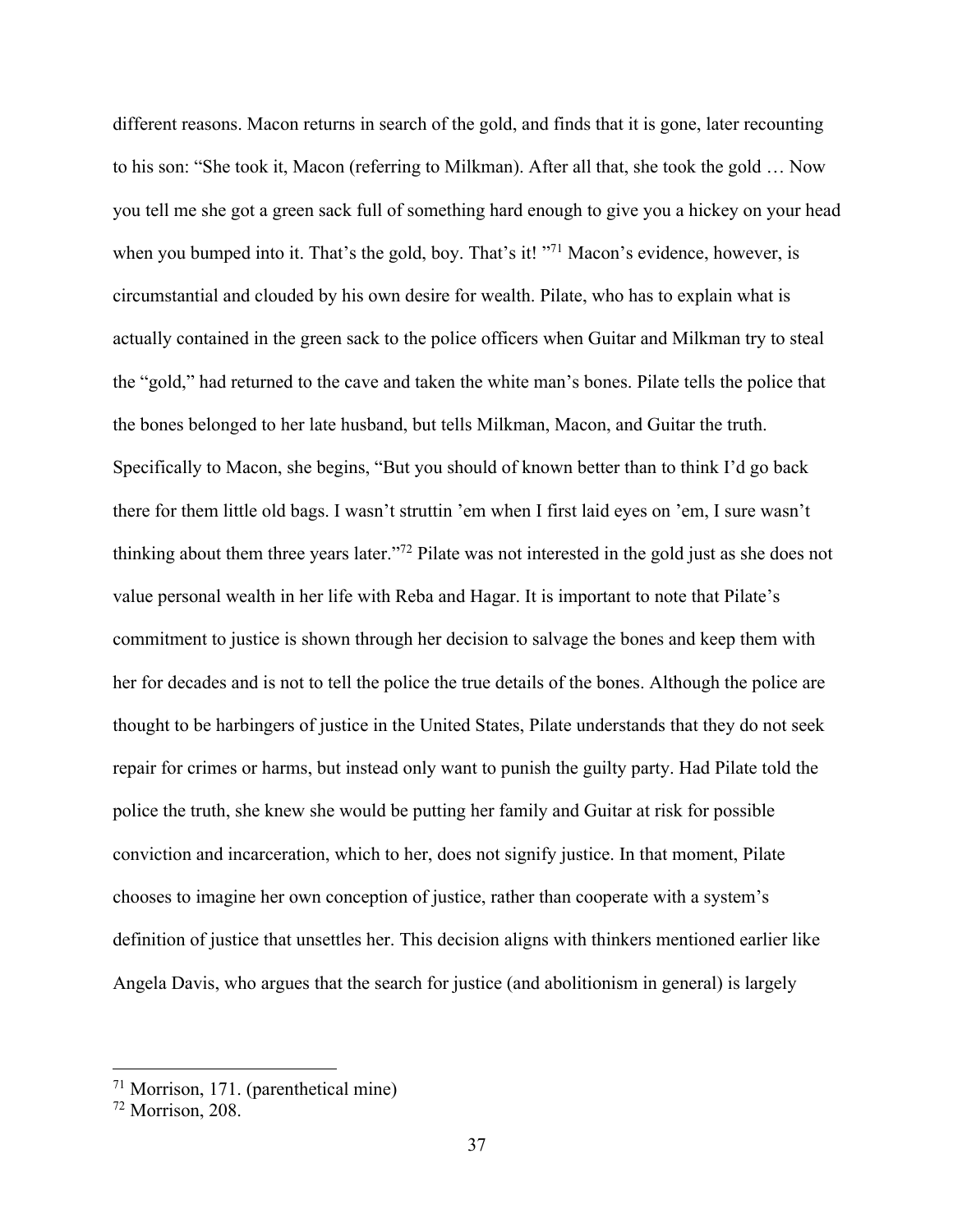imaginative because the structures that currently promote justice are irreversibly flawed. In an article for the series "Abolition for the People," Davis highlights the need to think outside the world and institutions we have now to achieve justice when she writes, "Abolitionist approaches ask us to enlarge our field of vision so that rather than focusing myopically on the problematic institution and asking what needs to be changed about that institution, we raise radical questions about the organization of the larger society."73 Pilate's decisions that stray from traditional justice seeking allow readers to "enlarge their field of vision" and see new possibilities for justice.

Readers discover — along with Macon, Milkman, and Guitar — that Pilate has returned to the cave three years later to recover the bones of the man they killed, highlighting her willingness and capacity to repair the harm her and her brother caused. Pilate tells the men that her late father spoke to her often and told her, "You just can't fly off and leave a body."74 Readers later come to learn that this is likely a reference to his own father's leaving, but Pilate interprets this message as one of obligation and responsibility. Pilate continues, "He meant that if you take a life, then you own it. You responsible for it. You can't get rid of nobody by killing them. They still there, and they yours now. So I had to go back for it."75 This line and its sentiment of responsibility for one's actions, even when they are unspeakable, is a cornerstone for accountability. Even though Pilate isn't the one who has actually committed the crime of murder, she takes responsibility for the bones, whose weight literally symbolizes the burden of hurting someone else. In her book, *Until We Reckon: Violence, Mass Incarceration, and a Road* 

<sup>73</sup> Angela Davis, "Why Arguments Against Abolition Inevitably Fail," Level-Medium, published October 6, 2020. https://level.medium.com/why-arguments-against-abolition-inevitably-fail-991342b8d042

 $\frac{74}{74}$  Morrison, 208.

<sup>75</sup> Morrison, 208.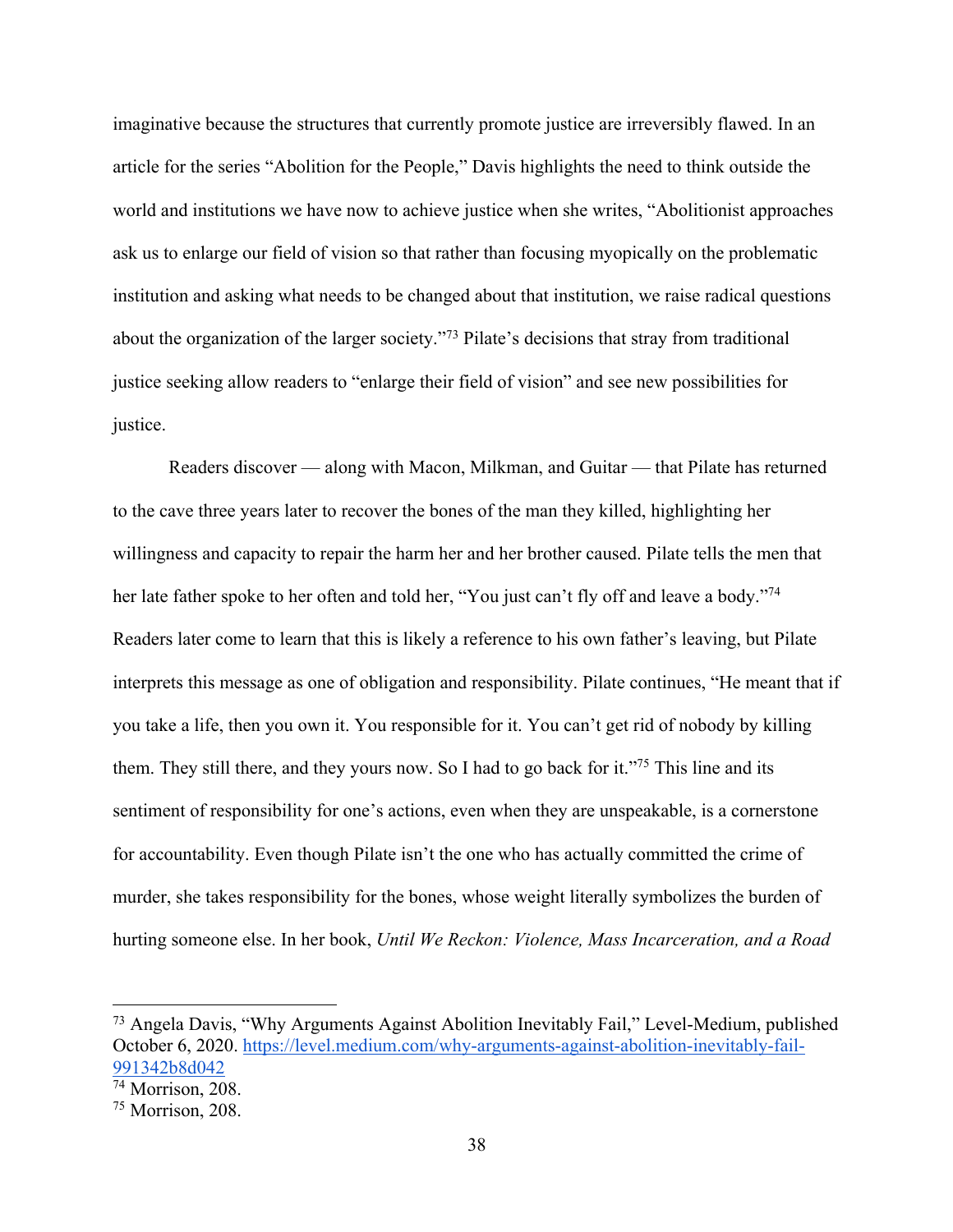*to Repair*, Danielle Sered offers "accountability" as an alternative to violence or punishment that stands at the center of the American concept of justice, and defines it as such:

Accountability requires five key elements: (1) acknowledging responsibility for one's actions; (2) acknowledging the impact of one's actions on others; (3) expressing genuine remorse; (4) taking actions to repair the harm to the degree possible, and guided when feasible by the people harmed, or "doing sorry"; and (5) no longer committing similar harm.76

I believe that Pilate's decision to return for the white man's bones shows Sered's definition of accountability in action. Even though it was Macon who actually killed the man, Pilate understands the moral wrong committed and seeks to repair it through assuming the responsibility for the bones; that is her way of "doing sorry" and even if it does not have an immediate effect on the victim, her connection to the bones and the event do guide her life choices to make sure she minimizes future harm. Though not specifically putting it in the context of criminal justice reform, Morrison similarly expresses this need to change one's own behavior in order to achieve justice in a 1983 interview with Nellie McKay. Speaking about how Milkman is to blame for the death of Hagar, Pilate's granddaughter, because of his blunt rejection of her after years of a relationship, Morrison explains, "He will always regret that, and there is nothing that he can do about it. That generally is the way it is — there is nothing that you can do about it except do better and don't do *that* again."<sup>77</sup>

While Morrison may be oversimplifying the repair that someone can take, she certainly is echoing Sered's fifth tenet of accountability. Morrison seems to corroborate Sered's definition of accountability in her interviews and Sered's words also come to mind with other characters in

<sup>76</sup> Danielle Sered, *Until We Reckon: Violence, Mass Incarceration, and a Road to Repair*. (New York: The New Press, 2019), 96.

<sup>77</sup> Toni Morrison, interview with Nellie McKay in *Conversations with Toni Morrison*, ed. Danielle Taylor-Guthrie (Jackson, MS: University of Mississippi Press, 1994), 146.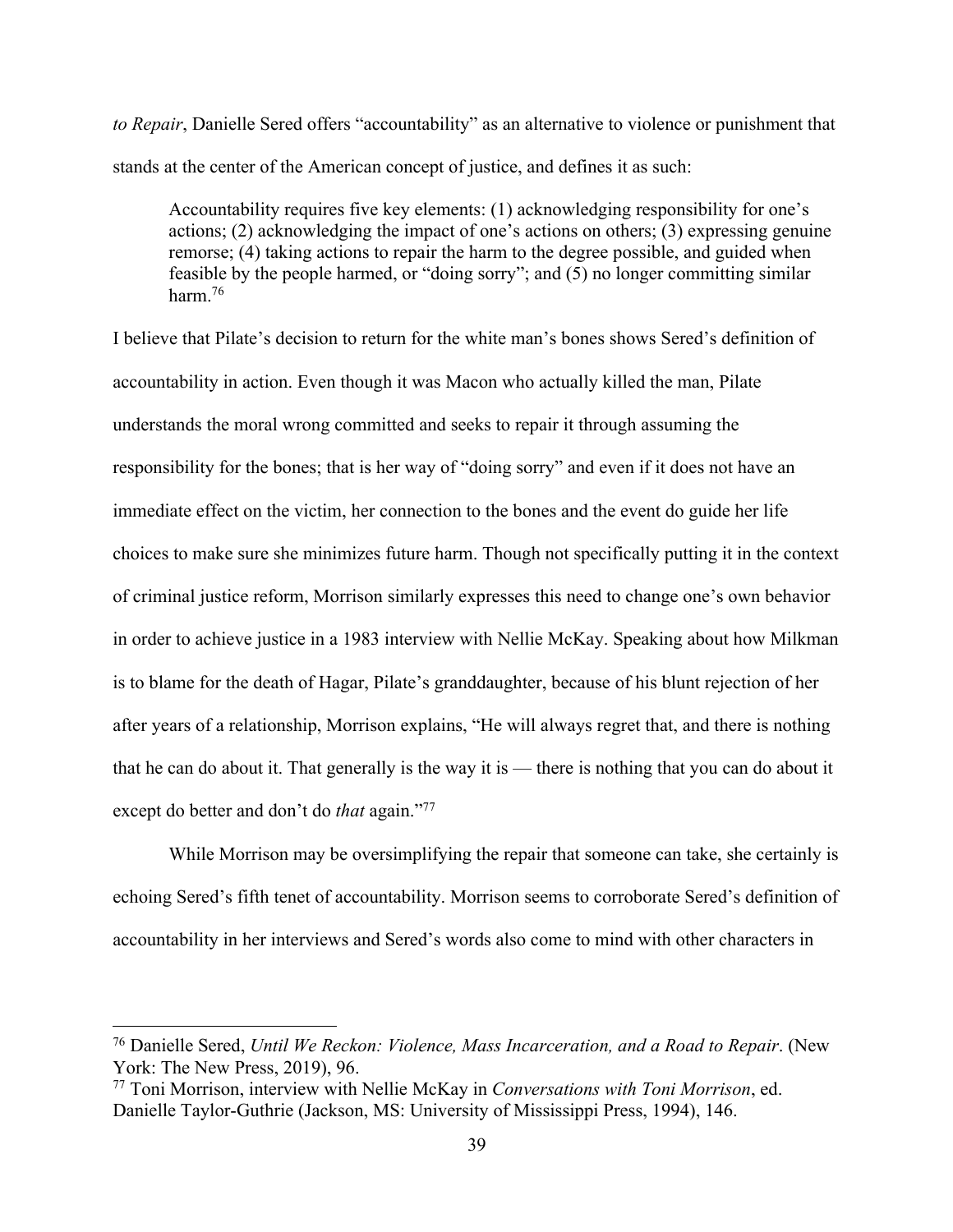*Song of Solomon* who fulfill certain pieces of accountability, but not all of them. Whereas Guitar and the rest of the Seven Days consistently take responsibility for their actions within the group, their ultimate aim is "committing similar harm" in the future and although their motives are for the betterment of the Black community, their methodology perpetuates cyclical violence. Therefore, Pilate's actions best align with Sered's definition.

Just as both the Seven Days and Pilate have differing interpretations of what their responsibility is to the greater community, they also differ in what love means. Whereas Guitar tells Milkman that love is his motivation for his actions as the Sunday man, Pilate does not couple her vision of love with violence. Guitar tells Milkman that he voluntarily kills white people out of love for "us," but at what cost? In a 1985 interview, Morrison tells Bessie W. Jones and Audrey Vinson, "You can become just a killer, a torpedo, with the very best intentions in the world."78 Morrison here seems to be echoing the character of Guitar Bains, who yearns for racial justice, yet readers are not supposed to admire how he goes about seeking that justice. Pilate's ideology of love, on the other hand, is best exemplified in her dying words, spoken after Guitar accidentally shoots her instead of Milkman: "I wish I'd a knowed more people. I would of loved 'em all. If I'd a knowed more, I woulda loved more."79 In her last moments, Pilate's only laments were that she did not have the opportunity to love more people, unconditionally. Pilate's last words and her unfortunate demise at the hands of Guitar teach readers an important lesson about love: it cannot be separated from the search for justice. Our criminal justice system is set

<sup>78</sup> Toni Morrison, interview with Bessie W. Johnson and Audrey Vinson in *Conversations with Toni Morrison*, ed. Danielle Taylor-Guthrie (Jackson, MS: University of Mississippi Press, 1994), 178.

<sup>79</sup> Morrison, 336.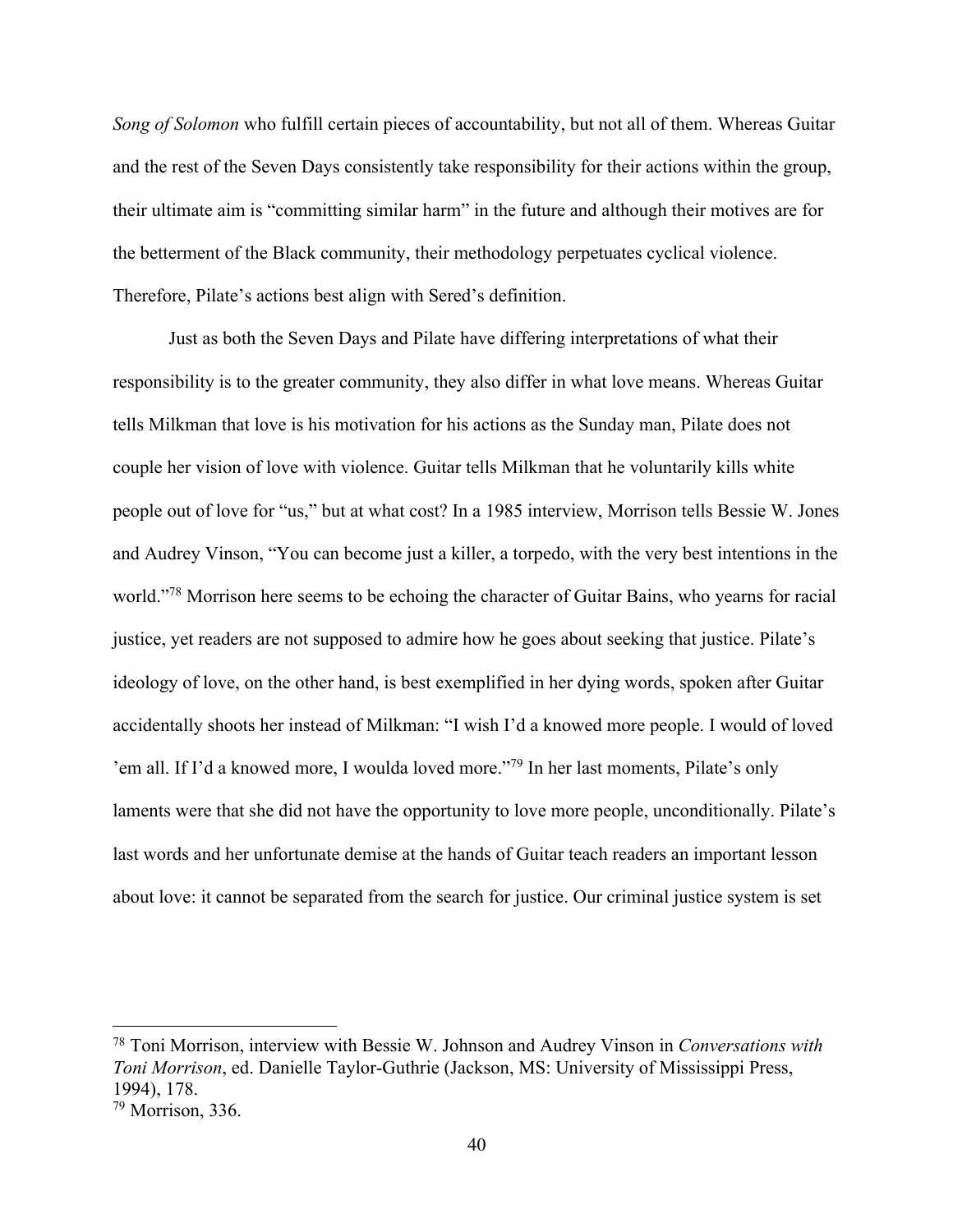up in ways where the humanity of those entangled in its webs is seen as a lesser priority than "appropriate" punishment.

*Song of Solomon* does not shy away from the messy discussions that arise whenever we begin to talk about justice, but the complications should be embraced because they allow for honest dialogue. Morrison reminds readers that we are all capable of harming others; however she also gives us examples of characters whose commitment to accountability and love are laudable.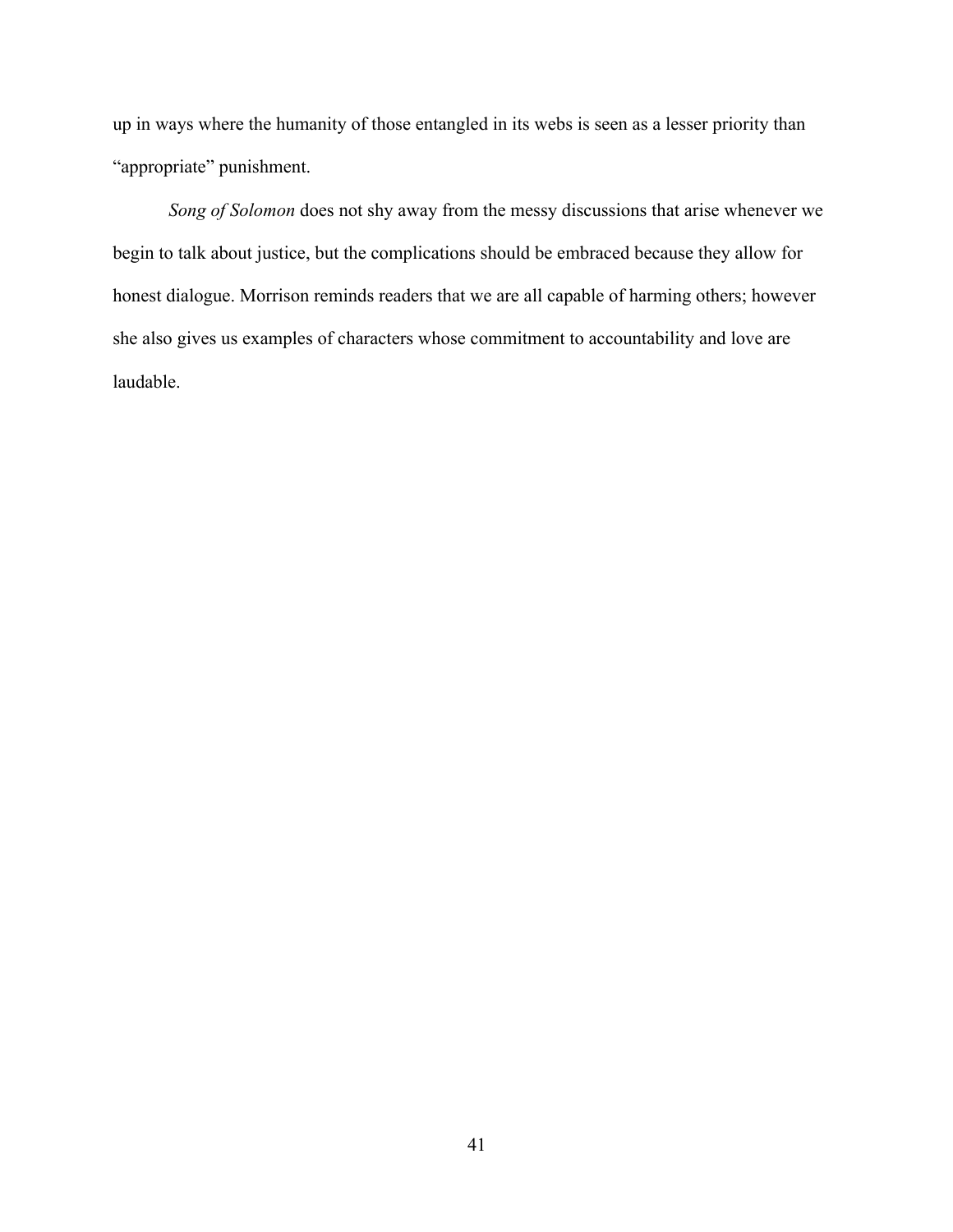## CHAPTER 2: ESTABLISHING PRISON ABOLITIONIST IDEALS IN *JAZZ*

The idea for Toni Morrison's sixth novel *Jazz* (1992) began with a photograph. While editing *The Black Book* (1974), Morrison discovered James VanDerZee's *The Harlem Book of the Dead:* a collection of funerary photographs he had taken during the Harlem Renaissance. Morrison was particularly interested in one photograph of a young woman with flowers positioned on her chest. The woman had been shot by her lover at a party, but when asked who had hurt her, she responded "I'll tell you tomorrow" and died. In her last moments, she gave this man a chance to get away even though he had mortally wounded her. Morrison states that the anecdote "seemed to me redolent of the proud hopelessness of love mourned and championed in blues music, and, simultaneously, fired by the irresistible energy of jazz music."80 The meditations on how one could kill a lover and also on how someone could willingly let their murderer walk free became the basis for the plotline of *Jazz*.

Published in 1992, *Jazz* followed perhaps what is Morrison's most well-known novel, *Beloved*, and though the two share no characters and are set almost fifty years apart, the two are connected in a thematic trilogy (the final novel of the trilogy being Morrison's 1998 *Paradise*) which center the "beloved" and the "reconfiguration of the self" in relationships founded in love.<sup>81</sup> These three novels also seek to explore the relationship between love and violence.<sup>82</sup> Unlike *Beloved*, which focuses on "motherlove," and *Paradise* which concerns itself primarily with love for one's community or group, *Jazz* is about "couple love."83*Jazz* rejects the notion that any person is solely good or bad, creating characters who remind us that as human beings,

<sup>80</sup> Toni Morrison. *Jazz* (New York: Vintage International, 1992), xvi.

<sup>81</sup> Morrison, xiv.

<sup>82</sup> Valerie Smith. *Toni Morrison: Writing the Moral Imagination* (Wiley-Blackwell, 2012), 77. 83 Toni Morrison. *Beloved* (New York: Vintage International, 1987), 155; Toni Morrison. *Jazz*

<sup>(</sup>New York: Vintage International, 1992), xviii.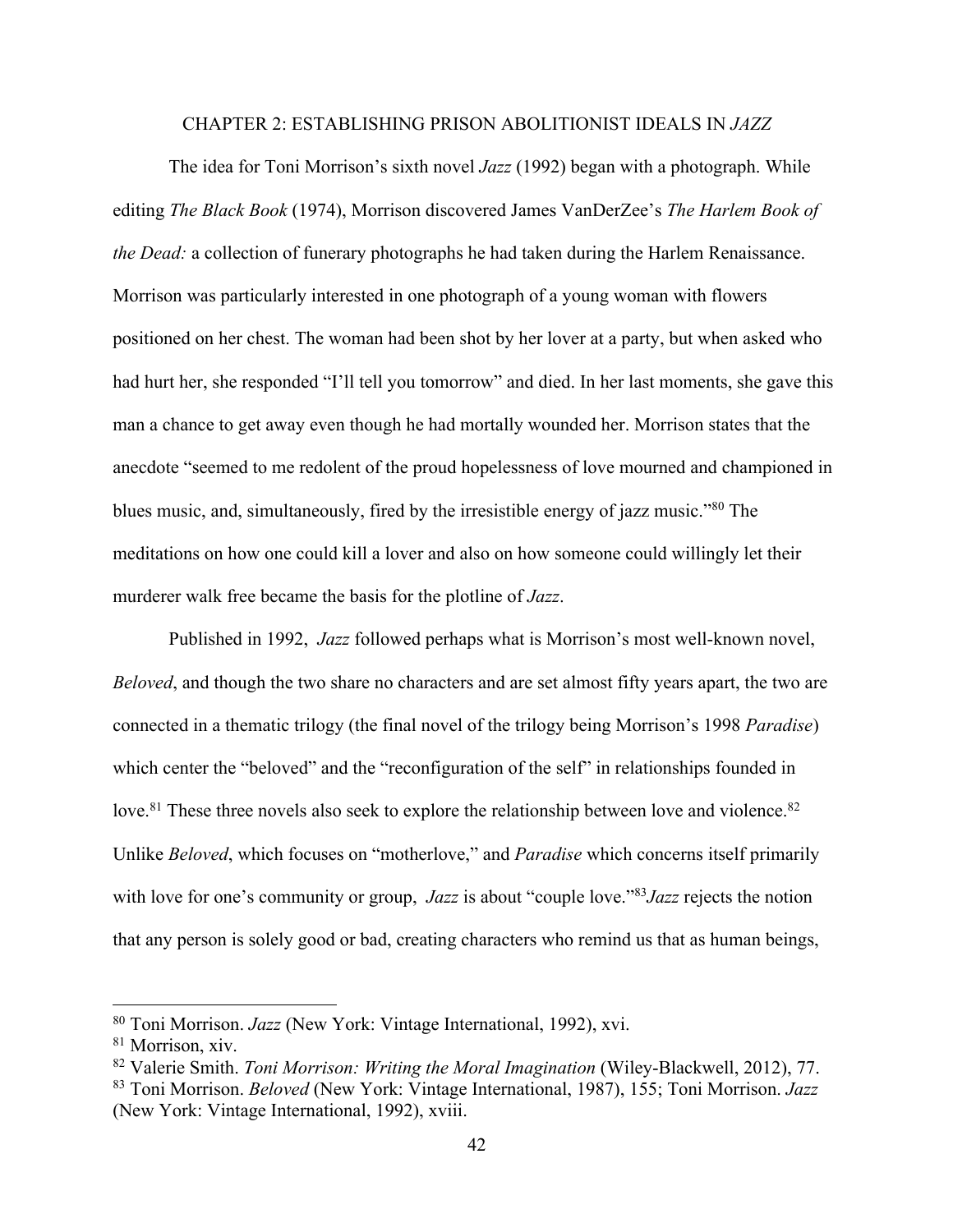we contain multitudes. We can love someone and harm someone else at the same time, and very often we can even harm the people we love. This is not to say that Morrison is condoning violence, quite the contrary; instead, Morrison's *Jazz* forces us to reconceptualize how we label and distance ourselves from others who might act in ways that we disagree with or are disgusted by, when in reality, we are all bound up in the very same human experience.

True to the story Van Der Zee told about the funerary photograph, Morrison writes about a young woman, Dorcas who is killed by a lover, yet Morrison shifts to the fictive realm when she envisions that Dorcas has been seeing a middle aged married man, Joe. At the very heart of *Jazz* are the relationships we have with other people: in love, in hatred, and in community. Readers are drawn into the community of 1920's Harlem with Morrison's writing, taken from the jazz scene of the time. Although Morrison does write about the relationship between the teenaged Dorcas Manfred and her lover Joe Trace, we are also given insight into the marriage between Joe and his wife Violet, as well as Dorcas' aunt and guardian, Alice Manfred. Valerie Smith highlights the importance of jazz music, even though Morrison never actually uses the word "jazz" in the novel when she writes, "Morrison interrogates prevailing notions about the Jazz Age and demonstrates the complexity and multifariousness of African American lives in the north."84

This very idea of a community centered novel, where each character's interactions spiral out like a web can be connected to an abolitionist framework that centers community building and mutual aid rather than the current legal, criminal justice system that values isolation and

<sup>84</sup> Valerie Smith. "Jazz and Paradise" *Toni Morrison: Writing the Moral Imagination* (West Sussex: Wiley-Blackwell Publishing, 2012), 79.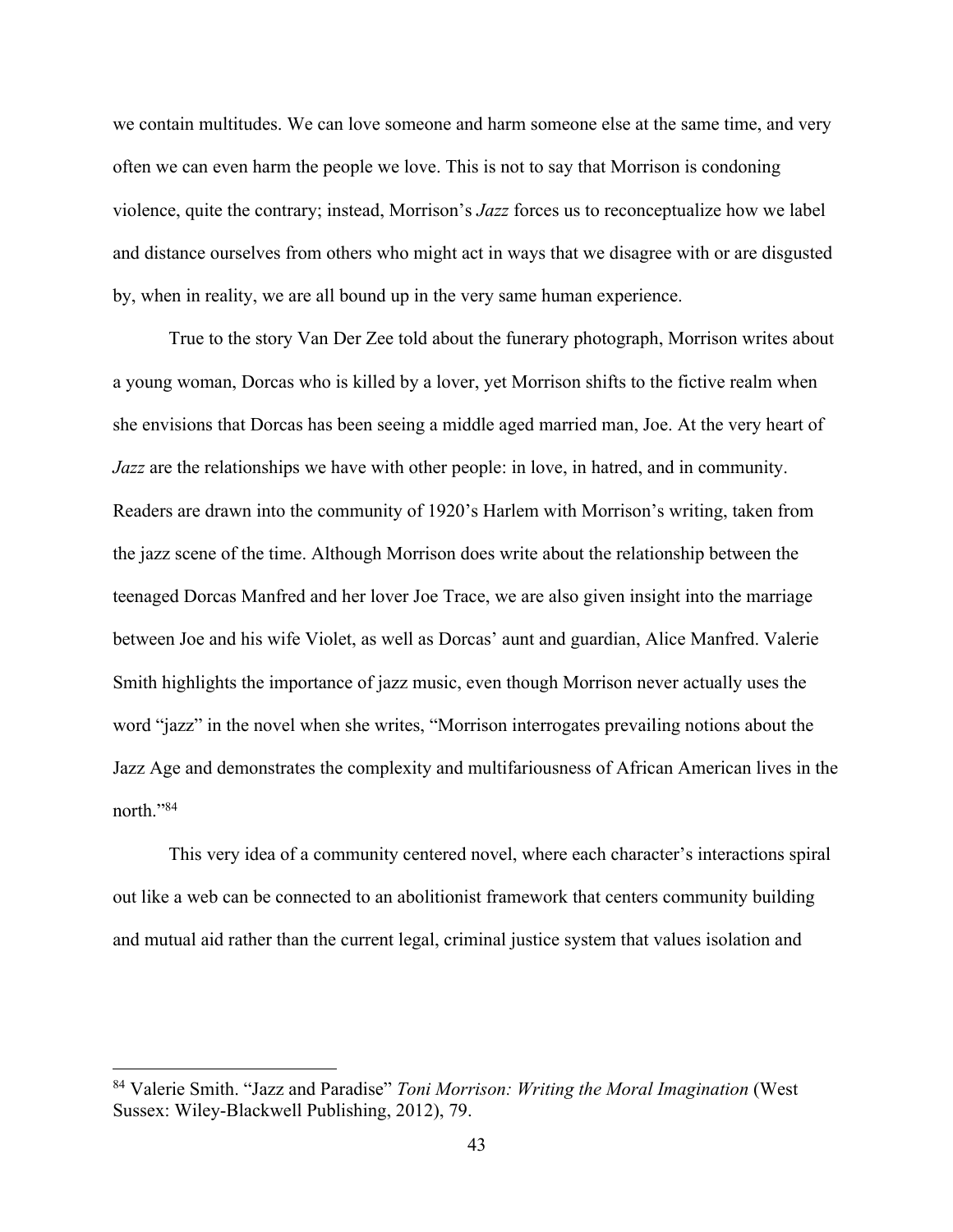"organized abandonment."85 Aligning *Jazz* with the ideals of prison abolitionists and community organizers can begin as early as the first lines of the novel: "Sth, I know that woman. She used to live with a flock of birds on Lenox Avenue."86 The "Sth," which, according to Farah Jasmine Griffin, "suggests the indignant teeth sucking of a black woman," immediately grounds the novel in Black vernacular expression.87 Griffin interprets the omniscient narration of migration narratives as "play[ing] the role of journalists, streetwise reporters who detach themselves and present the readers with a case for consideration and action."88 I actually believe that in *Jazz* this narrator seeks to insert themselves, and therefore the reader who is following along, into the story and the community in which it is set. In *Jazz*, we are never told who this omniscient narrative voice is, or if it is the voice of a person at all, but the technique of having the story be told through someone else's eyes immediately puts the reader into the narrative and further defines the "neighborhood" or community that serves as the backdrop but also the lifeline for the novel's plot. However, I agree with Griffin's interpretation that the narrative voice in *Jazz*  functions as a blending between the experiences of the South and the North, "the ancestor" and "the migrant," to borrow her terms for characters in migration novels. She writes, "It is a voice that is playful, unreliable, appearing to be all-knowing yet constantly undermining itself. It is a voice that embodies oral culture, instrumental jazz arrangements, paintings, photographs, and history."<sup>89</sup> Griffin's analysis serves as a helpful reminder that many times the differing opinions

<sup>85</sup> Jeremy Scahill. "Ruth Wilson Gilmore Makes the Case for Abolition,"June 10, 2020, in *Intercepted,* produced by First Look Media, podcast. https://theintercept.com/2020/06/10/ruthwilson-gilmore-makes-the-case-for-abolition/ 86 Toni Morrison. *Jazz* (Vintage, 1992), 3.

<sup>87</sup> Farah J. Griffin. *Who Set You Flowin'?: The African-American Migration Narrative* (New York: Oxford University Press, 1995), 195.

<sup>88</sup> Griffin, 7

<sup>89</sup> Griffin,195.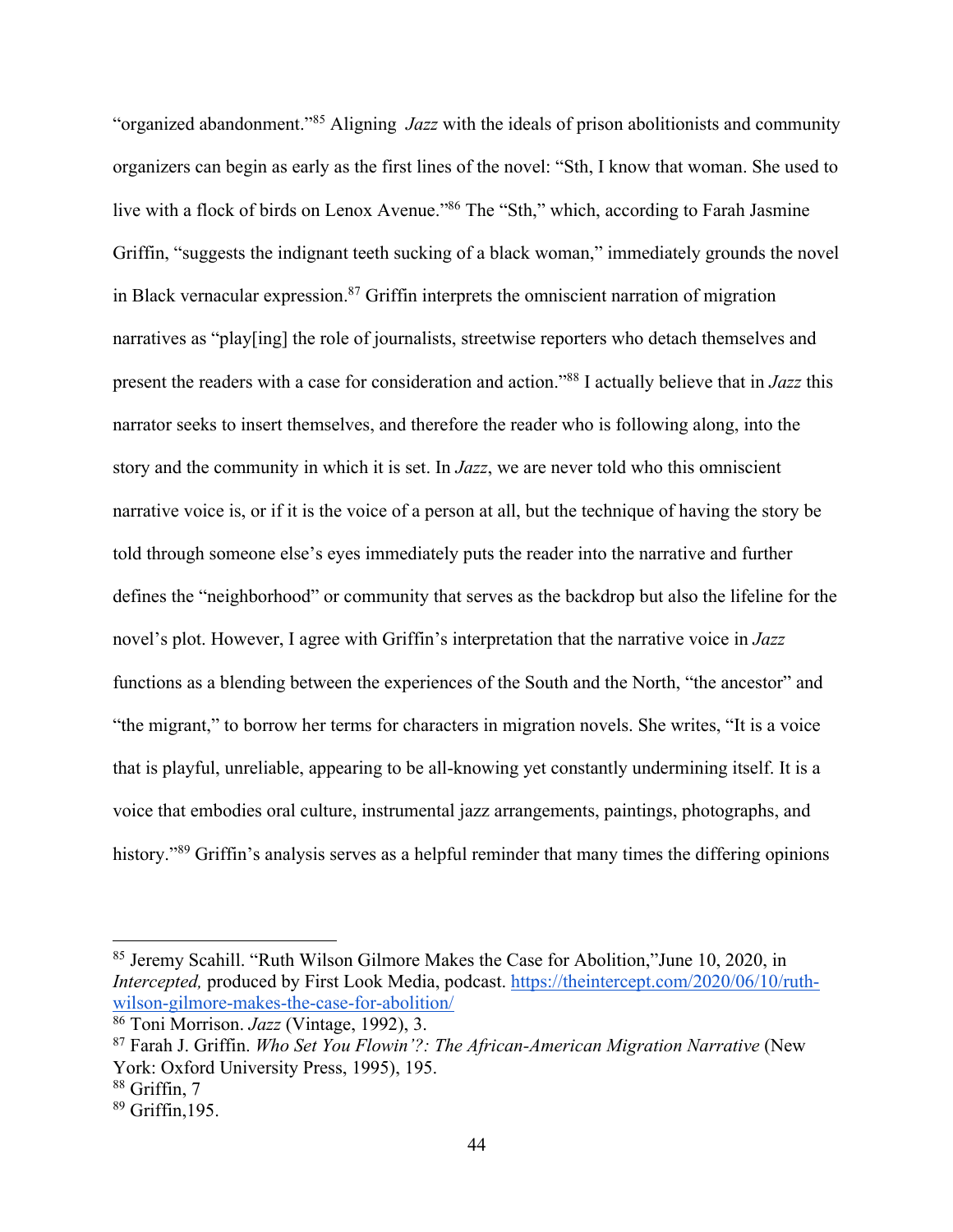of community members are a product of differing backgrounds, specifically on a regional level. I would further that, in helping to create the jazz-style that foregrounds the novel, the neighborly tone the narrator uses foregrounds community, even if that community is imperfect and not monolithic in thought. By knowing who Violet is and where she lives, the narrator is immediately giving the reader an intimacy into the lives of the characters. The omniscient narrator creates a picture of 1920's Harlem in its uniqueness; there were so many people living in the city that everyone was free to do what they wanted, yet there also was a developing sense of community. Morrison simultaneously explores what the Great Migration must have felt like for millions of Black Americans when they moved from the South to the urban North. She captures the newness and excitement of the city when she writes, "A city like this one makes me dream tall and feel in on things… When I look over strips of green grass lining the river, at church steeples and into the cream-and-copper halls of apartment buildings, I'm strong. Alone, yes, but top-notch and indestructible."90 While the architecture of the city stands tall and lonely, Morrison reminds readers that the people living in the city were connected by the fact that they all lived there.

Throughout the novel, the daily lives of Morrison's characters lead readers into various neighborhood spaces: Dorcas attends parties with young people dancing together, Joe delivers beauty products to the women gathered together, Violet does hair in people's kitchens. For many Black people during the Great Migration, the North could be new and lonely, since most people who moved left their networks of people down South; but after moving North, new communities were formed and often thrived. In fact, Morrison's consistent references to living spaces in *Jazz* can be interpreted as a connection to the strong community ties as well as the opportunity for

<sup>90</sup> Morrison, 7.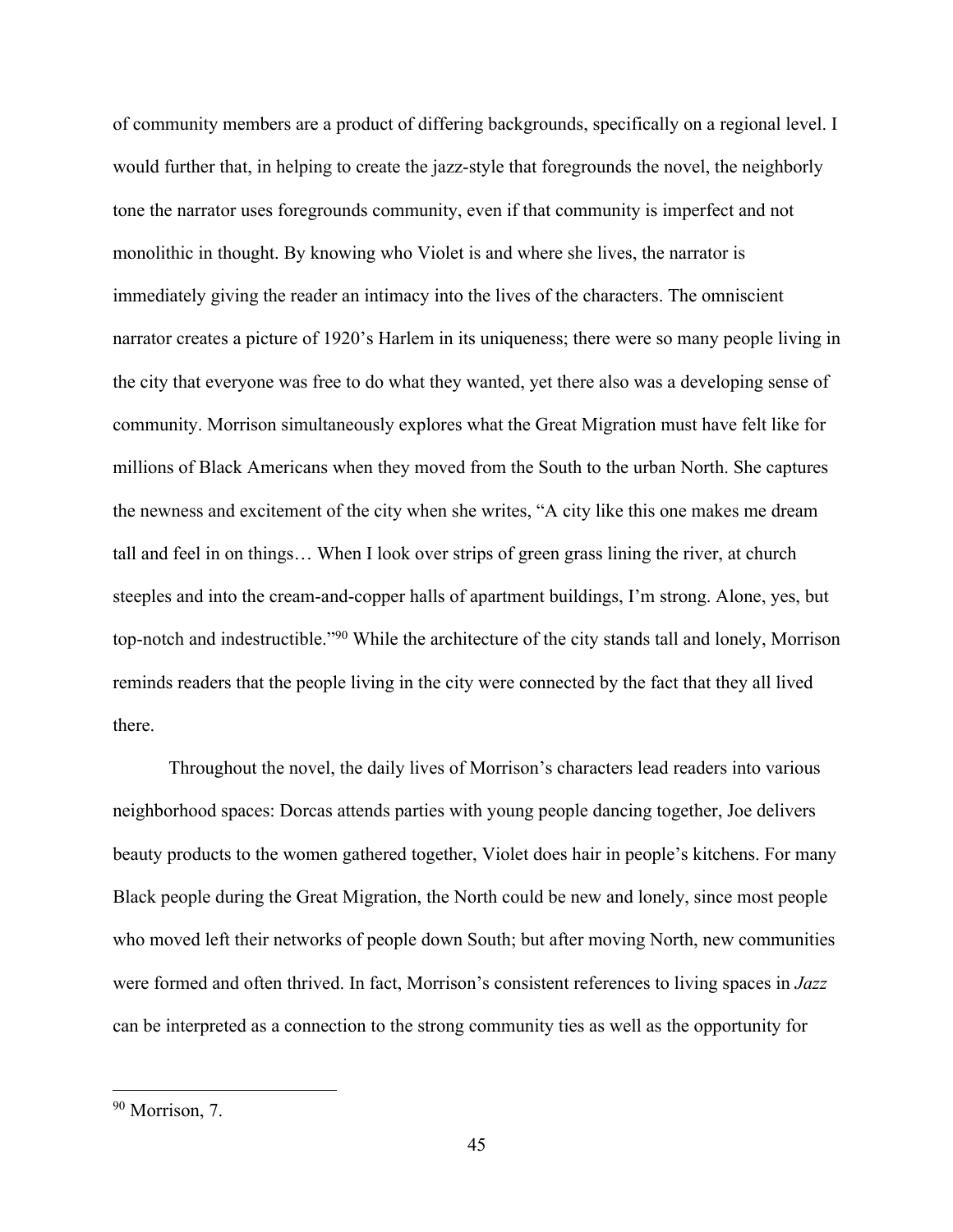resistance that these residences provided.<sup>91</sup> The unnamed narrator tells the readers, "Hospitality" is gold in this City."92 Morrison keenly understands that the dynamics of a community may not always fall under the purview of loving thy neighbor and her characters certainly spread their share of gossip, yet that only makes these characters representative of real life. For example, even before the murder of Dorcas Manfred, the community has assumptions about Joe Trace's wife, Violet. People remember that she was accused of trying to kidnap a baby, but she argued that she was only minding the child when he was left alone in a carriage. This incident reminds the readers that words and stories travel, and that even in a city, one can be known by others. It also reminds us how "guilt" can be a narrative constructed by others, not just a record of a person's own actions. In creating this network of communication between her characters, Morrison's attention to community building serves its own historical purpose to stay true to the novel's settings, but it also connects the novel to the larger conversations of abolitionist theory. Abolitionist Mariame Kaba in an interview recently said, "Nothing that we do that is worthwhile is done alone."93 Following that logic, we cannot change any of the structural inequities we face without help from others and that is best done when we spend time investing in our local communities.

While the background of a vibrant characters and neighborhood dynamics can be interpreted as Morrison's nod to the importance of community building, the most obvious and

\*\*\*

<sup>91</sup> bell hooks. "Homeplace: a site of resistance" in *Yearning: Race, Gender, and Cultural Politics.* (United Kingdom: Taylor & Francis, 2014).

<sup>92</sup> Morrison, 9.

<sup>93</sup> Ariel Parrella-Aureli. "'Nothing that we do that is worthwhile is done alone," *Chicago Reader*, Feb. 15, 2021. https://www.chicagoreader.com/chicago/mariame-kaba-we-do-this-til-we-freeus/Content?oid=86497187h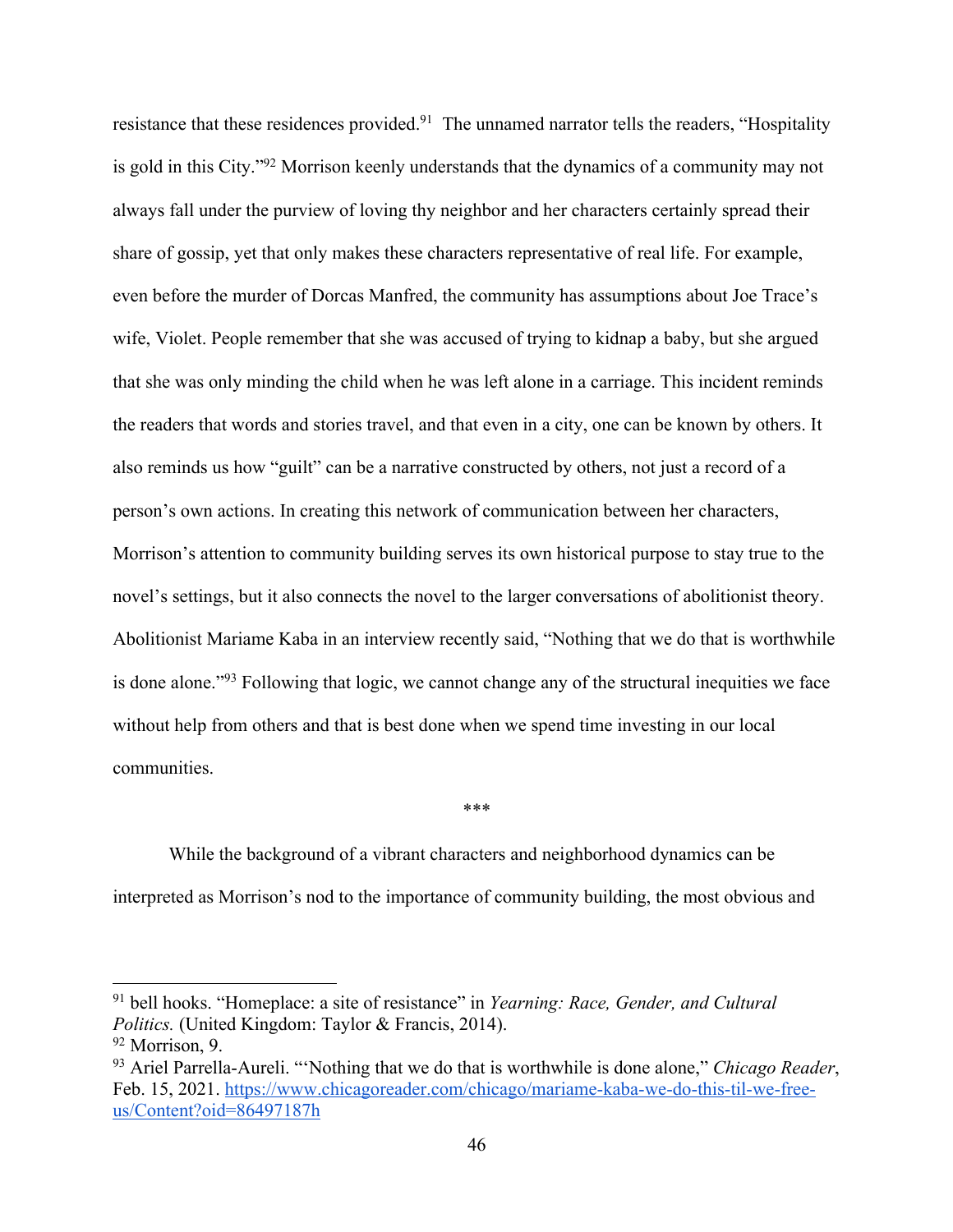important connection between *Jazz* and larger prison abolitionist discourse is the fact that Joe Trace, despite killing Dorcas Manfred, is never charged and does not spend any time in prison. The lack of legal punishment is one of the most uncomfortable truths of Morrison's novel; as readers, we are made to sit with our discomfort when Joe Trace seemingly "gets away with murder," but a closer analysis can read this absence of the hands of the Criminal Justice system as an opportunity to both see its flaws and also imagine more productive and healing-centered possibilities for dealing with harm, even harm of extreme proportions. Although the major plot event of this novel is Joe Trace's murder of Dorcas Manfred, *Jazz* does not follow the traditional structure of a murder novel, pointing to the idea that there is more to the novel than one scene of extreme violence. In the first place, there is no question of who killed Dorcas and Joe's guilt is not doubted by anyone. Morrison explains how in many of her novels, she puts the entire plot on the first page, "[s]o the reader reads the first page, he knows exactly what happened. And if he turns the page it's because he wants either to find out how it happened or he loves the language."<sup>94</sup> While I think many would agree that Morrison's prose does entice readers to turn the page, I would like to argue that Morrison's decision to begin *Jazz* in the wake of Dorcas' death can be interpreted as a shift away from the common ways that we as Americans think about harm and punishment. In our public perception of Criminal Justice, we are repeatedly shown the benefits of denying guilt, a move that highlights how our current systems actively work to devalue truthtelling and accountability. In *Until We Reckon: Violence, Mass Incarceration, and a Road to Repair*, Danielle Sered argues that our Criminal Justice System punishes people who own up to their harm and that people are advised to downplay their

<sup>94</sup> Toni Morrison, interview with Charlie Rose, *Charlie Rose,* PBS, May 7, 1993. https://charlierose.com/videos/18778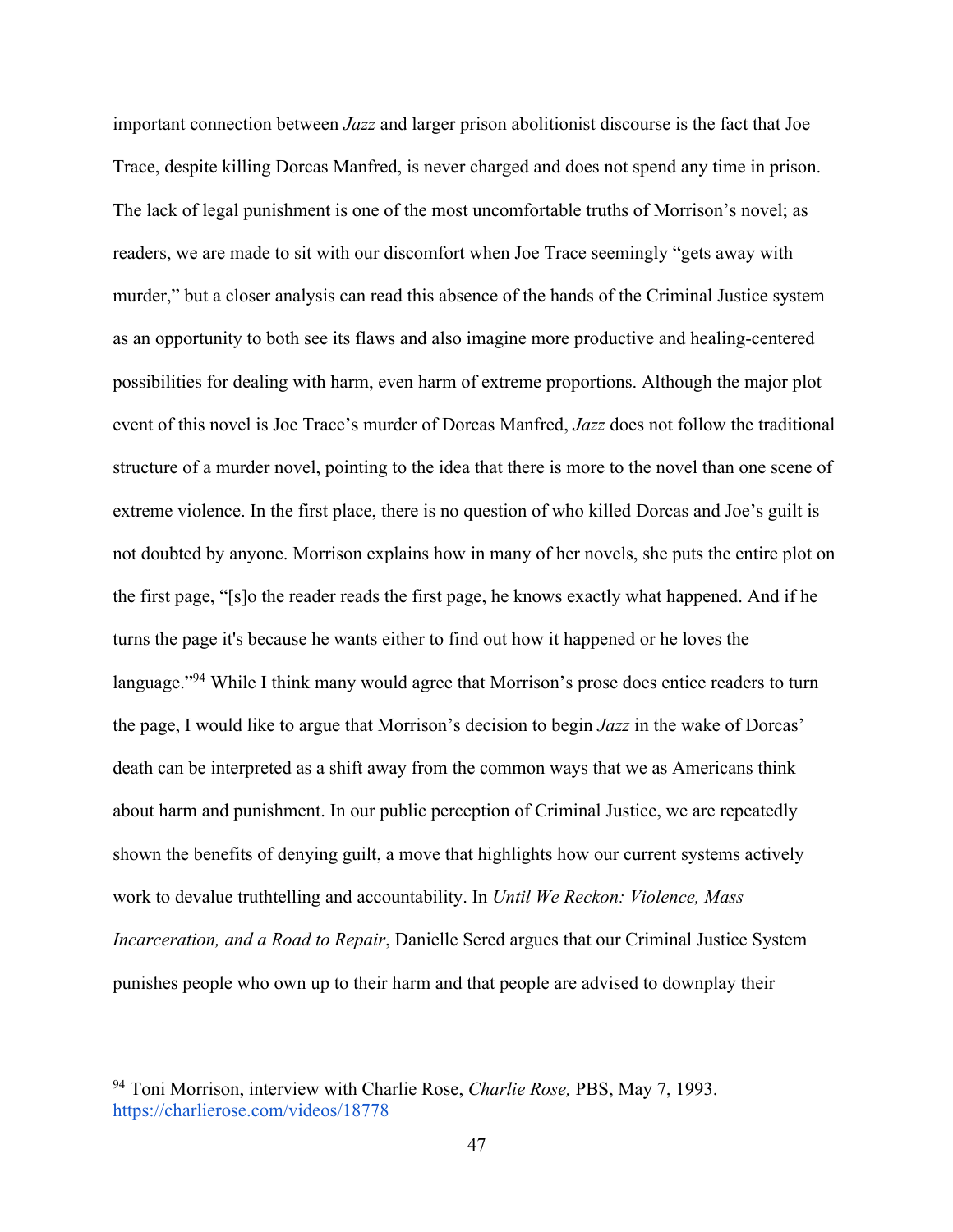involvement in order to receive mercy from the jury instead of actually seeking to repair the harm they have done. We also see the opposite occur when individuals are pushed to admit guilt to an action they did not commit in order to earn a plea bargain. In both of these cases, the court system is not genuinely looking to ascertain what really occurred, but instead wants solely to set a punishment. Healing and repair are not prioritized at all, not for the victim or for the person who committed the harm.

Joe Trace, then, is one of the most interesting characters in all of Morrison's fiction because readers are aware that he has murdered an eighteen year old from the outset of the novel, yet they also learn about his life and his past. I believe that Morrison is working to humanize Joe Trace in an effort to push her readers to rethink how we view violence in our society. (That being said, in no way do I believe that Morrison condones Joe's actions towards Dorcas nor does she ignore the incredible harm he has done.) There are many instances in Morrison's fiction where characters commit acts of almost unfathomable harm, yet I argue that Joe Trace's murder must be examined differently. For example, as I have mentioned previously, Guitar Baines and the rest of the Seven Days seek to murder random white people in *Song of Solomon* as retribution for specific instances of antiblack violence that characterized 20th century America. Readers are not supposed to agree with the actions of the Seven Days, yet the anger and pain that these characters feel as they watch their community members be killed for their race is genuine and impactful. Similarly, in Morrison's 1987 novel *Beloved*, readers are given a brutal recollection of a mother, Sethe, murdering her own toddler to save her from living in slavery. In no way is the murder justifiable, yet readers can understand the choice Sethe makes because she truly believes that condemning her daughter to live a life in slavery is a fate worse than death. Sethe did not have the right to take her child's life, but Morrison forces her readers to grapple with the cruelties of

48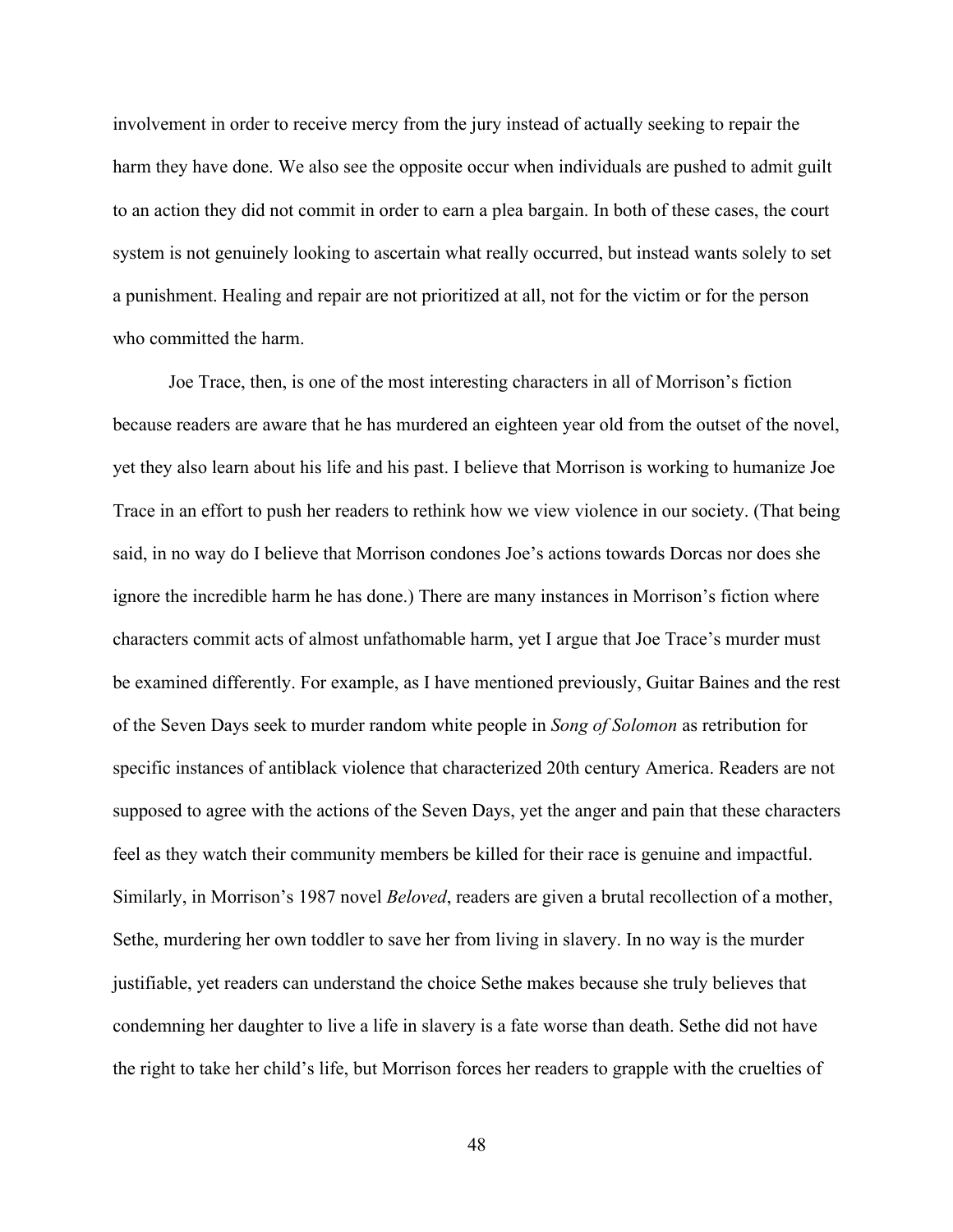American slavery that guided Sethe's almost — but not quite — unimaginable decision. In *Jazz*, we are given a different narrative; there is no moral justification for Joe's actions. He does not kill Dorcas out of any sort of mercy and is not propelled in this action by the oppressive forces of virulent racism that Morrison's other characters use as their rationale for violence. It is only Joe's own fears of Dorcas' rejection that motivate him to kill her, yet Morrison does not villainize Joe. By not having Joe face a trial or any time in prison for his actions, Morrison is committing to one of the most important tenets of prison abolitionist thought; no matter what actions an individual may have caused, no matter how extreme the harm inflicted, incarceration is not a valid solution for accountability and repair.

In creating a character like Joe Trace, Morrison understands that no one can be reduced to one moment in their life, even if it is an awful one. Joe's character is underscored by how shocked the community was that he could commit murder. In the words of Dorcas' aunt, Joe Trace was, "a nice, neighborly, everybody-knows-him man. The kind you let in your house because he was not dangerous, because you had seen him with children, bought his products and never heard a scrap of gossip about him doing wrong."<sup>95</sup> Some may choose to interpret Joe's kindness as a type of public persona used to mask malicious intent, yet I believe that it is an instance of his character being like everyone we know, a complicated one that changes. Joe's ability to change is further emphasized when the novel picks up his own inner narration for 14 pages, instead of the omnipresent narrative voice that guides readers through the rest of the novel. Joe tells us, "Before I met her I'd changed into new seven times."96 Joe grew up without any biological family and chose his own last name, Trace, because he was told that his parents

<sup>95</sup> Morrison, 73.

<sup>96</sup> Morrison, 123.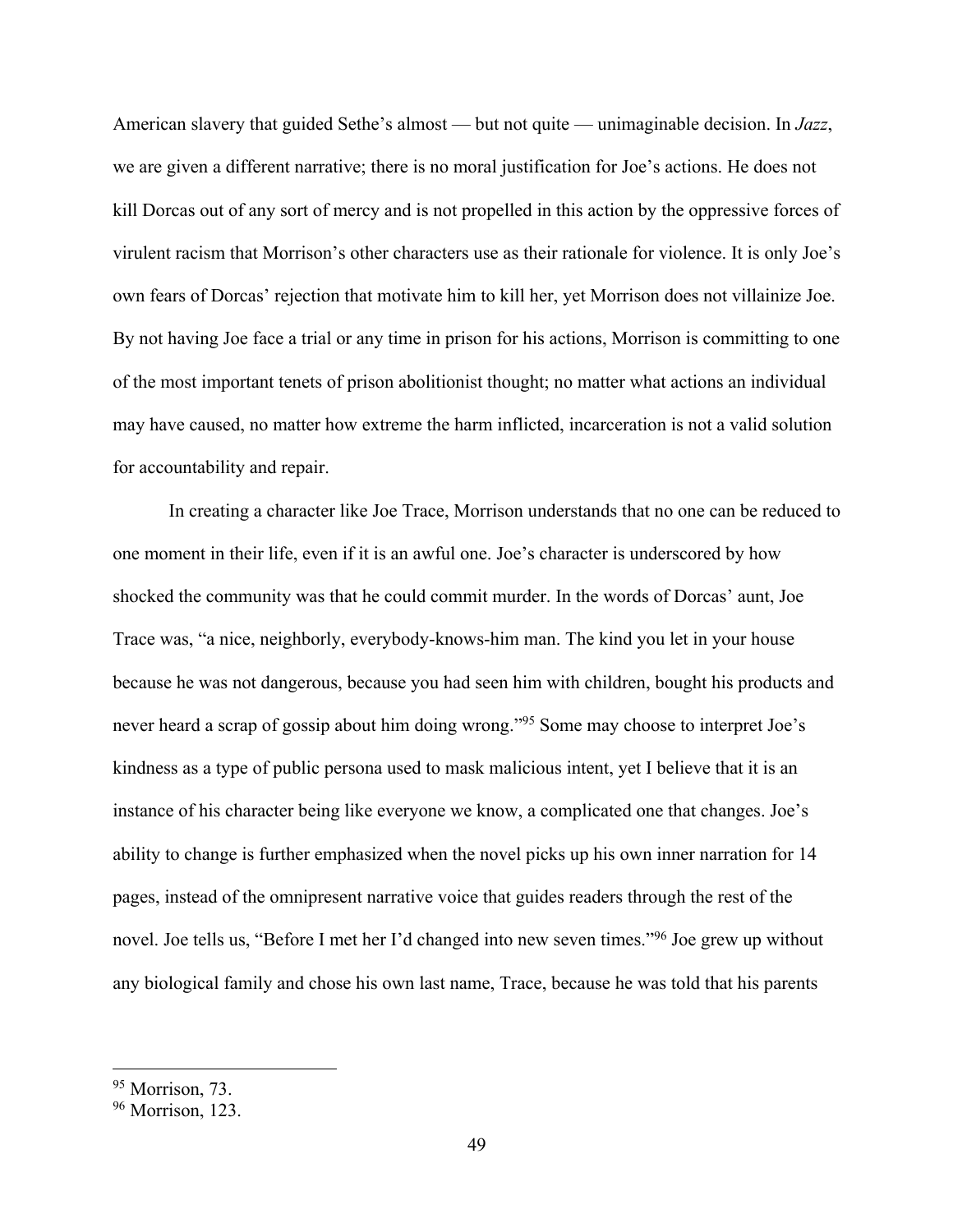"disappeared without a trace" and he took that to mean himself.<sup>97</sup> Critics may choose to read this early abandonment as an attempt for Morrison to justify Joe's later behavior, but I instead read this as a larger reckoning with the fact that we all are victims of something, and that if we don't, on a societal level, acknowledge the harm and trauma people carry, they are bound to harm others.

The other significant piece to Joe Trace's character is that he does hold himself accountable for Dorcas' murder and he shows remorse. As mentioned earlier, our current systems do not prioritize accountability, so Morrison's acknowledgement of its importance stands in stark contrast to the injustices that surround us. At the end of the novel, Joe tells Felice, a friend of Dorcas', "It was me. For the rest of my life, it'll be me."98 Danielle Sered argues that accountability is a prerequisite for healing, so Joe's simple admission of his role as Dorcas' killer can be read as a step in the direction of repair, even though of course it cannot erase what he did. Sered writes about the difficulties posed by holding people accountable that we are not guaranteed with a prison sentence: "it [requires] facing the people whose lives they've changed, as a full human being who is responsible for the pain of others."99 Joe Trace does not hide from his actions. Not only does Joe take responsibility for his actions, he also shows remorse for his guilt. His wife, Violet, tells one of her clients, "He thinks about her all the time. Nothing on his mind but her. Won't work. Can't sleep. Grieves all day, all night ...."<sup>100</sup> Throughout the novel, Joe cries often and I believe this is Morrison's way of giving readers a tangible way to understand Joe's grief and remorse. Morrison writes, "Strange as it was, people finally got used

<sup>97</sup> Morrison, 124.

<sup>98</sup> Morrison, 212.

<sup>99</sup> Danielle Sered. *Until We Reckon* (The New Press, 2019), 103.

 $100$  Morrison, 15.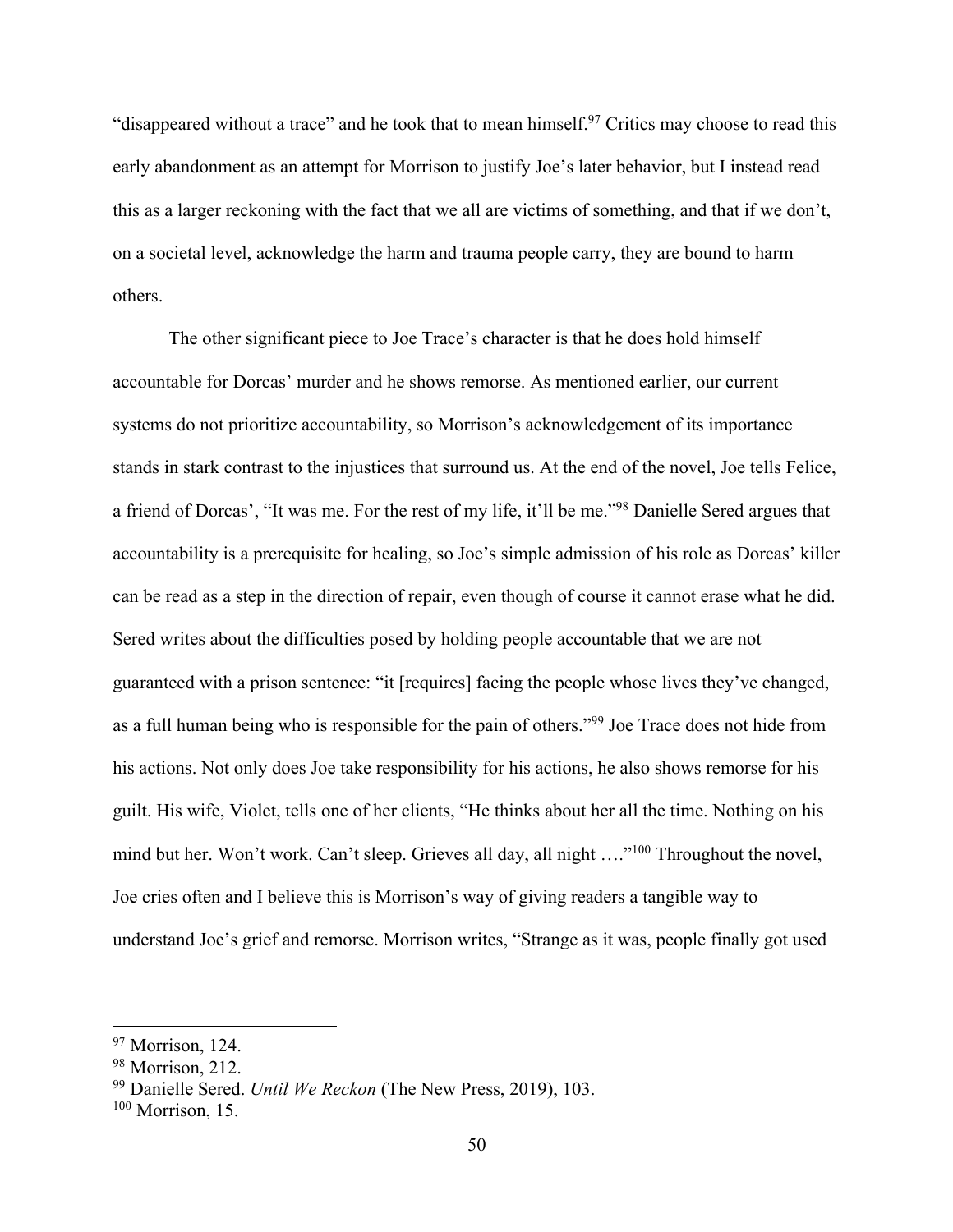to him, wiping his face and nose with an engineer's red handkerchief while he sat month after month by the window without view or on the stoop, first in the snow and later in the sun."<sup>101</sup> Because we are conditioned to expect carceral punishment for extreme harm, crying might initially not seem like "enough" remorse. Yet, I believe that in repeatedly mentioning Joe's crying, Morrison is showing readers that the people who we label offenders or perpetrators are not detached from their actions and often are capable of remorse. Joe is human, just as much as we the readers are. Similarly, after Joe kills Dorcas, Violet seeks to "love — well, find out about" her husband's young lover.<sup>102</sup> Violet questions everyone who knew Dorcas and even puts a picture of the dead girl on her mantle as a permanent reminder. Dorcas does not disappear after her death and indeed serves as a haunting presence throughout the novel. I believe that the continued meditation about Dorcas is important because one of the more palatable justifications for sending people to prison is that they will have time to "think about what they've done" and hopefully feel remorse. However, Morrison deconstructs that myth and shows us that this level of remorse and reflection is fully possible without a prison sentence.

## \*\*\*

It is important to remember that readers are only able to learn so much about Joe Trace as a multifaceted human being who has many different relationships and personality traits because he does not receive any legal punishment for his actions; we cannot reasonably read *Jazz* through an abolitionist lens without analyzing the reasons why Joe Trace does not enter the criminal justice system. According to Morrison, much of why Joe faces no legal punishment directly

<sup>&</sup>lt;sup>101</sup> Morrison, 118.

<sup>102</sup> Morrison, 5.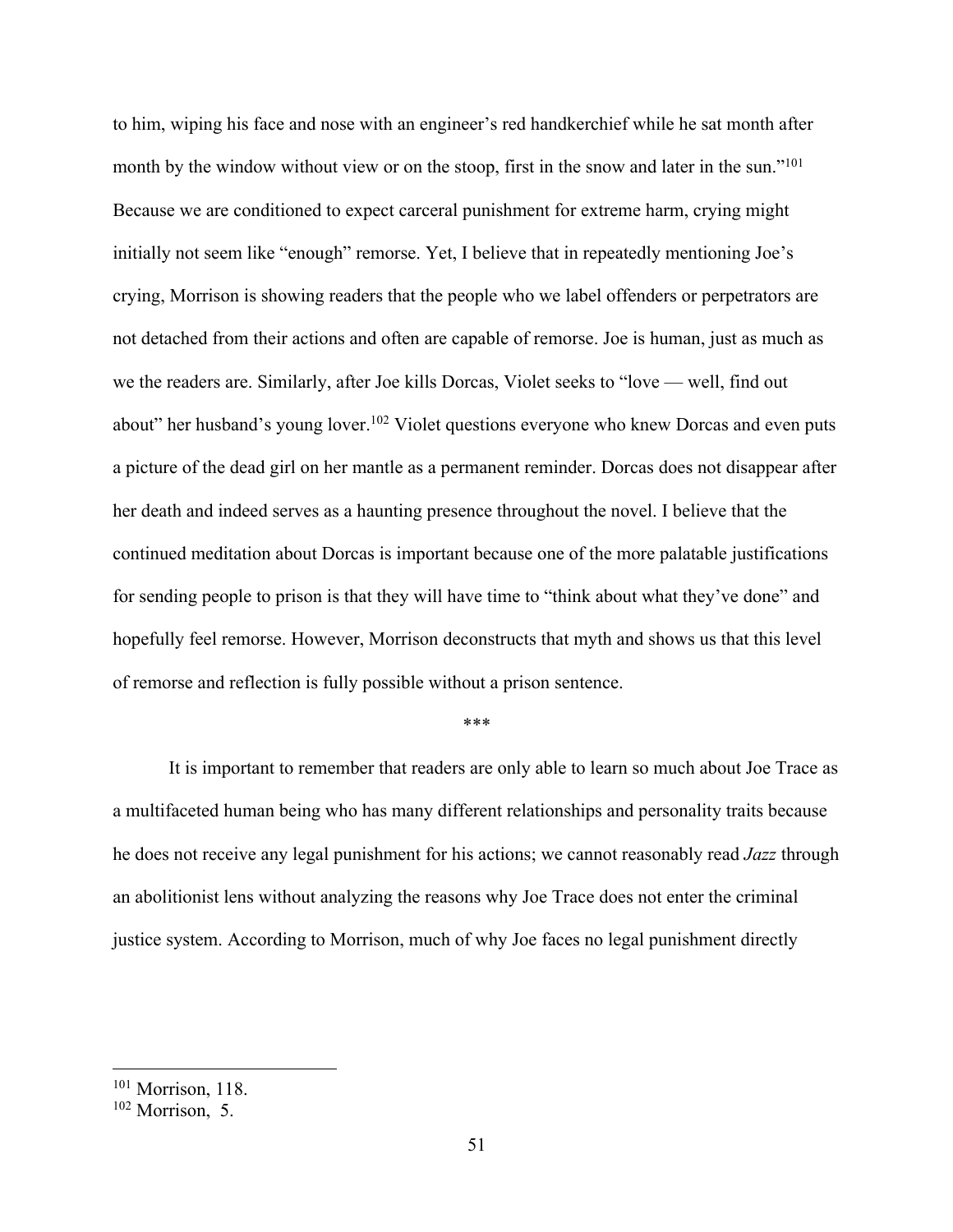relates to the rightful distrust the African American community has for the current options in place. Morrison writes,

There was never anyone to prosecute him because nobody actually saw him do it, and the dead girl's aunt didn't want to throw money to helpless lawyers or laughing cops when she knew the expense wouldn't improve anything. Besides, she found out that the man who killed her niece cried all day and for him and for Violet that is as bad as jail.<sup>103</sup>

In this one passage, Morrison touches on multiple inequities in the U.S. Criminal Justice System as well as opening the door for possibilities to imagine justice without relying on the carceral state. The phrase "laughing cops" points to the historical relationship between the Black community and the police, which includes not only police brutality but a lack of empathy or care. Not only have Black people been the victims of police violence at every point in this nation's history, they also just are not believed and their pain is often not seen as genuine. Later in the novel Morrison again references this relationship to the police when she writes, "she [Alice Manfred, Dorcas' aunt] would have called the police after both of them if everything she knew about Negro life had made it even possible to consider. To actually volunteer to talk to one, black or white, to let him in her house, watch him adjust his hips in her chair to accommodate the blue steel that made him a man."104 Alice Manfred's inability to find any solace or help from the officials who our society designates as the enforcers of justice helps readers to understand that our system does not work for everyone. In fact, we tout high numbers of incarceration, yet we do not stop and think about how many people are harmed but who *choose not to report it* either consciously or because they are afraid of reprisal. Danielle Sered writes, "In recent years, a full 52 percent of violent victimizations in the United States went reported… More than half of the people who survive serious violence prefer *nothing* to everything available to them through law

<sup>103</sup> Morrison, 4.

<sup>104</sup> Morrison, 74.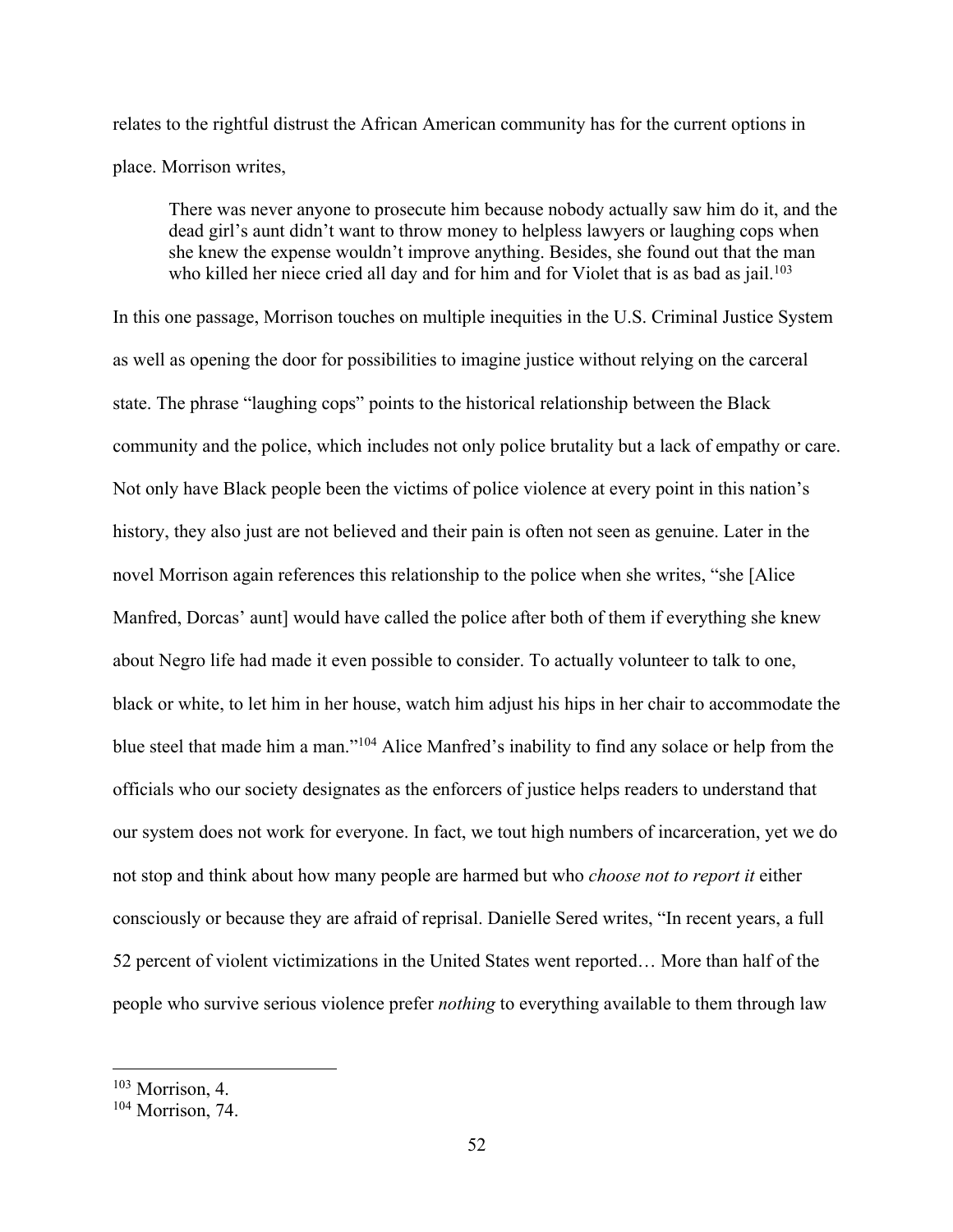enforcement."<sup>105</sup> Our current system then does not actually prevent harm nor does it actually ensure accountability, it just seeks to punish.

In addition to analyzing Alice Manfred's decision not to involve the police after the death of her niece, Dorcas, we must also work to think of prison as a cruel and dehumanizing structure in our society and not the default response to harm. In the United States, not only do we physically incarcerate more people than any other country, we also have ingrained the image of the prison into our cultural lives as well, making it seem like a natural and profoundly necessary system, when that may not necessarily be true. In *The Culture of Punishment: Prison, Society, and Spectacle*, Michelle Brown explains the United States to be a "prison culture," which she defines as, "a society committed to the construction of prisons and the warehousing of mass numbers of people with little regard for the complexities of their lives, the lives of those hired to confine them, and the communities that surrounded them."106 Although Alice Manfred's rationale for not involving the criminal-legal system is not an altruistic or activism motivated one, I believe the decision can be seen as Morrison's interest in imagining a possibility outside of our traditional prison culture, to the extent she can do so. To fully detach ourselves from the prison culture would require a massive and total restructuring of our society, but Morrison in *Jazz* is able to take the first step by pivoting away from the literal prison cell. Instead of justifying a prison sentence for Joe Trace, Morrison is guiding her readers to ask new questions; in addition to "Why should Joe not go to prison?" we also must ask "What would be the benefits to having Joe locked away?" Though these thoughts may not seem monumental or revolutionary, they are essential in shifting people's attitudes about punishment and our reliance on

<sup>105</sup> Danielle Sered. *Until We Reckon* (The New Press, 2019), 34.

<sup>106</sup> Michelle Brown. *The Culture of Punishment: Prison, Society, and Spectacle* (New York: New York University Press, 2009), 3.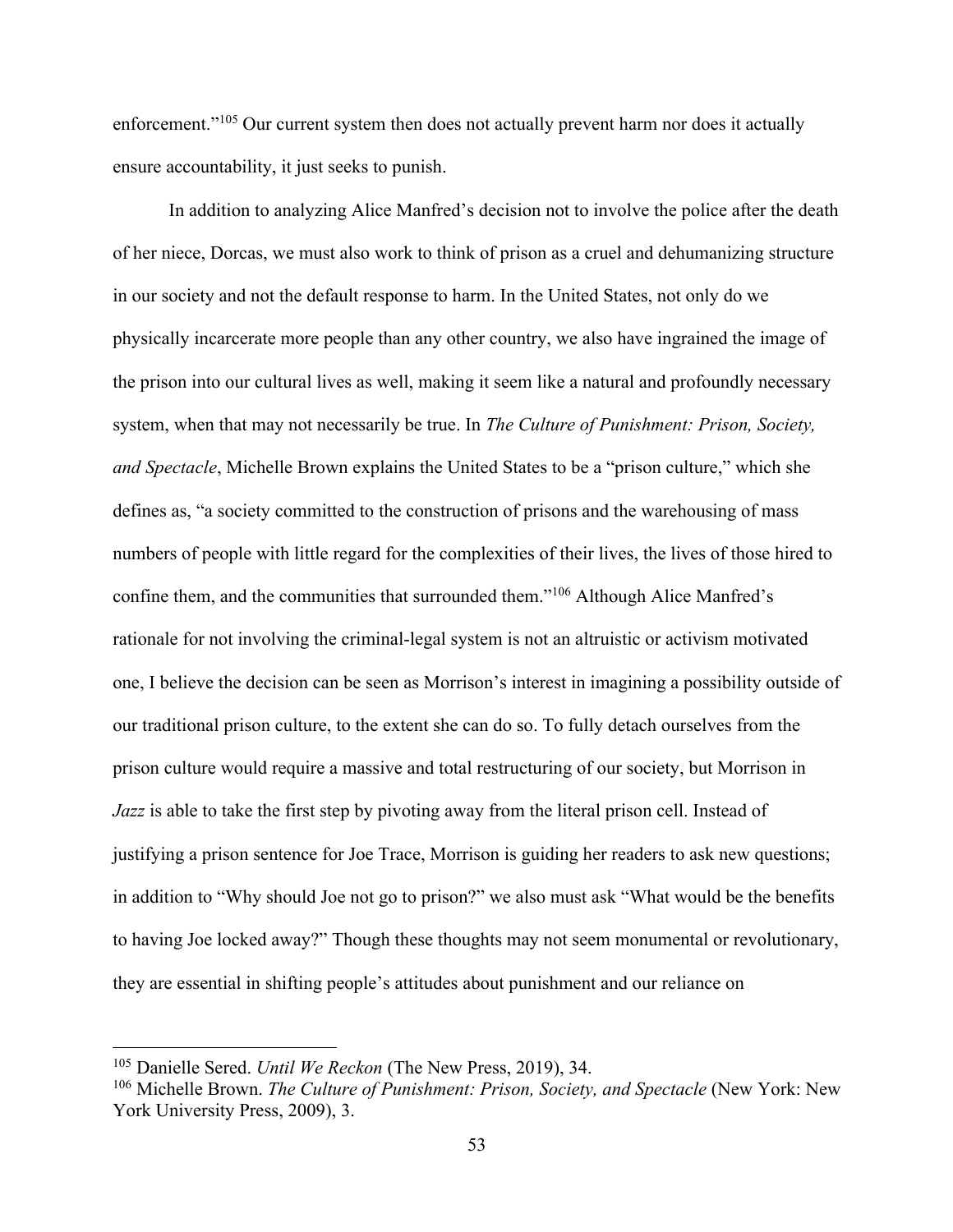incarceration as the dominant solution to harm in our society. Joe already holds himself accountable for Dorcas' murder, feels remorse, and is not likely to be a repeat offender and therefore isn't a danger to the community around him, so what would going to prison actually do to repair the situation other than cause him additional abuse? Why do we treat inhumane actions with inhumanity? Although readers may ask these questions in the fictive setting of *Jazz*, they can begin to employ this mindset to our real moment of mass incarceration as well.

Joe's complex character also serves as an important entry point for readers to begin questioning the "violent" and "nonviolent" binary that our criminal-legal system creates. Much of the current movement for Criminal Justice reform is conditional on an offenders' status as either violent or nonviolent. However, as John Pfaff points out, this imposed binary opposition is often a distraction from any true structural change rather than a meaningful distinction. The movement to only seek reform or release for people charged with nonviolent drug offenses, which to many people seems worthy, will not "solve" mass incarceration. Pfaff writes, "To make significant cuts to state prisons, states need to be more willing to move past reforms aimed at the minor offender and focus much more on the (far more politically tricky) people convicted of violent offenses."107 Releasing any number of incarcerated people is significant; however, Pfaff highlights why we must actively challenge and dismantle the "violent/nonviolent" binary. Morrison takes extra care to describe Joe as someone who is more than just a violent label who can remake himself often, yet Joe's wife Violet actually serves as the best example of the rejection of the violent/nonviolent binary. The very first pages of the novel explain how after Joe murdered Dorcas, Violet interrupts the funeral and tries to desecrate the teen's corpse. Morrison

<sup>107</sup> John F. Pfaff. *Locked In: The True Causes of Mass Incarceration and How to Achieve Real Reform* (New York: Basic Books, 2017), 11-12.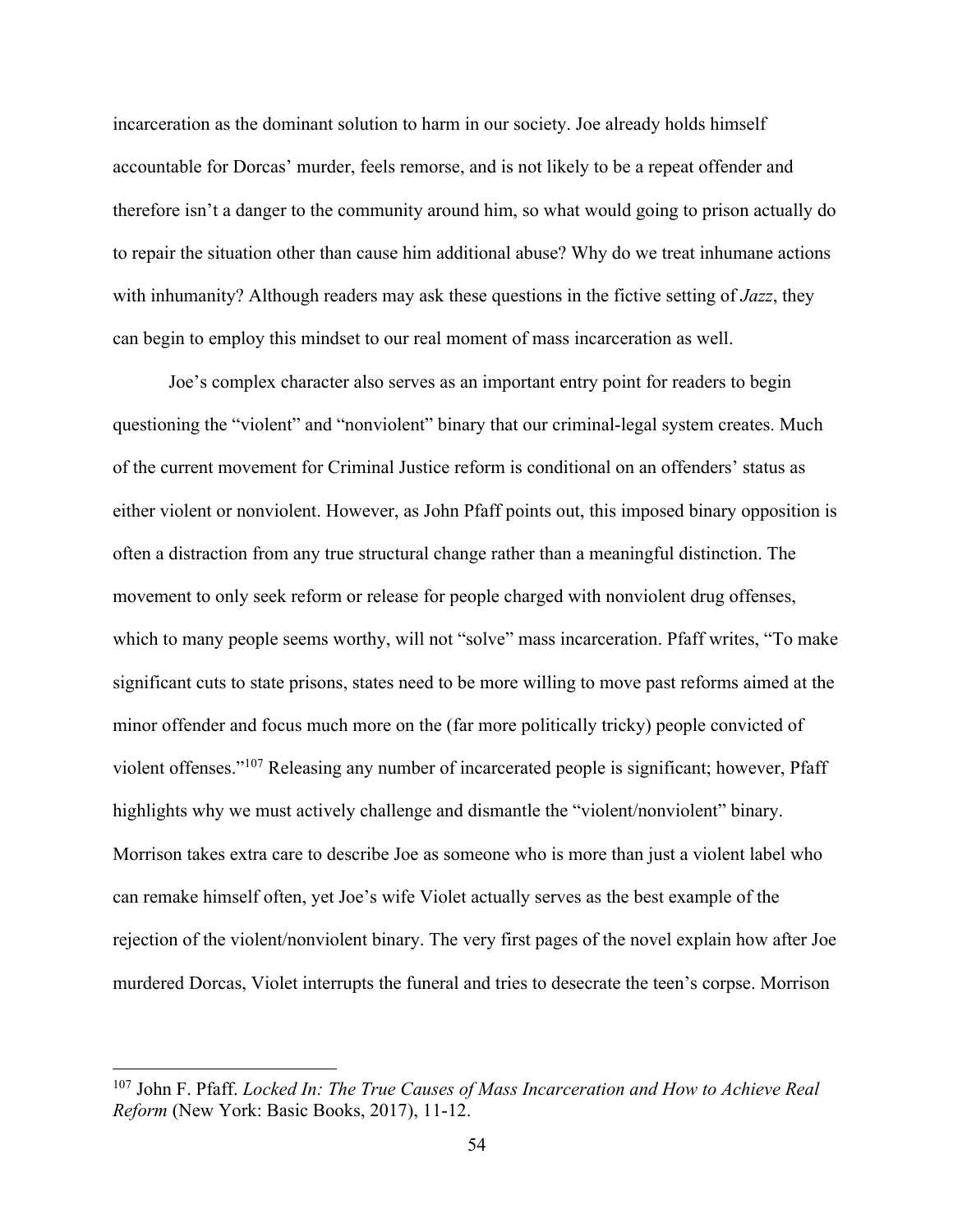writes, "When the woman, her name is Violet, went to the funeral to see the girl and to cut her dead face they threw her to the floor and out of the church."108 The incident at Dorcas' funeral is not the only example of Violet's erratic behavior. Before the funeral, Violet one day simply sits in the middle of the street. She "didn't stumble nor was she pushed: she just sat down."109 When a policeman comes to check if she is OK, she "rolled over on her side, covering her eyes. He would have taken her in but for the assembling crowd murmuring, 'Aw, she's tired. Let her rest.'"110 Once she gets back up, she continues about her day. Also, readers learn that Violet had been accused by some community members of trying to kidnap a baby when the child's older sister left him alone in a carriage and Violet picked him up to stop his crying. While logistically, it makes no sense for her to try to kidnap the child and she had left her hairdressing bag next to the carriage, Violet's laugh upon being discovered with the child unnerved passersby. Morrison writes, "If she could laugh like that, she could forget not only her bag but the whole world."<sup>111</sup> The narrator names these off-beat actions as Violet's "cracks." She explains to readers: "Sometimes when Violet isn't paying attention she stumbles onto these cracks, like the time when, instead of putting her left heel forward, she stepped back and folded her legs in order to sit in the street."<sup>112</sup> This behavior is only amplified by her name itself. The association between Violet and "Violent" may come to the reader naturally, but Morrison makes the connection itself as well when she writes, "The woman who ruined the service, changed the whole point and

<sup>108</sup> Morrison, 3.

<sup>109</sup> Morrison, 23.

<sup>110</sup> Morrison, 23.

<sup>&</sup>lt;sup>111</sup> Morrison, 22.

<sup>112</sup> Morrison, 23.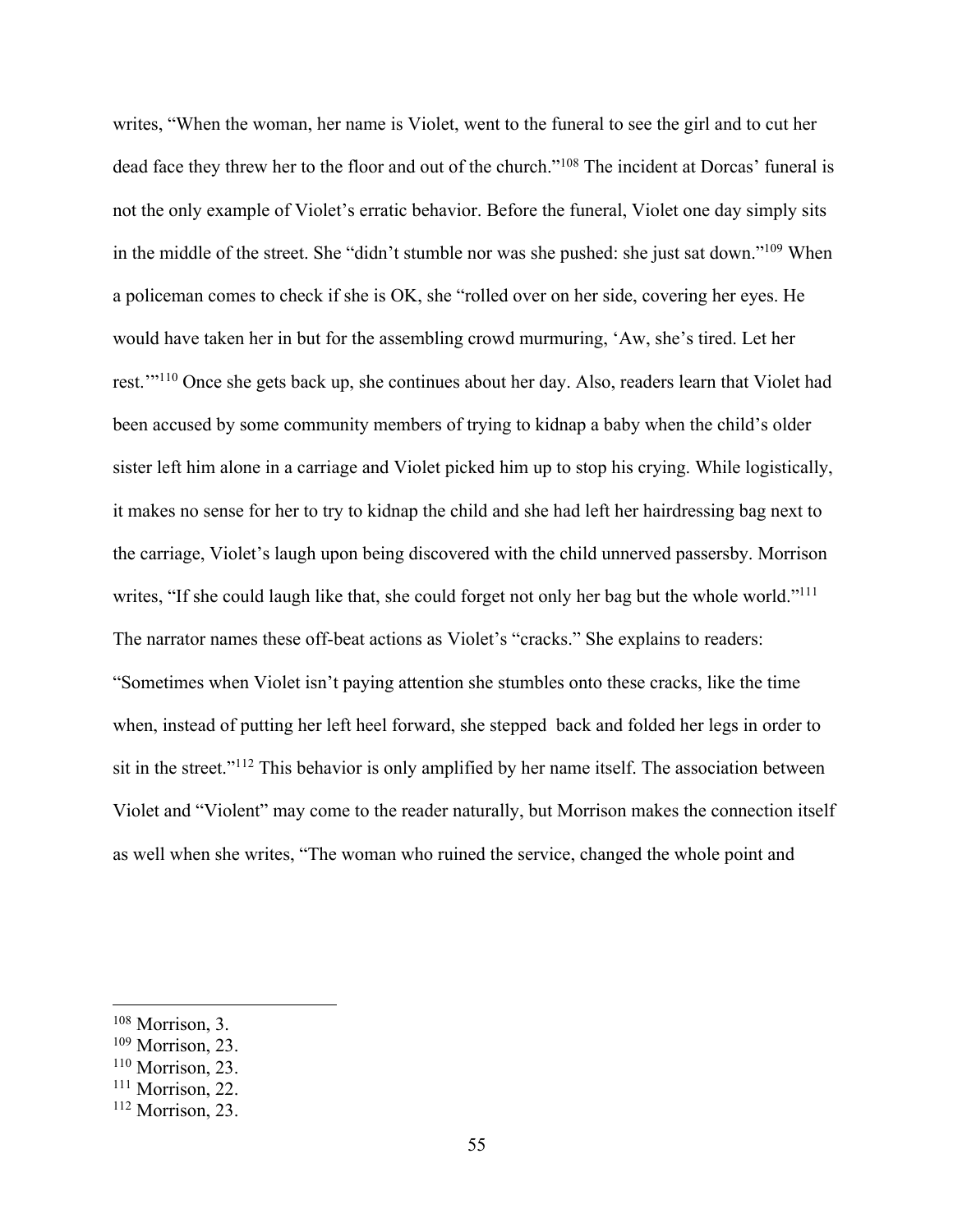meaning of it and was practically all anybody talked about when they talked about Dorcas' death and in the process had changed the woman's name. Violent they called her now. No wonder."113 Morrison rejects the notion that someone can either be labelled violent or nonviolent by creating a character who is literally both: Violet and Violent. Violet's ability to defy one label is similarly emphasized when Alice Manfred meditates on the multiple orientations that Black women must have. Black women, Manfred realizes, need to be "armed" in order to avoid being "defenseless" or like her own niece, "easy prey."114 In some situations, Black people in America need to be violent in order to fight the continual discrimination and oppression they face; violence may not always be the best solution, yet Morrison insists it is not an "either/or" label.

\*\*\*

The search for justice, especially for the Black community throughout American history, is at the center of all of Toni Morrison's literary projects. Her methods in *Jazz* differ from her previous novels which highlighted the failings of American structures of justice, but are still entrenched in them. For example, Sethe's murder of her child in *Beloved* can be read as akin to Joe Trace's murder of Dorcas in *Jazz* because they both involve taking another's life, yet Sethe is thrown in jail while Joe is not. In fact, one of the most integral insights into the U.S. criminallegal system in *Beloved* is that Sethe is only released from jail because the judge denies her humanity and agency. Margaret Garner, who was the historical inspiration for Sethe, similarly was put on trial but was not charged with murder because the court decided that her child only counted as property not as a human.<sup>115</sup> This example highlights the essential cruelty of American

<sup>113</sup> Morrison, 75.

<sup>&</sup>lt;sup>114</sup> Morrison, 74.

<sup>115</sup> Manisha Sinha. *The Slave's Cause: A History of Abolition* (Yale University Press, 2016), 530-532.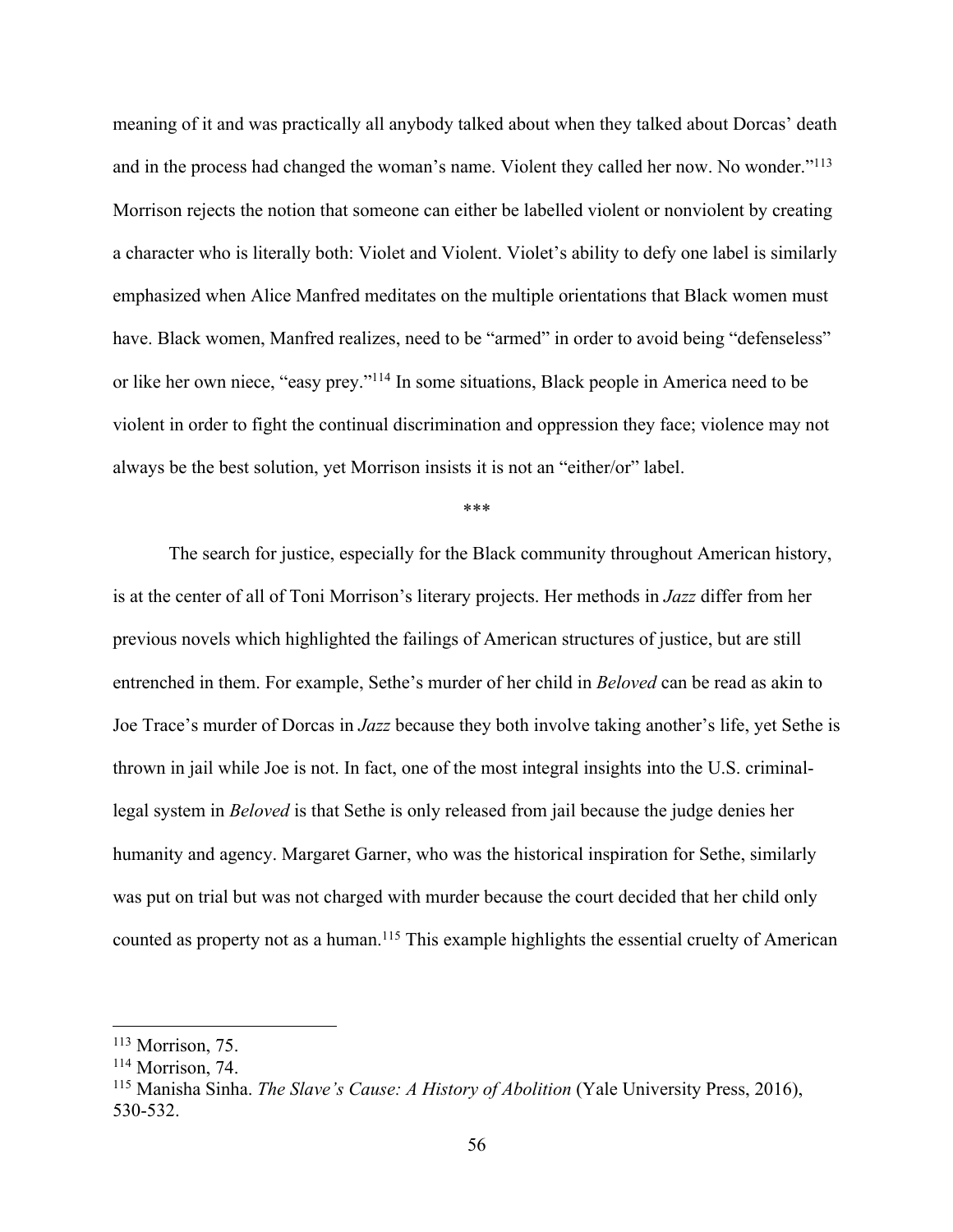slavery. In the eyes of the law, even the most severe violation of human relationships is dismissed for the sake of property rights. How is that justice?

The inherent racism in the criminal-legal system, from the time of chattel slavery all the way up to the present era of mass incarceration, forces Morrison to turn outside of the traditional channels to search for what justice may look like. In *Jazz*, Morrison gives readers a snapshot of the injustices that our current criminal-legal system offers, especially for people of color. However, Morrison does more than that. She also offers possible models for justice and repair. While Joe Trace's killing of Dorcas is the most severe example of harm in the novel, it is the relationship between Violet and Alice Manfred that allows readers to imagine more humane options for justice. Mariame Kaba reminds us that harm is fundamentally relational; as she tells writer Maya Schenwar, "We use the word 'harm.' The question is, 'What have you done to someone else? How have you harmed another person?"<sup>116</sup> Therefore, if harm is centered around our interactions with others, our reconceptualization of justice must mirror that as well as challenge the current systems and structures where these relationships are buried in the name of justice. A sense of justice where we center people rather than punishment lies outside our current systems, but that does not mean it is impossible.

There are already people "doing the work" of building new systems that provide justice for those who have been harmed that don't rely on the cruel abuse of the person who committed the harm; two such examples are practices of restorative justice and transformative justice. While both of these processes are vastly different from our carceral solutions and often have some similar approaches, they are not interchangeable terms. Restorative justice often serves as an

<sup>116</sup> Maya Schenwar. *Locked In, Locked Down: Why Prison Doesn't Work and How We Can Do Better* (Oakland, CA: Berrett-Koehler Publishers Inc., 2014), 205.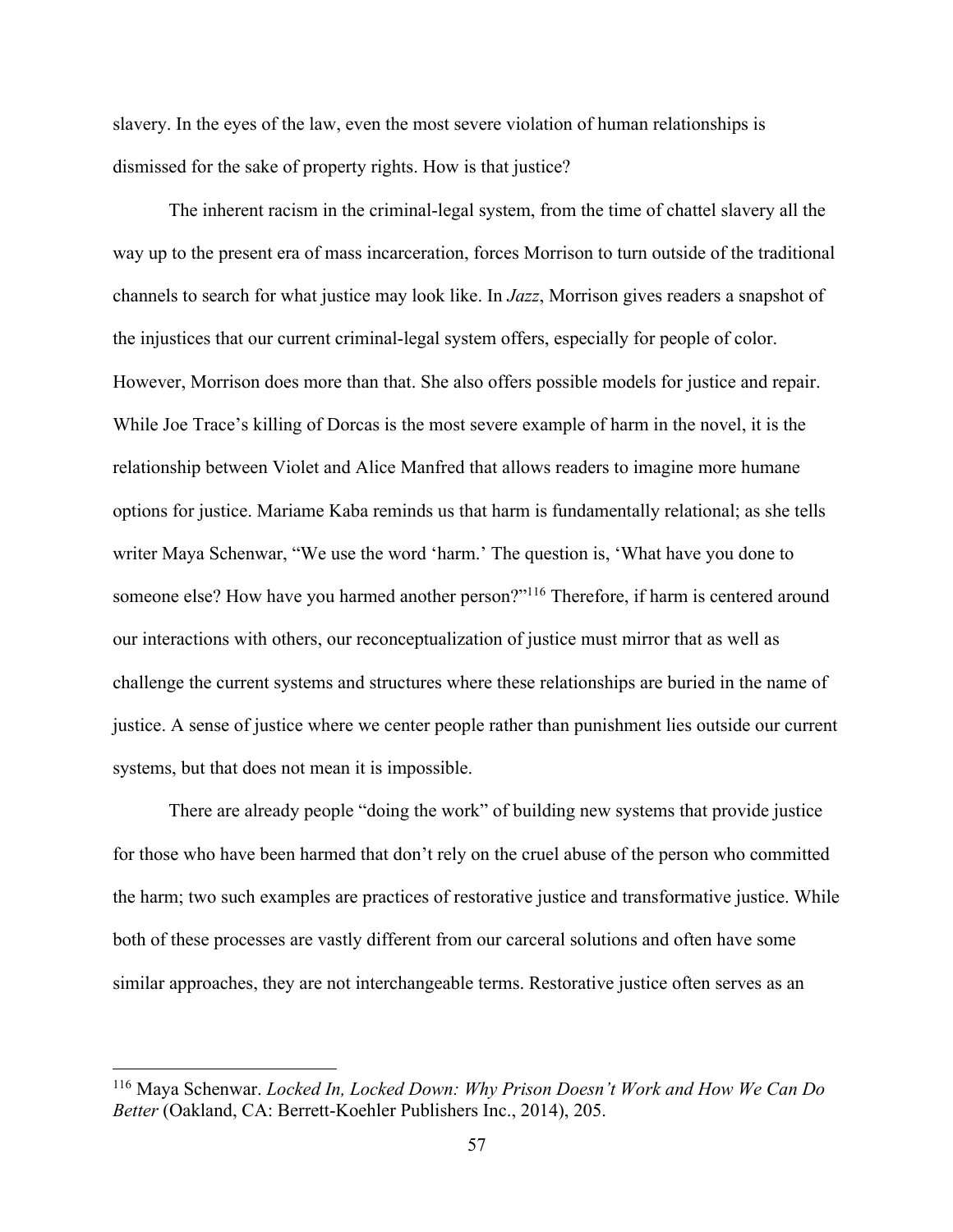entrypoint for PIC (Prison-Industrial Complex) abolitionist thought. Kaba defines restorative justice as "focused on the importance of relationships. It is focused on the importance of repair when those relationships are broken, when violations occur in our relationships."<sup>117</sup> This is different from transformative justice, which Kaba explains, "takes as a starting point the idea that what happens in our interpersonal relationships is mirrored and reinforced by the larger systems."<sup>118</sup> In order to create a more just society, we must balance our thinking between the individual and the structural; restorative and transformative justice practices are integral tools to do this. Similarly, it is worth noting that within the last decade or so, restorative justice practices are being co-opted by the current criminal-legal system. Sometimes courts will allow defendants to participate in restorative justice programs rather than serve time in prison; while any diversion from prison is helpful, ultimately we will not be able to abolish prisons if these practices are entrenched in the very systems that need to be dismantled.

That being said, the relationship between Alice Manfred and Violet Trace can be read as one that is founded in restorative justice practices, even though Morrison does not name them as such in *Jazz*. The two may not be the perfect example of restorative techniques, nor do the characters themselves achieve a mindset of transformative justice, yet I believe that studying their interactions can prove useful in analyzing Morrison's efforts to imagine better possibilities, since the term "restorative justice," not the practices themselves, was only in its very beginnings in the United States at the time of Morrison's writings. Therefore, although Morrison's praxis may not look exactly like those of abolitionists today, she is taking important steps in *Jazz* by

<sup>117</sup> "Moving Past Punishment: Interview by Alana Young" in *We Do This 'Til We Free Us: Abolitionist Organizing and Transformative Justice* (Chicago, IL: Haymarket Books, 2021), 148. <sup>118</sup> "Moving Past Punishment: Interview by Alana Young" in *We Do This 'Til We Free Us: Abolitionist Organizing and Transformative Justice* (Chicago, IL: Haymarket Books, 2021), 149.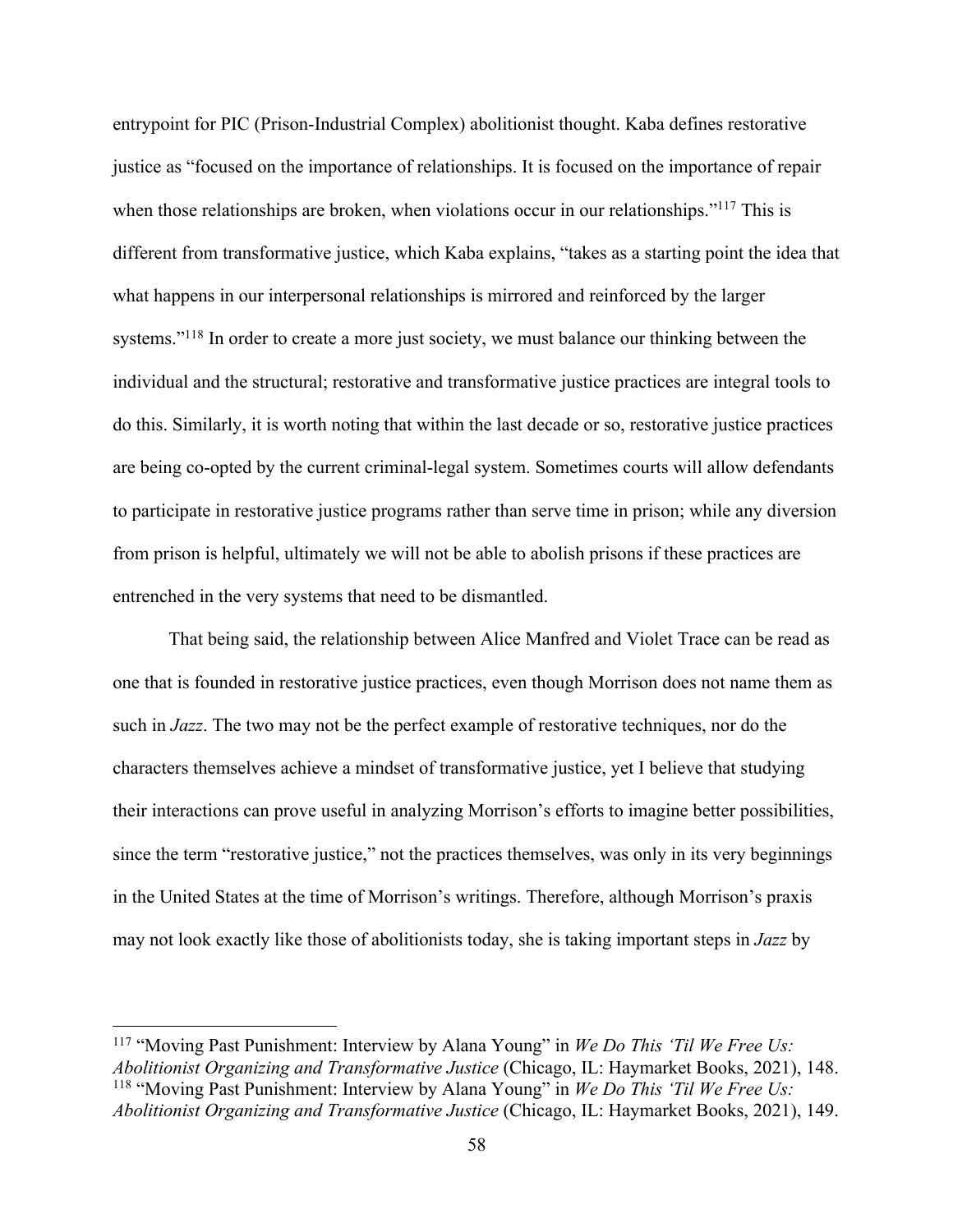exploring interpersonal harm and repair in a setting outside of the criminal-legal system. I would characterize the discussions between Alice and Violet as examples of restorative justice rather than transformative justice, because Morrison does give examples of how these Criminal Justice systems are set up to harm nonwhite people, neither character is directly interested in changing those systems. While Joe is the one who murders Alice Manfred's niece Dorcas, Violet does direct harm to Alice too by attempting to wreck the funeral and cut Dorcas' face. After the murder, Violet does go to see Alice Manfred, not to apologize, but instead to learn about who Dorcas was, perhaps in an effort to understand her husband's affair and subsequent violence. What follows is a relationship that grows between these two women that changes over time as each comes to terms with what has happened. The first time readers hear about this relationship is at the beginning of the novel when Morrison writes, "And for a long time she [Violet] pestered the girl's aunt, a dignified lady who did fine work off and on in the garment district, until the aunt broke down and began to look forward to Violet's visits for a chat about youth and misbehavior."119 Violet first tries to visit Alice Manfred in January, the month of Dorcas' funeral, but Alice worried she was dangerous and was rightfully angry with her and Joe, so she did not let her in. However, in February, Alice and Violet meet face to face and Alice determines that Violet is "odd acting… but not bloody minded."120 The third time Violet visits, Alice mends a loose thread on her dress and tells Violet: "At first I thought you came here to harm me. Then I thought you wanted to offer your condolences. Then I thought you wanted to thank me for not calling the law. But none of that is it, is it?" Violet responds, "I had to sit down somewhere… I wanted to see what kind of girl he'd rather me be."<sup>121</sup> These visits become more frequent and

<sup>119</sup> Morrison, 4.

<sup>&</sup>lt;sup>120</sup> Morrison, 81.

<sup>&</sup>lt;sup>121</sup> Morrison, 82.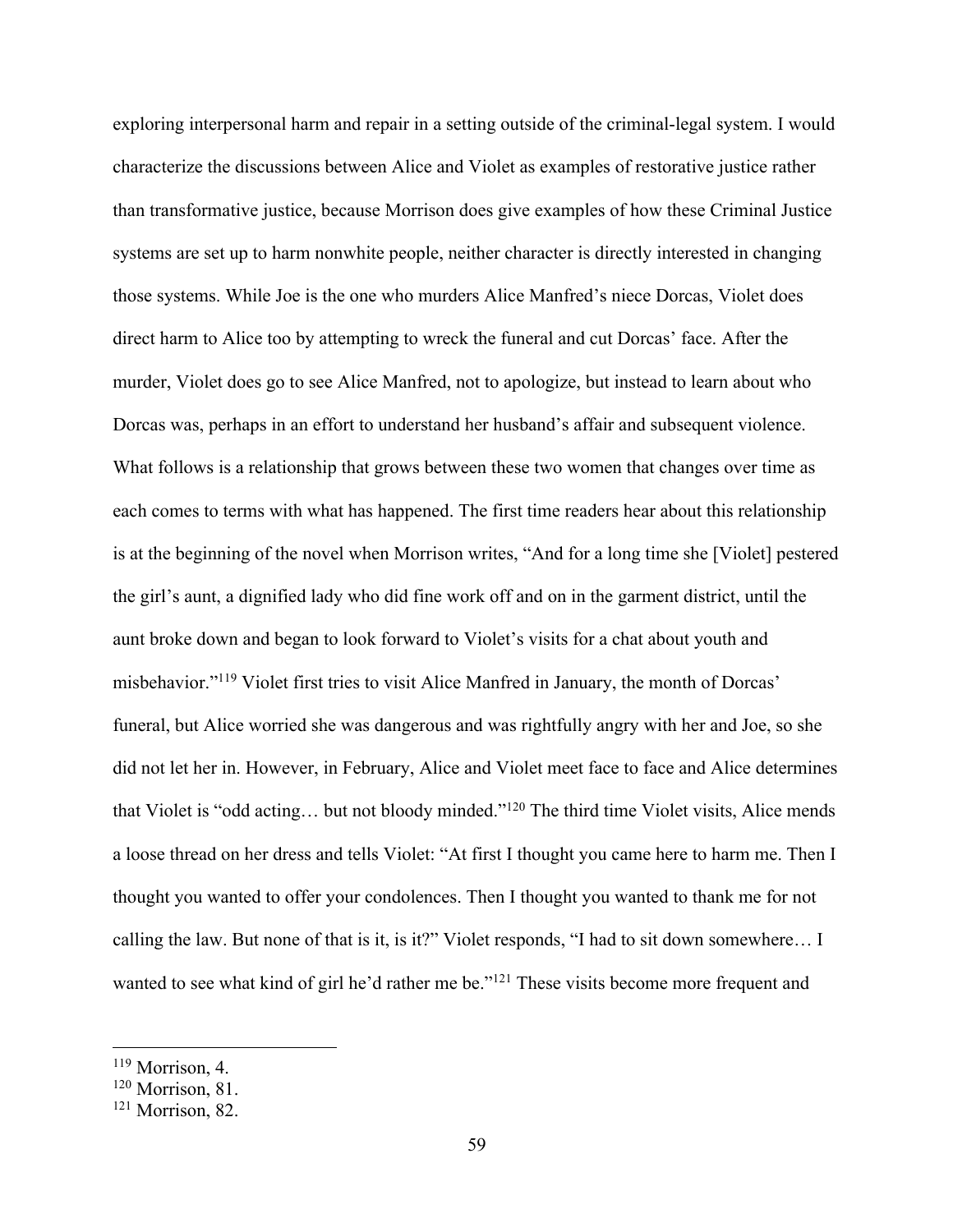although the relationship seems strange and unlikely, Alice realizes that she is able to talk freely with Violet, "no apology or courtesy seemed required or necessary between them."<sup>122</sup> Although these two women were bystanders in the initial harm done — the actual killing of Dorcas — both were deeply affected by it. I believe this serves as Morrison's reminder that no harm just contains the two subjects and that often families or social connections are involved as well. This is similarly true when a person is incarcerated; they are not the only ones who feel the effects of this cruel and punitive system. Maya Schenwar, whose sister was incarcerated for many years, makes a similar point when she explains the toll that her sister's incarceration had on her family, both emotionally and financially with out-of-state visits and mail. Schenwar quotes Jeremy Travis who compares the Prison Industrial Complex to a modern day slave auction block because "upon the strike of a gavel, people who've been convicted may be bussed to far-off prisons, hundreds or even thousands of miles from their families — most of whom are poor and can't afford to travel far enough or often to visit them."123 While this is disheartening for the incarcerated individual, the lack of visitation or resources for visitation is devastating for the family members, who did not commit any crime in the eyes of the law, but still suffer the consequences.

As the relationship between Violet Trace and Alice Manfred progresses, the two women begin to speak more candidly about the affair Joe has had with Dorcas as well as their own subjectivity. I believe these interactions can be interpreted as a move towards restorativecentered dialogue, though of course any current restorative justice training would look different from the conversations these two women have in Alice Manfred's kitchen. Alice says to Violet,

 $122$  Morrison, 83.

<sup>123</sup> Maya Schenwar. *Locked Down, Locked Out* (Oakland, CA: Berrett-Koehler Publishers, Inc., 2014), 40.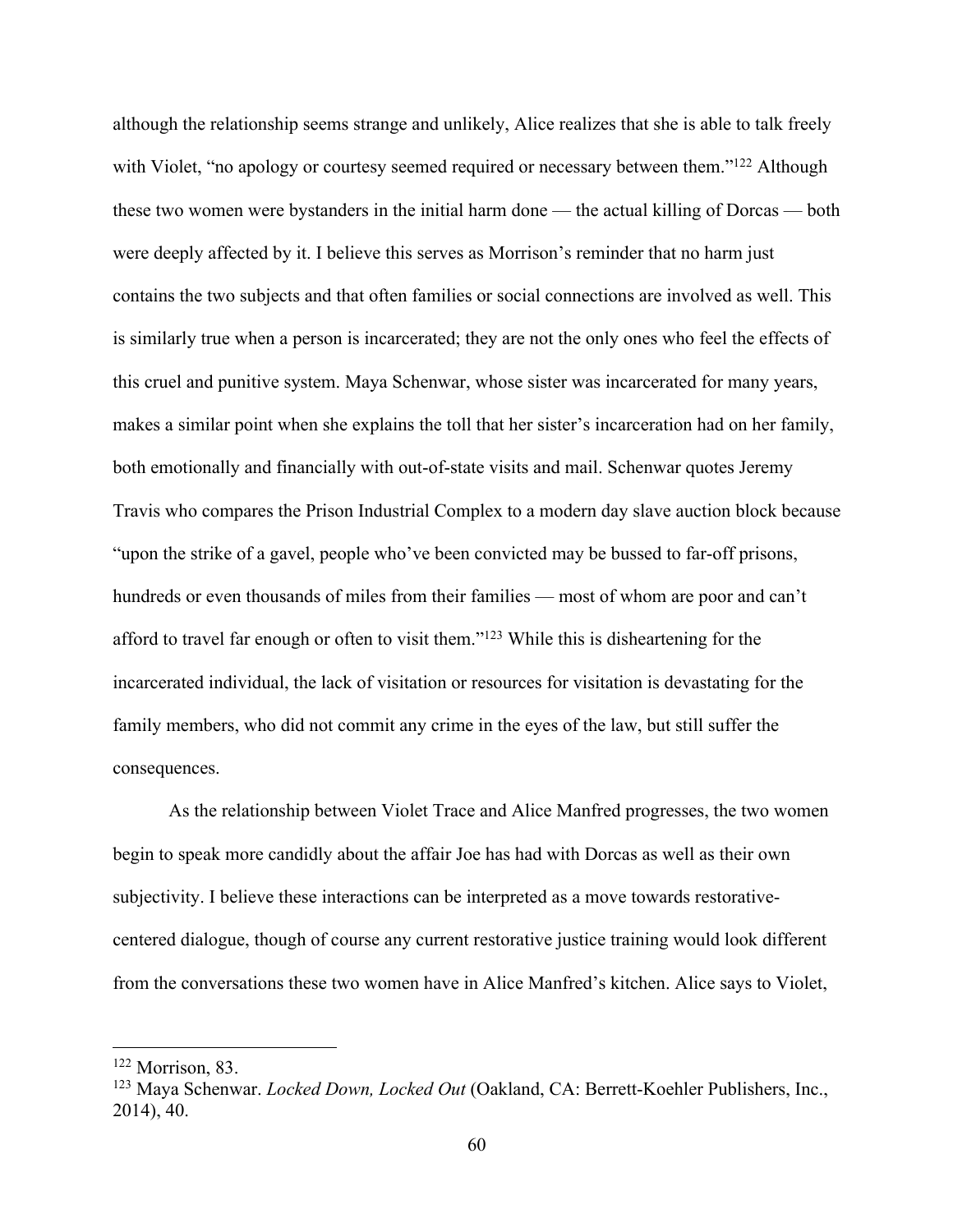"You picked up a knife to insult a dead girl," to which Violet responds, "But that's better ain't it? The harm was already done."<sup>124</sup> Through this conversation, Violet is able to see how her actions still were harmful even though they occurred after Dorcas was killed, giving her more room to hold herself accountable for her actions. Perhaps the most important line, in my own reading of *Jazz*, is when Alice tells Violet, "Forgiveness is what you're asking and I can't give you that. It's not in my power."125 Despite many people's initial preconceptions, forgiveness is not essential or required in restorative justice practices. In typical restorative justice work, it is only necessary that both parties agree to come together willingly, but there are no guaranteed outcomes. Similarly, it cannot be the only method of repair and often it can bring up past trauma, so it does not directly give healing, but it can hopefully set people on the path to healing. Danielle Sered explains, "if the primary understanding of crime is about a legal infraction, then the most urgent concern is to reassert the power of the state through the enforcement of the law. But if the core concern is that people have been harmed, the priority is to repair the harm."126

As I've mentioned before, mapping a restorative framework onto the narrative of *Jazz* is not perfect. For instance, Joe does not partake in these discussions even though he is the primary driver of harm in the situation. Furthermore, these conversations between Alice and Violet do not have any outside mediation and there are no set goals. The relationship is organic and friendly, which of course is also not the case with many restorative justice processes; many people who even do choose to opt into these practices are willing to have a conversation with the people who harmed them, but would not be eager if these people suddenly appeared at their front door. Even on a larger scale, we are only given an example of restorative practices between these two

<sup>124</sup> Morrison, 85.

<sup>&</sup>lt;sup>125</sup> Morrison, 110.

<sup>126</sup> Danielle Sered. *Until We Reckon* (New York: The New Press, 2019), 138.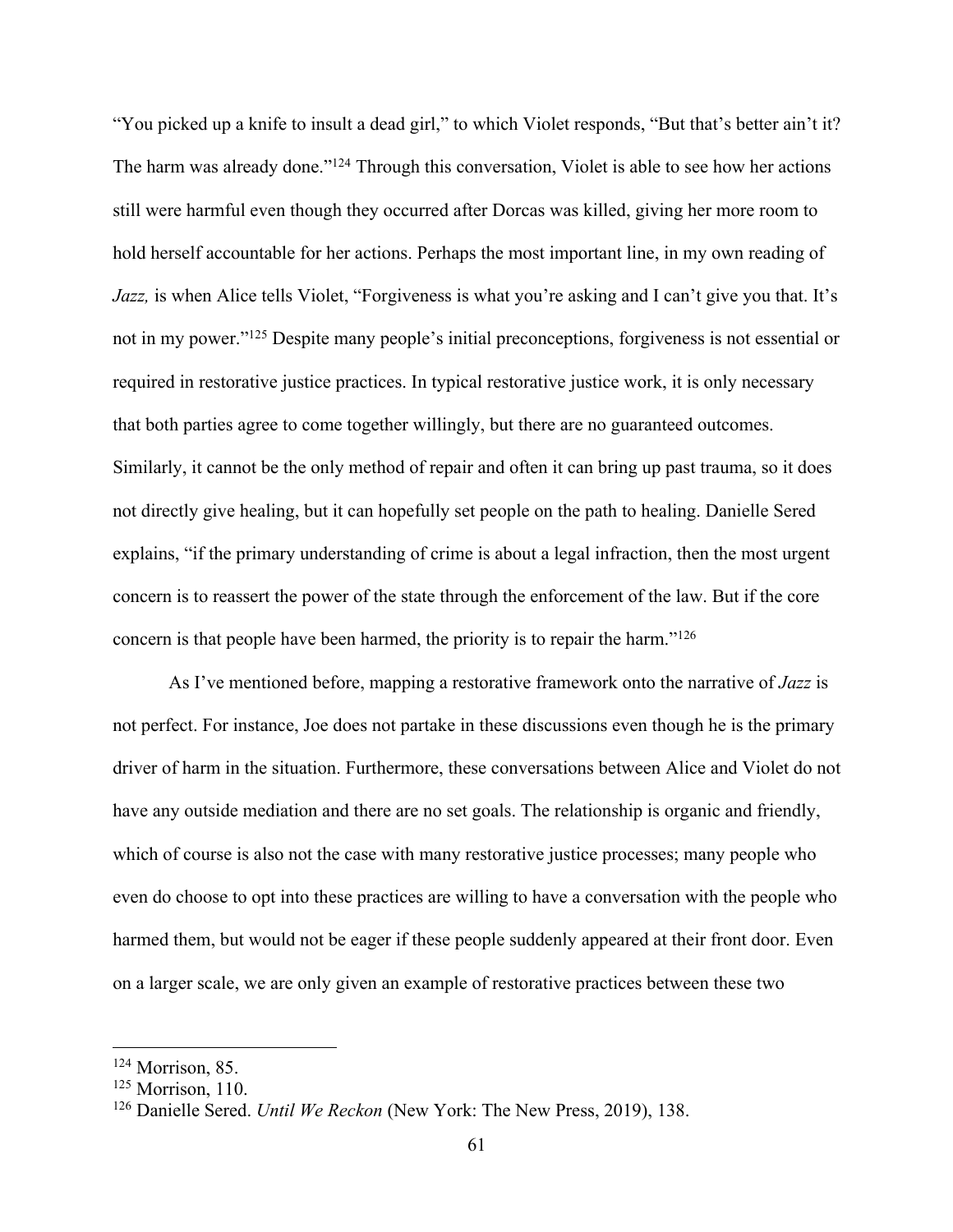women and the idea of transformative justice through community building is never fully explored. However, I stand by the argument that this is still farther than many novelists are willing to go when they are writing a book whose primary action is murder. Toni Morrison's *Jazz* is giving readers an entry point into restorative justice and the prison abolitionist movement in a way that none of her other novels do.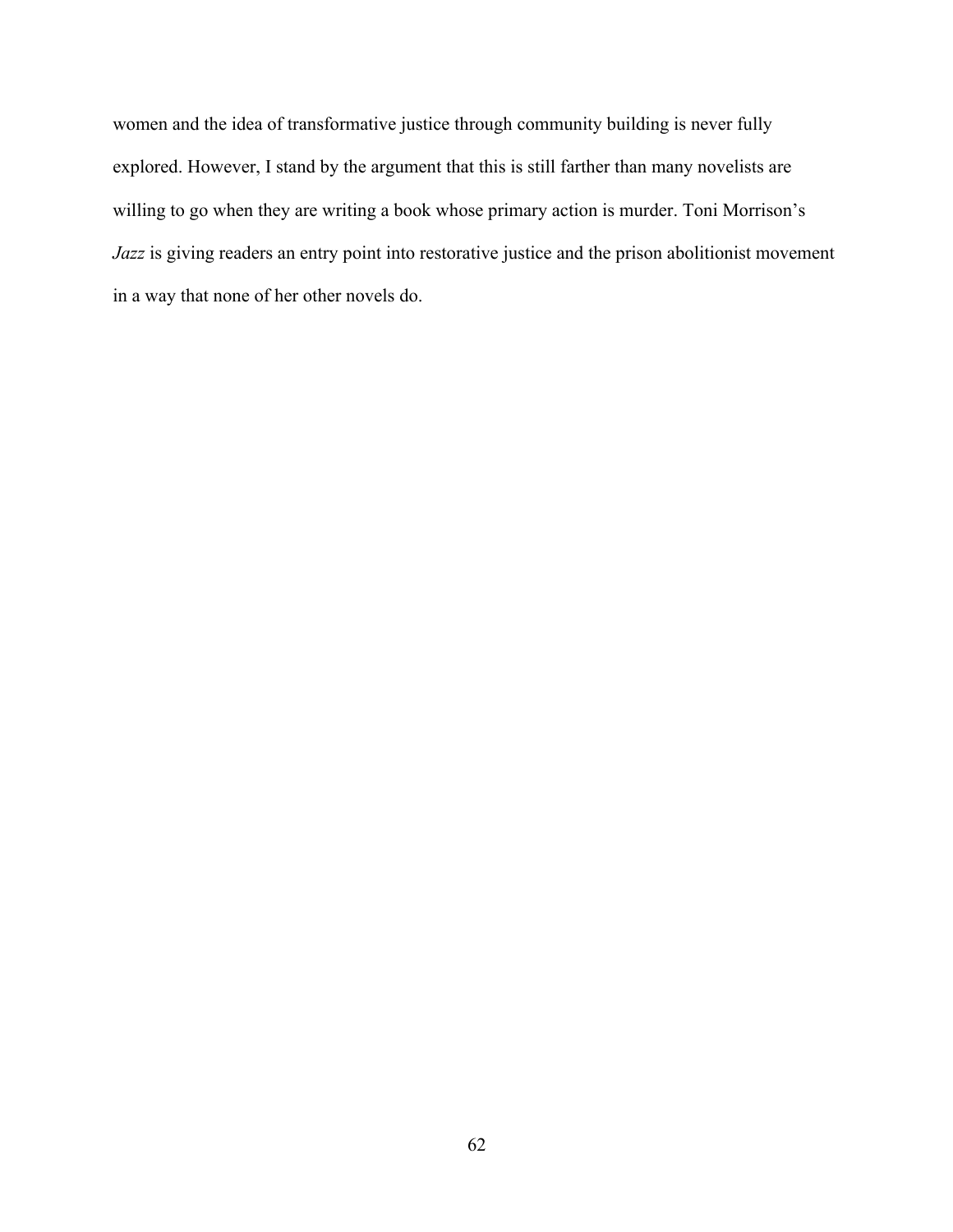## **CONCLUSION**

All within the year 2020, the American public witnessed video footage of a police officer murdering a Black man, the largest and most popular Black Lives Matter protests since the group's inception, the defeat of racist President Donald Trump, and a white supremacist insurrection on the U.S. Capitol building. This has led to the general public becoming increasingly dissatisfied with current American institutions coupled with a new interest in the politics of abolition. This turn to abolitionism and other more broad restorative/transformative justice strategies is evidenced by the fact that Mariame Kaba's new collection of essays and interviews, *We Do This 'Til We Free Us: Abolitionist Organizing and Transforming Justice*  peaked in the top ten *New York Times* Bestseller list for paperback nonfiction after its publication in late February  $2021$ .<sup>127</sup> Of course these concepts are not new, but this level of public interest and engagement is hopeful. However, we as abolitionists and scholars who engage with this work often need to foster a culture of learning and growing in these abolitionist practices in order to effect any change in an individual's mindset rather than just forcing these beliefs on people, no matter how necessary we know them to be. There are some published pieces that can serve as introductory pieces to a prison abolitionist mindset, yet I believe that literature is a mostly untapped resource that can be a key bridge between some of the abstract and seemingly "unrealistic" goals of abolitionism and the "real world" policies that people like Kaba, Sered, and Davis strive for.<sup>128</sup> Any introduction to prison abolitionism is helpful to the cause, because even

<sup>127</sup> "Paperback Nonfiction" *The New York Times*. March 14, 2021. https://www.nytimes.com/books/best-sellers/2021/03/14/paperback-nonfiction/

<sup>&</sup>lt;sup>128</sup> Colin Kaepernick's Level-Medium "Abolition for the People" collection of essays around prison abolitionism is a very helpful and accessible introductory resource for people interested in this topic. Many of the writers and scholars I quote in this paper contributed to this collection. Similarly, Kaepernick's fame and reputation elevates this work even as he is currently being unfairly treated by the NFL.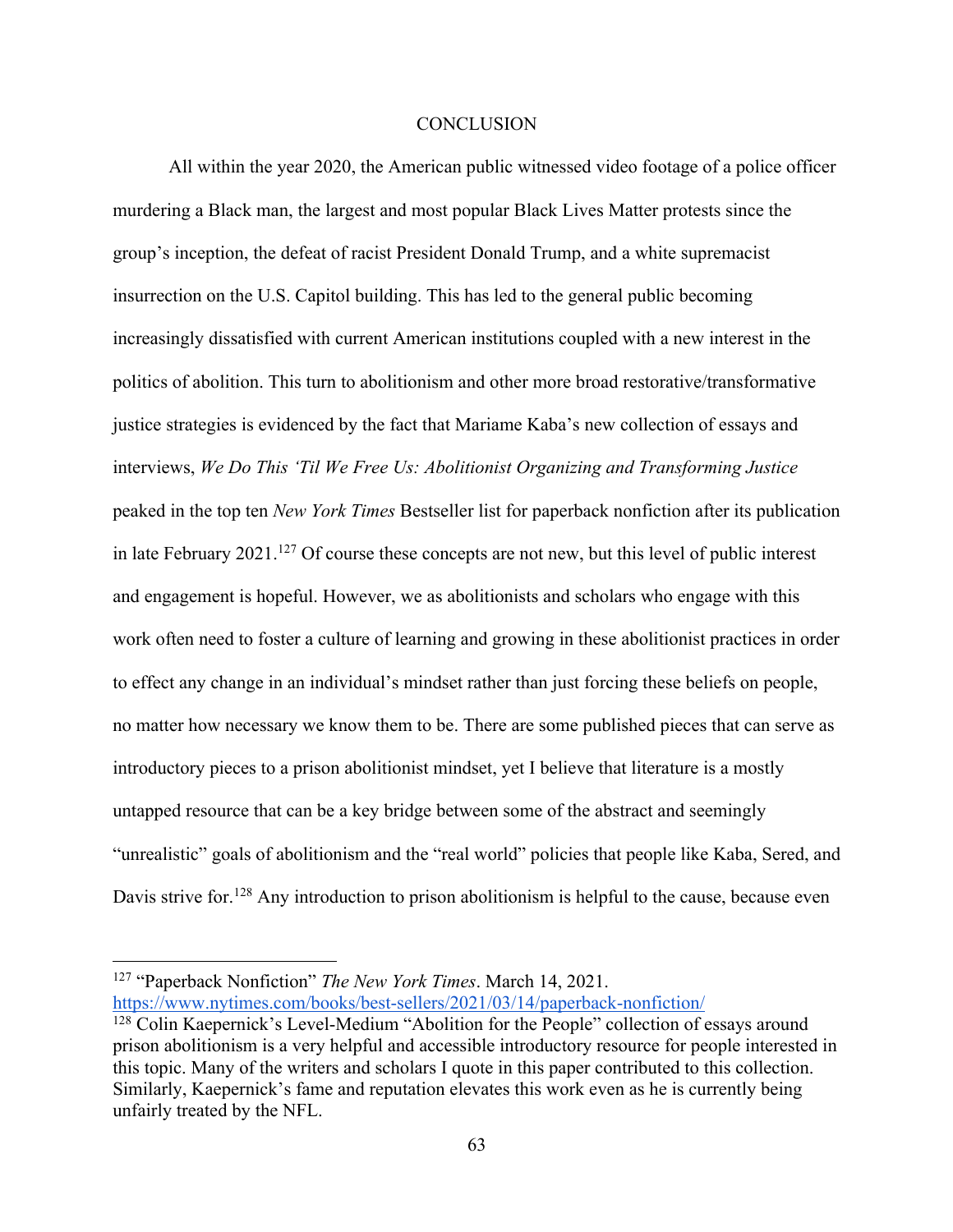if people cannot fully subscribe to the ideology, learning more can help to dispel misinformation and preconceptions.

I believe that Toni Morrison is an important figure in this fight for abolition, although current discourse does not place her in this arena because she never identified as a prison abolitionist. However, as I have argued in this paper, I propose we can study Morrison's fiction not just for literary analysis but to further criminal-legal studies as well. Fiction provides an intriguing nexus for these discussions because writers can create conflicts and solve them in untraditional ways on the page, letting the reader experiment with new possibilities without yet committing them to actions and policies in the real world. For example, many readers immediately despise Joe Trace, but by the end of the novel, their feelings may have changed, causing confusion. In order to work for change, we must allow for and in fact encourage this confusion. Joe Trace lives forever in *Jazz*, but after reading the novel, people may begin to feel differently about people sentenced to the death penalty. *Jazz* ends with the line "Look where your hands are. Now."129 This is the final guidance the reader gets from the unnamed narrator and it is a gentle reminder that they are reading a novel. By recognizing one's hands, the reader must make the jump from the fictional world that Morrison has created to the one they, the one we, live in. Morrison is inviting the conversations and questions her prose has created into reality. Simply closing the cover and forgetting about the characters is not enough.

Similarly, criminal-legal studies often is a field populated with hard data and facts, though there have been many attempts to "humanize" the field and incorporate anecdotal or qualitative methods as well. Morrison's novels can provide the narrative needed to inspire people to care about these issues in the "real world." It is difficult to place value on love or compassion

<sup>129</sup> Toni Morrison. *Jazz* (Vintage International, 1992), 229.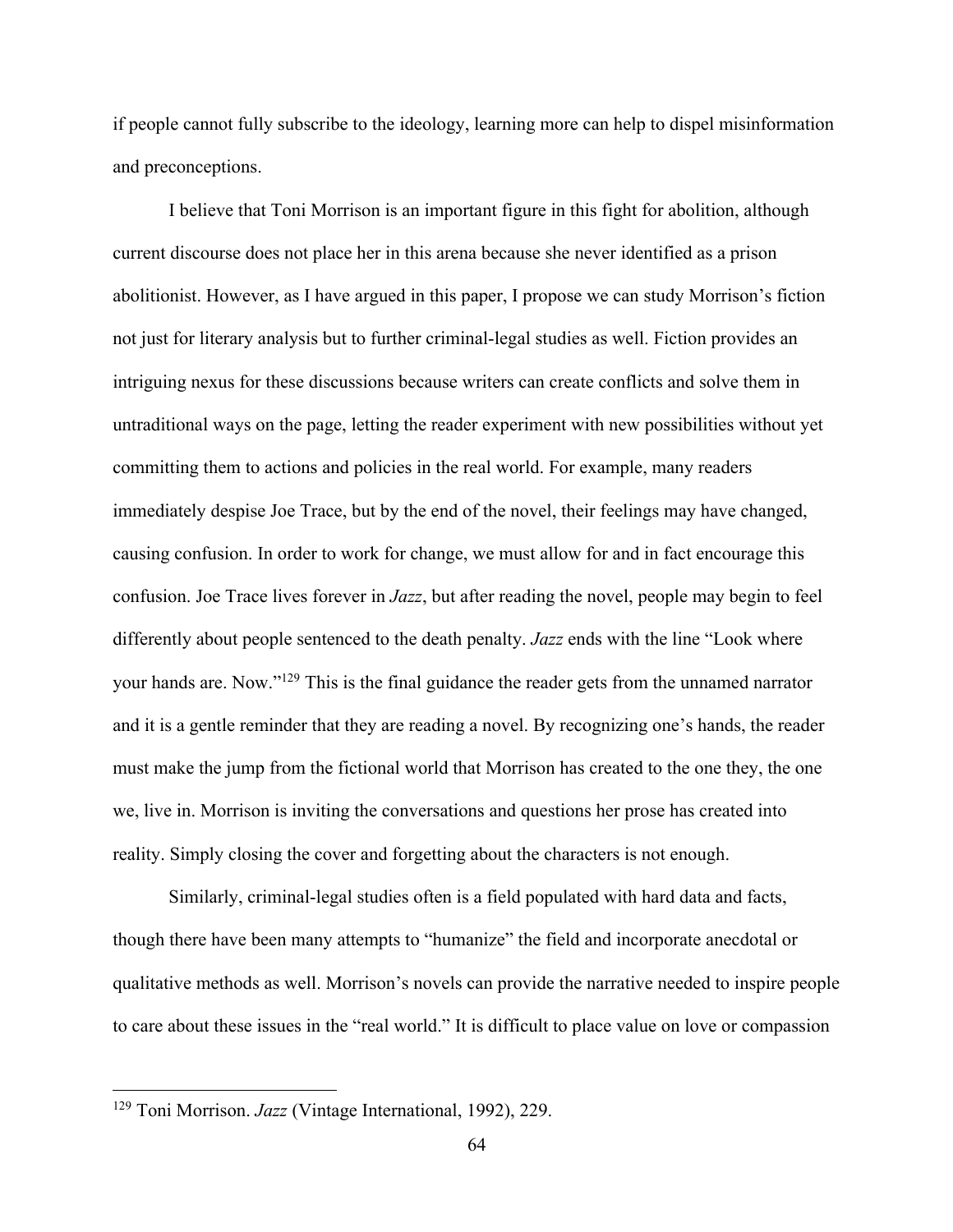when thinking about prison numbers, and discussions of mass incarceration could serve well to remember that the statistics they use are real people with families. In *Song of Solomon*, Pilate Dead explains the importance of love and accountability in ways that cannot be represented through sociology or criminology.

As I mentioned previously, I believe that one could link the ideologies of prison abolition to any of Toni Morrison's novels. This paper easily could have explored how the country's legal system does not see Black people as human as well as how interpersonal harm can haunt us in *Beloved* (1987) or what reparative practices of healing look like in *Home* (2012). Morrison's *oeuvre* opens up many possibilities for further interdisciplinary study and I hope that this moment of new interest in prison abolition provides an impetus for this work to continue.

At the time of her passing in 2019, Toni Morrison was working on the manuscript for a new novel. It is unknown if the manuscript was finished or in what state of editing it was in. This novel would have been Morrison's twelfth novel and the first since her 2015 novel *God Help the Child* was published. In an interview she gave to Alain Elkann in 2018, she nodded towards what most likely was a stack of yellow legal pads and told him, "Look at that. You see that? That's my new novel. I spent the morning talking to my editor about that manuscript. That's called *Justice.*"130 In a piece written in her memory, *TIME* magazine also confirmed the existence of the new novel, but also was unsure if the manuscript would ever be released to the public.131 While it is all too easy to grieve an unread Morrison novel, its title, *Justice*, seems to offer one final piece of evidence that the subject was at the forefront of her mind. Though, if there's anything we can

<sup>130</sup> Toni Morrison. Interview with Alain Elkann in *Toni Morrison: The Last Interview: And Other Conversations*. Edited by Nikki Giovanni.

<sup>131</sup> Lucy Feldman. "Toni Morrison Was Writing a New Novel When She Died" *TIME Magazine*. Aug. 6, 2019. https://time.com/5645194/toni-morrison-new-novel-before-death/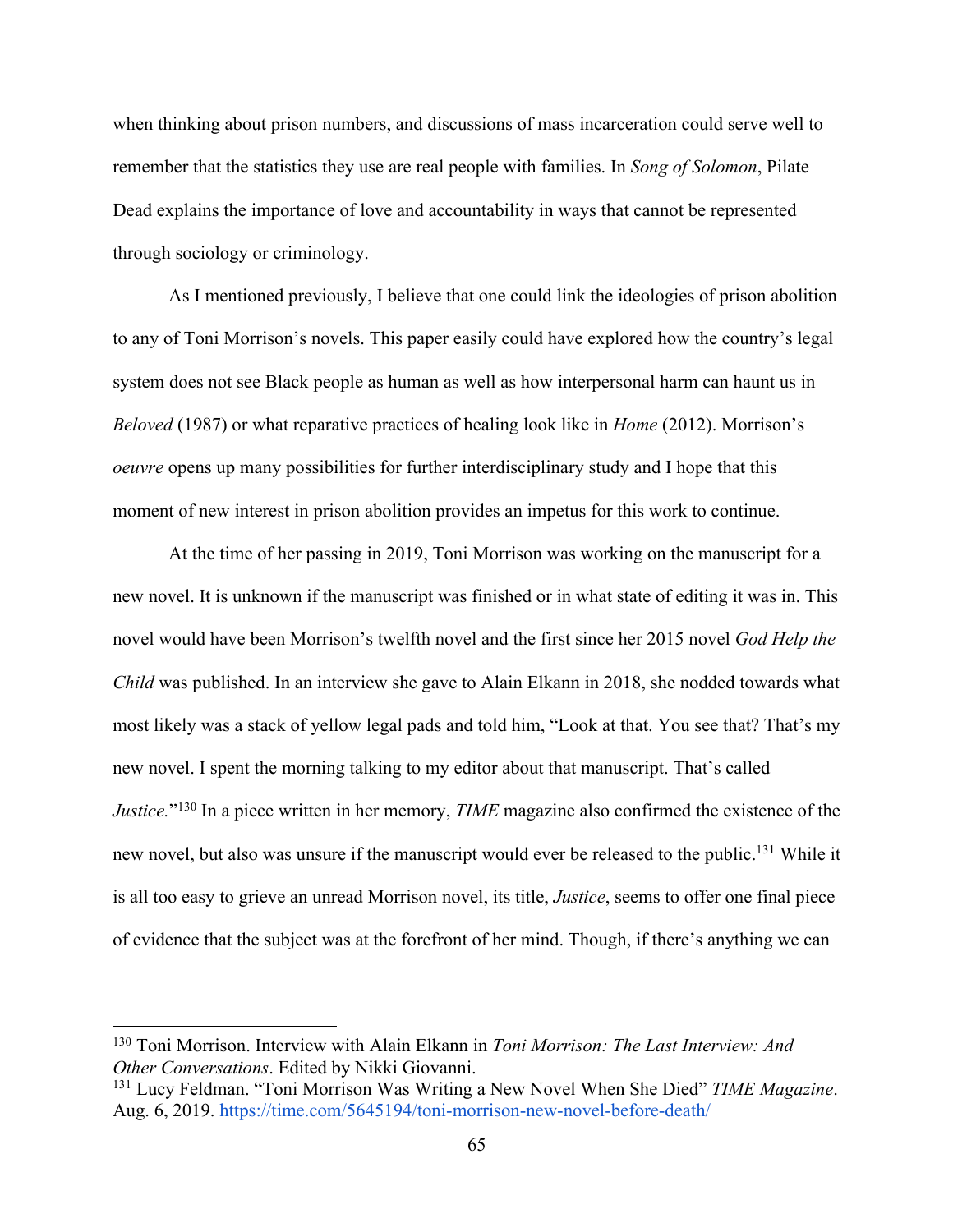learn from Morrison's prolonged meditations on justice, it is that justice is a continual and collaborative process, not a commandment set in stone or an ideal wished for by the Founders. Justice is "made and remade," and it is up to us to do so.<sup>132</sup>

<sup>132</sup> Morrison, 229.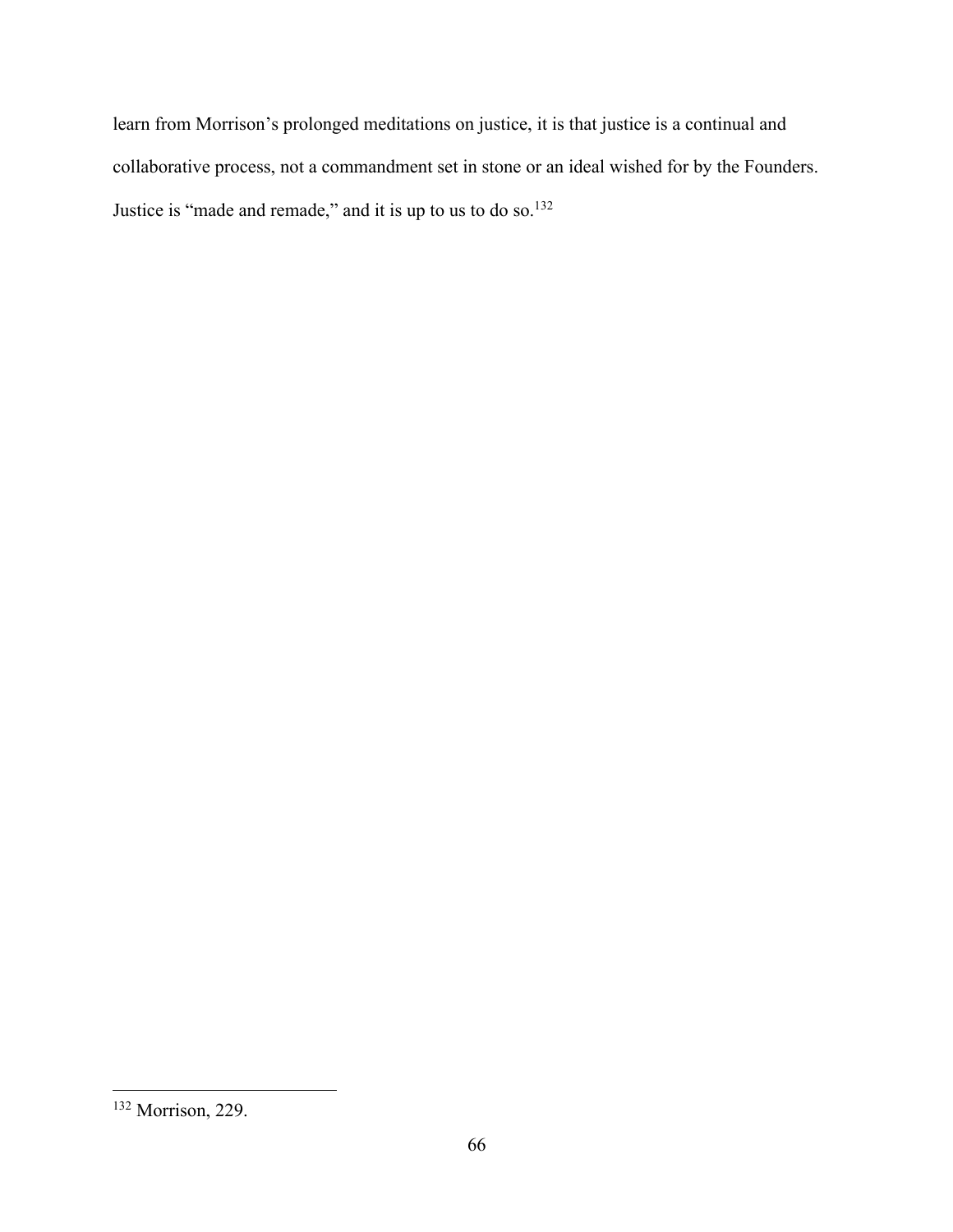## Bibliography

- Alexander, Michelle. *The New Jim Crow: Mass Incarceration in the Age of Colorblindness*. New York: The New Press, 2010.
- Appiah, Anthony., and Henry Louis Gates. *Toni Morrison : Critical Perspectives Past and Present* . New York: Amistad, 1993.
- "Banned & Challenged Classics," American Library Association. http://www.ala.org/advocacy/bbooks/frequentlychallengedbooks/classics
- Brenkman, John. "Politics and Form in *Song of Solomon.*" *Social Text*, no. 39 (1994).
- Brown, Michelle. *The Culture of Punishment: Prison, Society, and Spectacle*. New York: New York University Press, 2009.
- Davis, Angela Y. *Are Prisons Obsolete?* New York: Seven Stories Press, 2003.
- Davis, Angela Y., Gina Dent, Erica Meiners, and Beth Richie. *Abolition. Feminism. Now.*  Chicago, IL: Haymarket Books, 2021.
- Davis, Angela Y. and Toni Morrison. "Literacy, Libraries, and Liberation." LIVE from the NYPL. October 27, 2010. Video, 1:52:00 https://www.nypl.org/audiovideo/angela-davisand-toni-morrison-literacy-libraries-and-liberation
- Davis, Angela Y. "Why Arguments Against Abolition Inevitably Fail" *Abolition for the People*, Level-Medium. Oct. 6, 2020. https://level.medium.com/why-arguments-againstabolition-inevitably-fail-991342b8d042
- DuVernay, Ava, dir. *13th*. 2016; Oakland, CA: Kandoo Films.
- Epstein, Kayla. "This Emmett Till Memorial was vandalized again. And again. And again. Now it's bulletproof" *The Washington Post*, October 20, 2019. https://www.washingtonpost.com/history/2019/10/20/this-emmett-till-memorial-wasvandalized-again-again-again-now-its-bulletproof/
- Feldman, Lucy. "Toni Morrison Was Writing a New Novel When She Died" *TIME Magazine*. Aug. 6, 2019.
- Gilmore, Ruth Wilson. *Change Everything: Racial Capitalism and the Case for Abolition.*  Chicago, IL: Haymarket Books, 2021.
- Greenfield-Sanders, Timothy, dir. *Toni Morrison: The Pieces I Am*. 2019; New York, Perfect Day Films.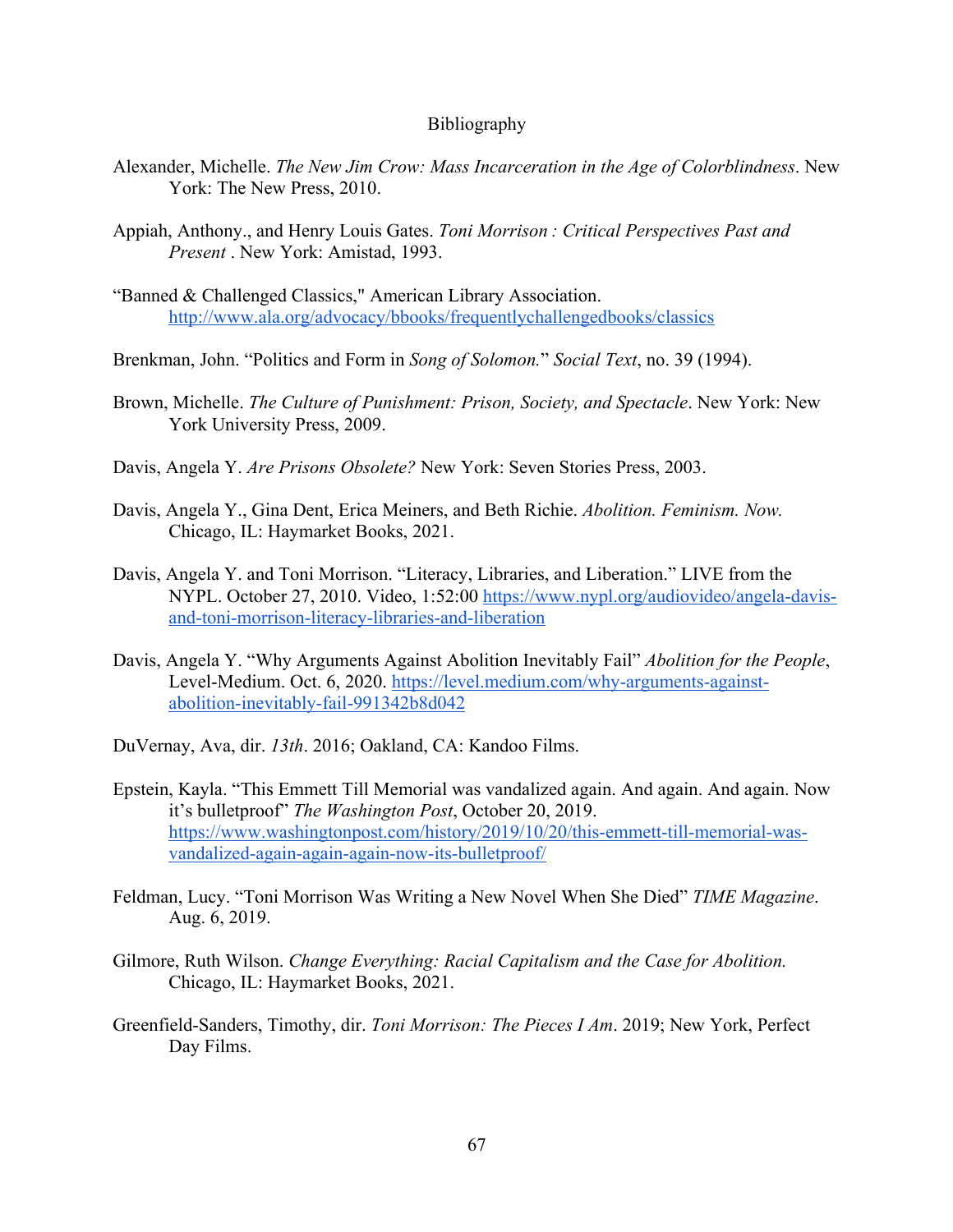- Griffin, Farah J. "'An Ethics of Care: Restorative Justice and Healing in Toni Morrison's Late Fiction." October 3, 2019. Columbia University Narrative Medicine Rounds. 1:11:00. https://podcasts.apple.com/us/podcast/ethics-care-restorative-justice-healing-in-tonimorrisons/id465492751?i=1000452204916
- Griffin, Farah J. *Who Set You Flowin'?: The African-American Migration Narrative*. New York: Oxford University Press, 1995.
- hooks, bell. Yearning: Race, Gender, and Cultural Politics. United Kingdom: Taylor & Francis, 2014.
- Kaba, Mariame. "Free Us All" *The New Inquiry.* May 8, 2017. https://thenewinquiry.com/freeus-all/
- Kaba, Mariame. *We Do This 'Til We Free Us: Abolitionist Organizing and Transforming Justice*. Edited by Tamara K. Nopper. Chicago, IL: Haymarket Books, 2021.
- Kendi, Ibram X. "Angela Davis: 100 Women of the Year" *TIME Magazine*, March 5, 2020 https://time.com/5793638/angela-davis-100-women-of-the-year/
- King Jr., Martin Luther. "Letter from Birmingham Jail." *Atlantic*, Apr. 2018, pp. 74–83. *EBSCOhost*, search.ebscohost.com/login.aspx?direct=true&AuthType=ip,uid&db=aph&AN=1343988 05&site=ehost-live&scope=site.
- Marshall, Brenda. "The Gospel According to Pilate." *American Literature* 57, no. 3, (Oct. 1985): https://www-jstororg.proxy.library.georgetown.edu/stable/pdf/2925786.pdf?ab\_segments=0%252Fbasic\_S YC-5187\_SYC-5188%252Ftest&refreqid=excelsior%3A1d0c8192cf332f49af7cff3aeeda3c29
- Morrison, Toni. *Song of Solomon*. New York: Vintage International 1977, Reprint 2004.
- Morrison, Toni. *Beloved*. New York: Vintage International 1987, Reprint 2004.
- Morrison, Toni. *Jazz*. New York: Vintage International 1992, Reprint 2004.
- Morrison, Toni. *Charlie Rose*. By Charlie Rose. PBS, May 7, 1993. https://charlierose.com/videos/18778
- Morrison, Toni. *Conversations with Toni Morrison*. Edited by Danille Taylor-Guthrie. Jackson, MI: University Press of Mississippi, 1994.
- Morrison, Toni. *Paradise*. New York: Vintage International, 1997, Reprint 2004.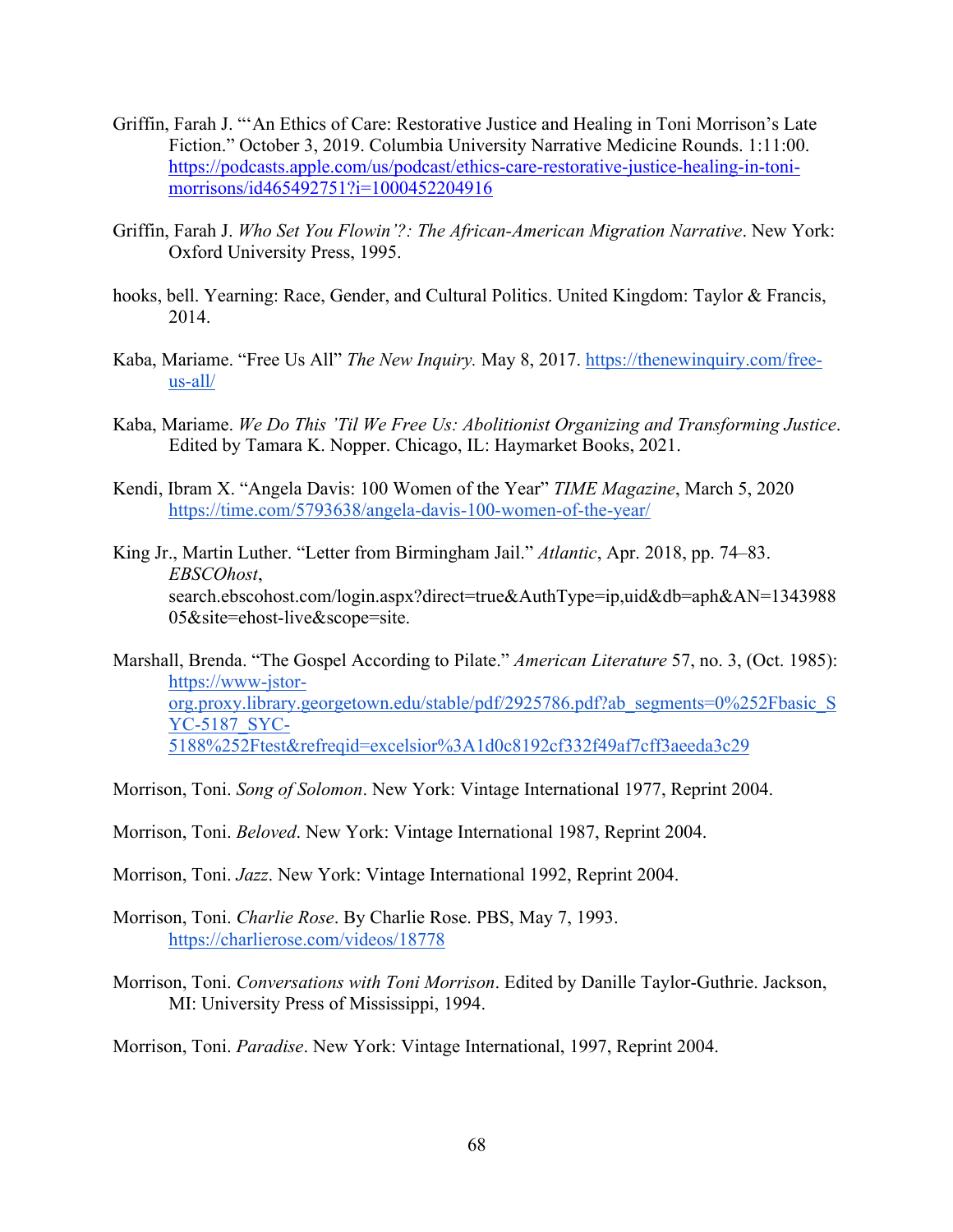- Morrison, Toni. "Making America White Again" *The New Yorker*. Nov. 14, 2016. https://www.newyorker.com/magazine/2016/11/21/making-america-white-again
- Morrison, Toni. *The Source of Self-Regard*. New York: Alfred A. Knopf, 2019.
- Morrison, Toni. *Toni Morrison: The Last Interview: And Other Conversations*. Edited by Nikki Giovanni. Brooklyn, NY: Melville House Publishing, 2020.
- Motoko, Rich. "'Paradise' in Texas Prisons." *Arts Beat: New York Times Blog*, New York: NY, June 9, 2009.
- Muhammad, Khalil Gibran. *The Condemnation of Blackness:* Race, Crime, and the Making of Modern Urban America. Cambridge, MA: Harvard University Press, 2010.
- Page, Philip. Dangerous Freedom: Fusion and Fragmentation in Toni Morrison's Novels. Jackson: University Press of Mississippi, 1996.
- "Paperback Nonfiction" *The New York Times*. March 14, 2021. https://www.nytimes.com/books/best-sellers/2021/03/14/paperback-nonfiction/
- Parrella-Aureli, Ariel. "'Nothing that we do that is worthwhile is done alone'" *The Chicago Reader*. (Chicago, IL), Feb. 15, 2021. https://www.chicagoreader.com/chicago/mariamekaba-we-do-this-til-we-free-us/Content?oid=86497187
- Pérez-Peña, Richard. "Woman Linked to 1955 Emmett Till Murder Tells Historian Her Claims Were False," *The New York Times,* Jan. 27, 2017. https://www.nytimes.com/2017/01/27/us/emmett-till-lynching-carolyn-bryantdonham.html
- Pfaff, John F. *Locked In: The True Causes of Mass Incarceration and How to Achieve Real Reform*. New York: Basic Books, 2017.
- Scahill, Jeremy. ""Ruth Wilson Gilmore Makes the Case for Abolition," Produced by First Look Media. *Intercepted*. June 10, 2020. Podcast. https://theintercept.com/2020/06/10/ruthwilson-gilmore-makes-the-case-for-abolition/
- Schenwar, Maya. *Locked Down, Locked Out: Why Prison Doesn't Work and How We Can Do Better.* Oakland, CA: Berrett and Koehler Publishers, Inc., 2014.
- Sered, Danielle. *Until We Reckon: Violence, Mass Incarceration, and a Road to Repair*. New York: The New Press, 2019.
- Sinha, Manisha. *The Slave's Cause: A History of Abolition*. New Haven, CT: Yale University Press, 2016.